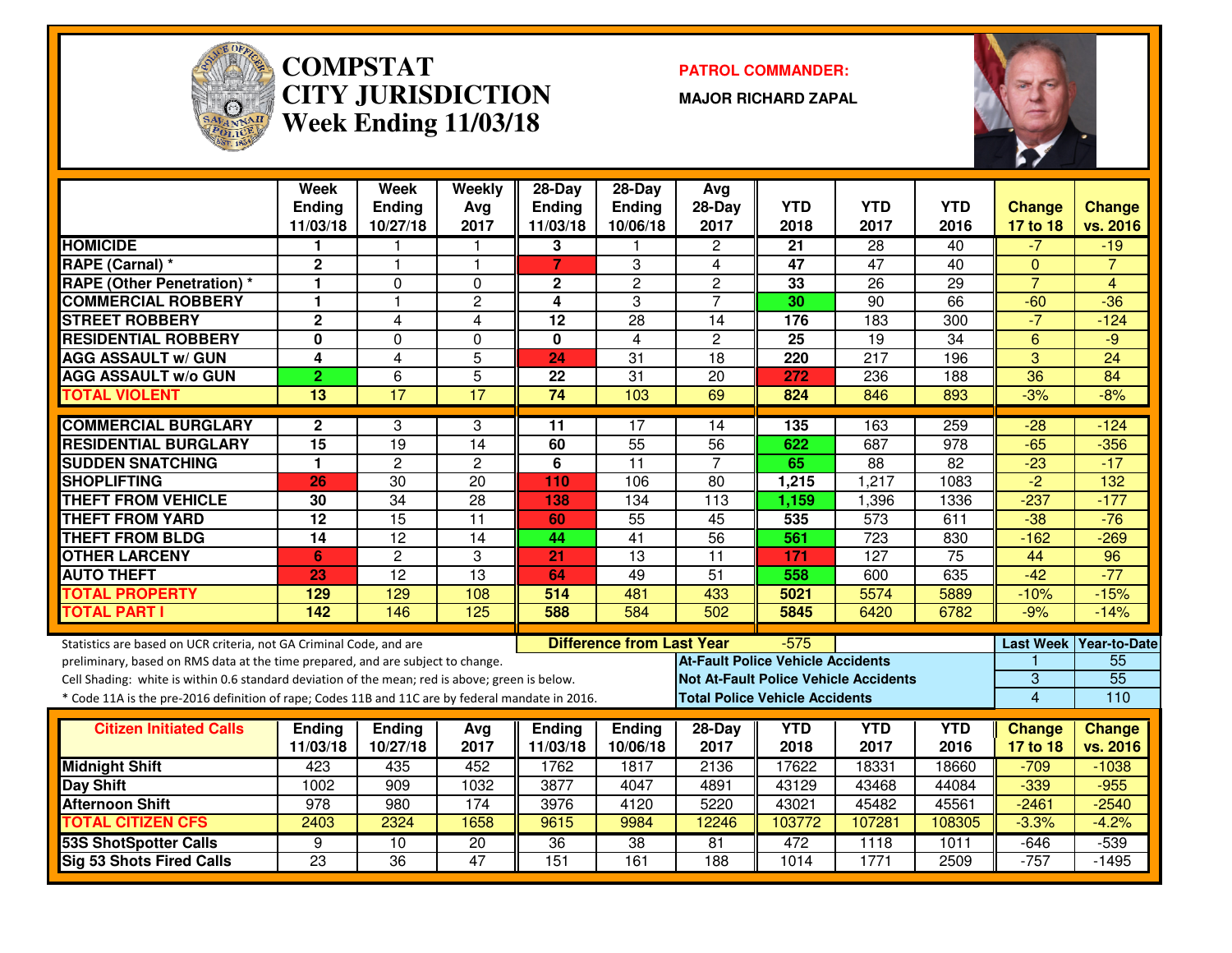

#### **COMPSTAT PRECINCT COMMANDER: NORTH PRECINCTWeek Ending 11/03/18**

**CAPT. CARY HILL**



|                                                                                                  | <b>Week</b><br><b>Ending</b><br>11/3/18 | <b>Week</b><br>Ending<br>10/27/18 | Weekly<br>Avg<br>2017 | $28-Day$<br><b>Ending</b><br>11/3/18 | 28-Day<br>Ending<br>10/6/18      | Avg<br>$28-Day$<br>2017 | <b>YTD</b><br>2018                       | <b>YTD</b><br>2017                           | YTD<br>2016     | <b>Change</b><br>17 to 18 | <b>Change</b><br>vs. 2016 |
|--------------------------------------------------------------------------------------------------|-----------------------------------------|-----------------------------------|-----------------------|--------------------------------------|----------------------------------|-------------------------|------------------------------------------|----------------------------------------------|-----------------|---------------------------|---------------------------|
| <b>HOMICIDE</b>                                                                                  | 0                                       | $\Omega$                          | 0                     | 1                                    | $\Omega$                         | $\Omega$                | 5                                        | 3                                            | 3               | $\overline{c}$            | $\overline{2}$            |
| RAPE (Carnal) *                                                                                  | $\mathbf 0$                             | $\mathbf 1$                       | 0                     | 3                                    | $\overline{2}$                   | $\mathbf{1}$            | 13                                       | 18                                           | 12              | $-5$                      | н                         |
| <b>RAPE (Other Penetration) *</b>                                                                | $\mathbf{0}$                            | $\mathbf 0$                       | $\Omega$              | $\blacktriangleleft$                 | $\mathbf{1}$                     | $\mathbf 0$             | 6                                        | 4                                            | 7               | $\overline{2}$            | $-1$                      |
| <b>COMMERCIAL ROBBERY</b>                                                                        | 0                                       | 0                                 | 0                     | 0                                    | 1                                | $\mathbf{1}$            | 5                                        | 13                                           | 7               | $-8$                      | $\overline{2}$            |
| <b>STREET ROBBERY</b>                                                                            | $\overline{2}$                          | 3                                 | $\mathbf{1}$          | $6\phantom{1}6$                      | $\overline{11}$                  | 4                       | 59                                       | 65                                           | 129             | $-6$                      | $-70$                     |
| <b>RESIDENTIAL ROBBERY</b>                                                                       | $\mathbf 0$                             | $\mathbf 0$                       | 0                     | $\mathbf 0$                          | $\mathbf 0$                      | $\Omega$                | 5                                        | 1                                            | 6               | $\overline{4}$            | $-1$                      |
| <b>AGG ASSAULT w/ GUN</b>                                                                        | $\mathbf{0}$                            | $\overline{2}$                    | $\mathbf{1}$          | $6\phantom{1}$                       | $\overline{5}$                   | $\overline{4}$          | 52                                       | 46                                           | 40              | $6\phantom{1}$            | $\overline{12}$           |
| <b>AGG ASSAULT w/o GUN</b>                                                                       | 1                                       | 3                                 | $\overline{c}$        | $\boldsymbol{9}$                     | 8                                | 6                       | 87                                       | 65                                           | 61              | $\overline{22}$           | $\overline{26}$           |
| <b>TOTAL VIOLENT</b>                                                                             | 3                                       | 9                                 | $\overline{4}$        | 26                                   | 28                               | $\overline{17}$         | 232                                      | 215                                          | 265             | 8%                        | $-12%$                    |
| <b>COMMERCIAL BURGLARY</b>                                                                       | $\bf{0}$                                |                                   | 1                     | 3                                    | 6                                | 4                       | $\overline{31}$                          | 44                                           | 53              | $-13$                     | $-22$                     |
| <b>RESIDENTIAL BURGLARY</b>                                                                      | 1                                       | $\mathbf 0$                       | $\overline{c}$        | $\mathbf{3}$                         | $\overline{4}$                   | $\overline{7}$          | 67                                       | 81                                           | 106             | $-14$                     | $-39$                     |
| <b>SUDDEN SNATCHING</b>                                                                          | $\mathbf{0}$                            | 1                                 | $\mathbf{1}$          | $\overline{2}$                       | 3                                | 3                       | 28                                       | $\overline{41}$                              | 47              | $-13$                     | $-19$                     |
| <b>SHOPLIFTING</b>                                                                               | $\overline{2}$                          | 1                                 | 3                     | 8                                    | $\overline{17}$                  | $\overline{12}$         | 205                                      | 166                                          | 176             | 39                        | 29                        |
| <b>THEFT FROM VEHICLE</b>                                                                        | 8                                       | 8                                 | 6                     | 31                                   | 26                               | 24                      | 240                                      | 338                                          | 445             | $-98$                     | $-205$                    |
| <b>THEFT FROM YARD</b>                                                                           | 3                                       | 3                                 | 3                     | 16                                   | $\overline{18}$                  | $\overline{11}$         | 145                                      | $\overline{174}$                             | 191             | $-29$                     | $-46$                     |
| <b>THEFT FROM BLDG</b>                                                                           | $\overline{5}$                          | 3                                 | $\overline{4}$        | $\overline{12}$                      | 13                               | 15                      | 156                                      | $\overline{200}$                             | 255             | $-44$                     | $-99$                     |
| <b>OTHER LARCENY</b>                                                                             | $\overline{2}$                          | $\mathbf{1}$                      | $\mathbf{1}$          | $\overline{7}$                       | $\overline{5}$                   | $\overline{2}$          | 47                                       | 34                                           | $\overline{24}$ | $\overline{13}$           | $\overline{23}$           |
| <b>AUTO THEFT</b>                                                                                | 6                                       | $\mathbf{1}$                      | 3                     | 16                                   | 17                               | $\overline{12}$         | $\overline{123}$                         | 152                                          | 182             | $-29$                     | $-59$                     |
| <b>TOTAL PROPERTY</b>                                                                            | 27                                      | 19                                | $\overline{22}$       | 98                                   | 109                              | 90                      | 1042                                     | 1230                                         | 1479            | $-15%$                    | $-30%$                    |
| <b>TOTAL PART I</b>                                                                              | 30                                      | $\overline{28}$                   | $\overline{27}$       | 124                                  | 137                              | 107                     | 1274                                     | 1445                                         | 1744            | $-12%$                    | $-27%$                    |
| Statistics are based on UCR criteria, not GA Criminal Code, and are                              |                                         |                                   |                       |                                      | <b>Difference from Last Year</b> |                         | $-171$                                   |                                              |                 |                           | Last Week Year-to-Date    |
| preliminary, based on RMS data at the time prepared, and are subject to change.                  |                                         |                                   |                       |                                      |                                  |                         | <b>At-Fault Police Vehicle Accidents</b> |                                              |                 | $\Omega$                  | 11                        |
| Cell Shading: white is within 0.6 standard deviation of the mean; red is above; green is below.  |                                         |                                   |                       |                                      |                                  |                         |                                          | <b>Not At-Fault Police Vehicle Accidents</b> |                 | $\overline{2}$            | $\overline{13}$           |
| * Code 11A is the pre-2016 definition of rape; Codes 11B and 11C are by federal mandate in 2016. |                                         |                                   |                       |                                      |                                  |                         | <b>Total Police Vehicle Accidents</b>    |                                              |                 | 2                         | 24                        |
|                                                                                                  | Week                                    | <b>Week</b>                       | Weekly                | $28$ -Day                            | 28-Day                           | Avg                     |                                          |                                              |                 |                           |                           |
| <b>Citizen Initiated Calls</b>                                                                   | <b>Ending</b>                           | <b>Ending</b>                     | Avg                   | <b>Ending</b>                        | Ending                           | 28-Day                  | <b>YTD</b>                               | <b>YTD</b>                                   | <b>YTD</b>      | <b>Change</b>             | <b>Change</b>             |
|                                                                                                  | 11/03/18                                | 10/27/18                          | 2017                  | 10/27/18                             | 10/06/18                         | 2017                    | 2018                                     | 2017                                         | 2016            | 17 to 18                  | vs. 2016                  |
| <b>Midnight Shift</b>                                                                            | 152                                     | 135                               | 121                   | 586                                  | 597                              | 484                     | 5286                                     | 5206                                         | 5332            | 80                        | $-46$                     |
| Day Shift                                                                                        | $\overline{221}$                        | 213                               | 233                   | 939                                  | 1062                             | 931                     | 10809                                    | 10132                                        | 10555           | 677                       | 254                       |
| <b>Afternoon Shift</b>                                                                           | 243                                     | 265                               | 40                    | 1044                                 | 1104                             | 1010                    | 10529                                    | 10635                                        | 10810           | $-106$                    | $-281$                    |
| <b>TOTAL CITIZEN CFS</b>                                                                         | 616                                     | 613                               | 394                   | 2569                                 | 2763                             | 2425                    | 26624                                    | 25973                                        | 26698           | 2.5%                      | $-0.3%$                   |
| <b>53S ShotSpotter Calls</b>                                                                     | 1                                       | 3                                 | 3                     | $\overline{7}$                       | $\overline{9}$                   | $\overline{12}$         | 66                                       | 127                                          | 160             | $-61$                     | $-94$                     |
| <b>Sig 53 Shots Fired Calls</b>                                                                  | $\overline{2}$                          | 8                                 | $\overline{7}$        | $\overline{23}$                      | $\overline{25}$                  | $\overline{29}$         | $\overline{271}$                         | 303                                          | 394             | $-32$                     | $-123$                    |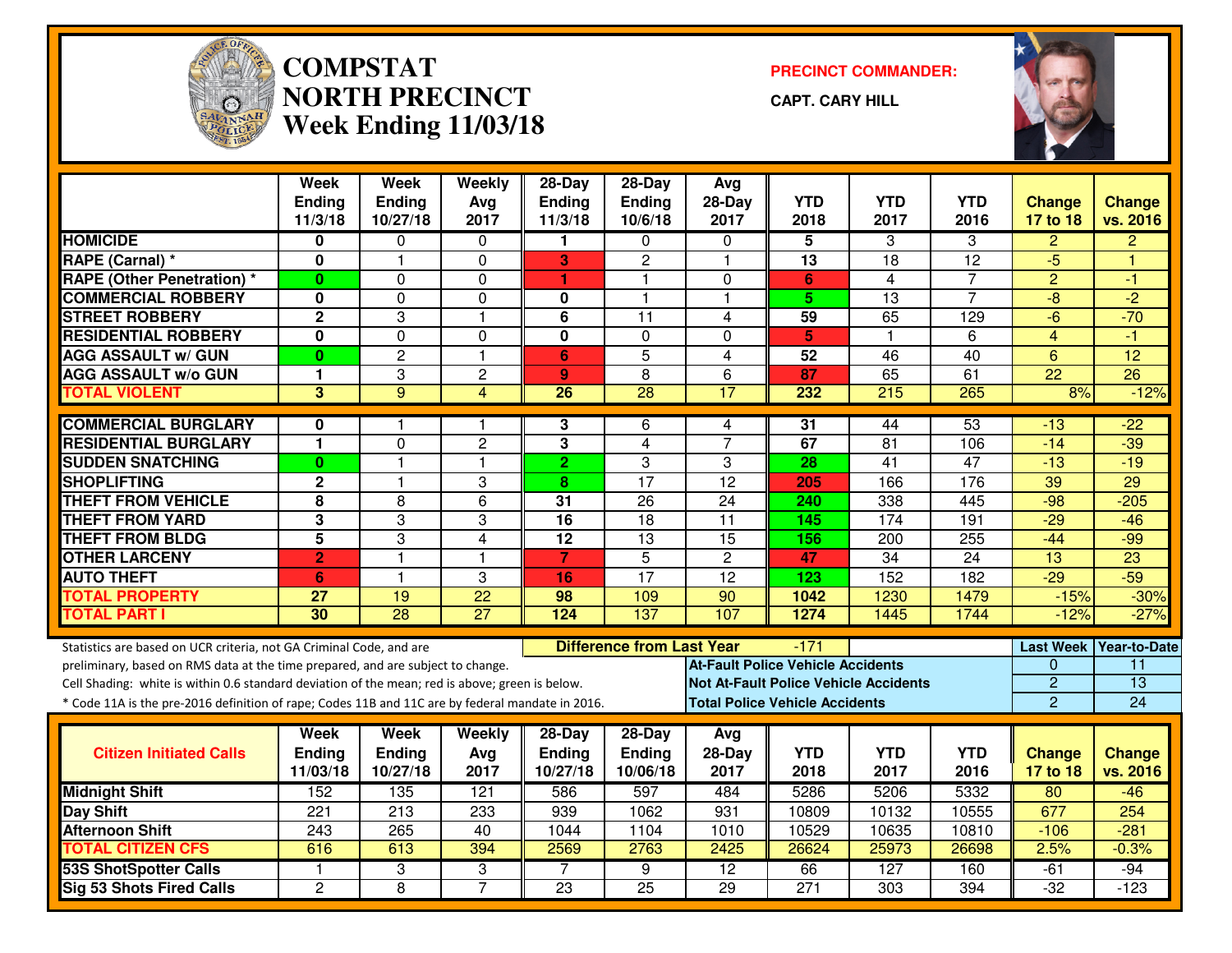# **BEAT 21 North PrecinctWeek Ending 11/03/18**

|                                  |                     |                | <b>Last 4 Weeks</b> |                | 28 Days       | 28 Day     |                |                |                |                     |                |
|----------------------------------|---------------------|----------------|---------------------|----------------|---------------|------------|----------------|----------------|----------------|---------------------|----------------|
|                                  | Ending              | Ending         | Ending              | <b>Ending</b>  | <b>Ending</b> | Average    | <b>YTD</b>     | <b>YTD</b>     | <b>YTD</b>     | <b>Change</b>       | <b>Change</b>  |
|                                  | 10/13/18            | 10/20/18       | 10/27/18            | 11/03/18       | 11/03/18      | 2017       | 2018           | 2017           | 2016           | 17 to 18            | vs. 2016       |
| <b>HOMICIDE</b>                  | 0                   | 0              | 0                   | 0              | 0             | 0.0        | 0              | $\Omega$       | 0              | $\mathbf{0}$        | $\Omega$       |
| RAPE (Carnal) *                  | $\Omega$            | 0              | 0                   | $\Omega$       | 0             | 0.1        | 0              | $\mathbf{1}$   | $\mathbf{1}$   | -1                  | -1             |
| <b>RAPE (Other Penetration)*</b> | $\Omega$            | $\Omega$       | $\mathbf 0$         | $\Omega$       | $\Omega$      | 0.0        | $\mathbf{1}$   | 0              | $\Omega$       | $\mathbf{1}$        | 1              |
| <b>COMMERCIAL ROBBERY</b>        | $\Omega$            | $\Omega$       | $\mathbf 0$         | $\Omega$       | $\Omega$      | 0.1        | $\Omega$       | $\mathbf{1}$   | $\mathbf{1}$   | $-1$                | $-1$           |
| <b>ISTREET ROBBERY</b>           | $\mathbf{0}$        | 0              | $\mathbf{0}$        | 0              | $\Omega$      | 0.2        | $\mathbf{0}$   | $\overline{2}$ | 0              | $-2$                | $\mathbf{0}$   |
| <b>RESIDENTIAL ROBBERY</b>       | 0                   | 0              | $\mathbf 0$         | 0              | 0             | 0.0        | 0              | 0              | 0              | $\mathbf{0}$        | $\overline{0}$ |
| <b>AGG ASSAULT w/ GUN</b>        | 0                   | 0              | $\mathbf 0$         | 0              | 0             | 0.2        | $\overline{2}$ | $\mathbf{1}$   | 0              | $\mathbf{1}$        | $\overline{2}$ |
| <b>AGG ASSAULT W/o GUN</b>       | 0                   | 0              | $\mathbf 0$         | $\mathbf{0}$   | 0             | 0.2        | 3              | $\overline{2}$ | 4              | $\overline{1}$      | $-1$           |
| <b>TOTAL VIOLENT</b>             | $\mathbf{0}$        | $\overline{0}$ | $\overline{0}$      | $\mathbf{0}$   | $\mathbf{0}$  | 0.7        | $6\phantom{1}$ | $\overline{7}$ | 6              | $-14%$              | 0%             |
| <b>COMMERCIAL BURGLARY</b>       | $\mathbf{1}$        | 0              | $\mathbf{0}$        | $\Omega$       | $\mathbf{1}$  | 0.2        | 5              | $\overline{2}$ | $\overline{2}$ | 3                   | 3              |
| <b>RESIDENTIAL BURGLARY</b>      | $\Omega$            | $\Omega$       |                     | $\Omega$       |               |            |                | 12             |                |                     |                |
| <b>SUDDEN SNATCHING</b>          |                     |                | $\mathbf 0$         |                | 0             | 1.1        | 12             |                | 6              | $\mathbf{0}$        | 6              |
| <b>SHOPLIFTING</b>               | 0                   | $\Omega$       | $\mathbf 0$         | $\Omega$       | 0             | 0.1<br>0.2 | 0              | $\mathbf{1}$   | 0              | $-1$                | $\Omega$       |
| <b>THEFT FROM VEHICLE</b>        | 0<br>$\overline{3}$ | 0              | $\mathbf 0$         | 0              | 0<br>8        |            | $\overline{2}$ | $\overline{2}$ | 0<br>18        | $\mathbf{0}$        | $\overline{2}$ |
|                                  |                     | 3              | $\mathbf{1}$        | $\mathbf{1}$   |               | 2.8        | 36             | 30             |                | 6<br>$\overline{1}$ | 18             |
| <b>THEFT FROM YARD</b>           | $1\,$               | 0              | $\mathbf 0$         | 0              | $\mathbf{1}$  | 1.2        | 14             | 13             | 18             |                     | $-4$           |
| <b>THEFT FROM BLDG</b>           | 0                   | $\mathbf{1}$   | 0                   | $\mathbf{0}$   | $\mathbf{1}$  | 3.0        | 13             | 38             | 25             | $-25$               | $-12$          |
| <b>OTHER LARCENY</b>             | $\mathbf{1}$        | 0              | $\mathbf 0$         | 0              | $\mathbf{1}$  | 0.2        | 12             | 3              | 4              | 9 <sup>°</sup>      | 8              |
| <b>AUTO THEFT</b>                | 0                   | $\overline{2}$ | 0                   | $\mathbf{1}$   | 3             | 1.1        | 19             | 12             | 15             | $\overline{7}$      | $\overline{4}$ |
| <b>TOTAL PROPERTY</b>            | $6\phantom{1}6$     | 6              | $\mathbf{1}$        | $\overline{2}$ | 15            | 9.7        | 113            | 113            | 88             | 0%                  | 28%            |
| <b>TOTAL PART I</b>              | 6                   | 6              | $\mathbf{1}$        | $\overline{2}$ | 15            | 10.4       | 119            | 120            | 94             | $-1%$               | 27%            |

 **Difference from Last Year**-1

Statistics are based on UCR criteria, not GA Criminal Code.

\* Rape Code 11A is the historical definition of rape (aka Legacy Rape); Rape Codes 11B and 11C are those moved from Part II to Part I in 2017.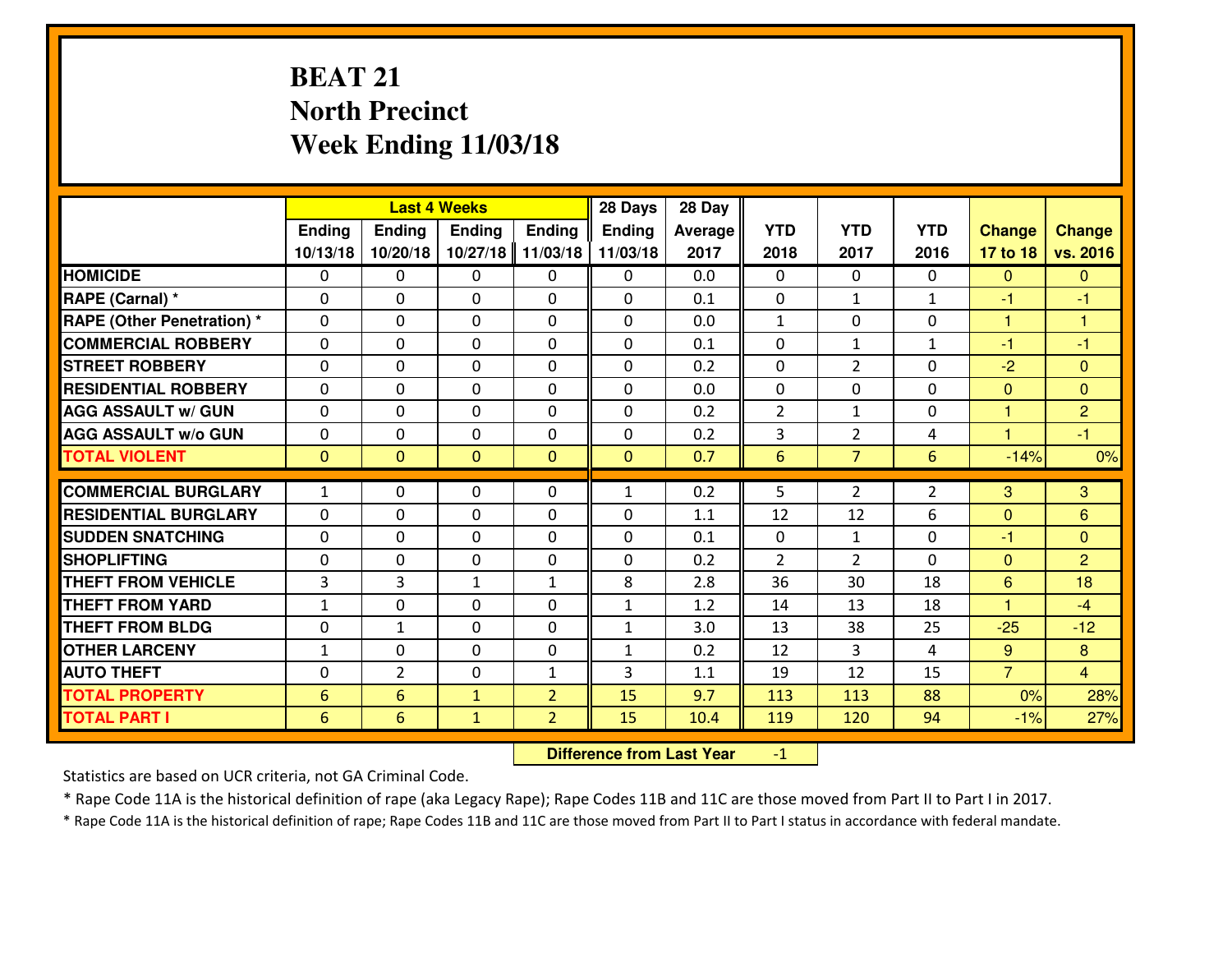# **BEAT 22 North PrecinctWeek Ending 11/03/18**

|                                  |                |                | <b>Last 4 Weeks</b> |              | 28 Days        | 28 Day  |              |                |                |                |                |
|----------------------------------|----------------|----------------|---------------------|--------------|----------------|---------|--------------|----------------|----------------|----------------|----------------|
|                                  | Ending         | Ending         | <b>Ending</b>       | Ending       | <b>Ending</b>  | Average | <b>YTD</b>   | <b>YTD</b>     | <b>YTD</b>     | <b>Change</b>  | <b>Change</b>  |
|                                  | 10/13/18       | 10/20/18       | 10/27/18            | 11/03/18     | 11/03/18       | 2017    | 2018         | 2017           | 2016           | 17 to 18       | vs. 2016       |
| <b>HOMICIDE</b>                  | $\Omega$       | $\mathbf{1}$   | 0                   | 0            | 1              | 0.0     | 4            | $\Omega$       | $\mathfrak{D}$ | 4              | $\overline{2}$ |
| RAPE (Carnal) *                  | $\Omega$       | 0              | $\Omega$            | 0            | $\Omega$       | 0.2     | 3            | $\overline{2}$ | $\mathbf{1}$   | $\mathbf{1}$   | $\overline{2}$ |
| <b>RAPE (Other Penetration)*</b> | 0              | 0              | $\mathbf 0$         | 0            | 0              | 0.1     | $\mathbf{1}$ | $\mathbf{1}$   | $\mathbf{1}$   | $\overline{0}$ | $\overline{0}$ |
| <b>COMMERCIAL ROBBERY</b>        | 0              | 0              | $\mathbf 0$         | 0            | 0              | 0.2     | 2            | $\overline{2}$ | 4              | $\mathbf{0}$   | $-2$           |
| <b>STREET ROBBERY</b>            | $\mathbf{0}$   | 0              | $\overline{2}$      | 0            | $\overline{2}$ | 0.8     | 12           | 8              | 9              | $\overline{4}$ | 3              |
| <b>RESIDENTIAL ROBBERY</b>       | 0              | 0              | $\mathbf 0$         | 0            | 0              | 0.0     | $\mathbf{0}$ | 0              | $\overline{2}$ | $\Omega$       | $-2$           |
| <b>AGG ASSAULT w/ GUN</b>        | $1\,$          | $\mathbf{1}$   | $\overline{2}$      | 0            | 4              | 2.2     | 14           | 22             | 11             | $-8$           | 3              |
| <b>AGG ASSAULT W/o GUN</b>       | $\overline{2}$ | $\overline{2}$ | 0                   | $\mathbf{0}$ | 4              | 1.8     | 20           | 17             | 16             | 3              | $\overline{4}$ |
| <b>TOTAL VIOLENT</b>             | 3              | $\overline{4}$ | 4                   | $\mathbf{0}$ | 11             | 5.2     | 56           | 52             | 46             | 8%             | 22%            |
| <b>COMMERCIAL BURGLARY</b>       | $\Omega$       | 0              | $\mathbf{0}$        | 0            | $\Omega$       | 1.0     | 5.           | $\overline{7}$ | 8              | $-2$           | $-3$           |
| <b>RESIDENTIAL BURGLARY</b>      | $\mathbf{0}$   | 0              | 0                   | $\mathbf{1}$ | $\mathbf{1}$   | 2.2     | 20           | 24             | 28             | $-4$           | $-8$           |
| <b>SUDDEN SNATCHING</b>          | $\mathbf{0}$   | 0              | 1                   | 0            | $\mathbf{1}$   | 0.1     | 4            | $\mathbf{1}$   | $\mathbf{1}$   | 3              | $\mathbf{3}$   |
| <b>SHOPLIFTING</b>               | 0              | $\mathbf{1}$   | $\mathbf 0$         | 0            | $\mathbf{1}$   | 2.7     | 34           | 33             | 20             | $\mathbf{1}$   | 14             |
| <b>THEFT FROM VEHICLE</b>        | 0              | $\mathbf{1}$   | $\mathbf 0$         | 0            | $\mathbf{1}$   | 2.8     | 31           | 28             | 36             | 3              | $-5$           |
| <b>THEFT FROM YARD</b>           | $\mathbf{1}$   | 1              | 1                   | $\mathbf{1}$ | 4              | 1.2     | 21           | 13             | 21             | 8              | $\overline{0}$ |
| <b>THEFT FROM BLDG</b>           | $\mathbf{1}$   | 0              | $\mathbf 0$         | $\mathbf{0}$ | $\mathbf{1}$   | 2.1     | 16           | 26             | 28             | $-10$          | $-12$          |
| <b>OTHER LARCENY</b>             | 0              | 0              | $\mathbf 0$         | $\mathbf 0$  | 0              | 0.4     | $\mathbf{1}$ | 3              | 4              | $-2$           | $-3$           |
| <b>AUTO THEFT</b>                | $\mathbf{1}$   | 0              | $\mathbf 0$         | $\mathbf{1}$ | $\overline{2}$ | 2.6     | 24           | 29             | 31             | $-5$           | $-7$           |
| <b>TOTAL PROPERTY</b>            | $\overline{3}$ | 3              | $\overline{2}$      | 3            | 11             | 15.1    | 156          | 164            | 177            | $-5%$          | $-12%$         |
| <b>TOTAL PART I</b>              | 6              | $\overline{7}$ | $6\overline{6}$     | 3            | 22             | 20.3    | 212          | 216            | 223            | $-2%$          | $-5%$          |
|                                  |                |                |                     |              |                |         |              |                |                |                |                |

 **Difference from Last Year**-4

Statistics are based on UCR criteria, not GA Criminal Code.

\* Rape Code 11A is the historical definition of rape (aka Legacy Rape); Rape Codes 11B and 11C are those moved from Part II to Part I in 2017.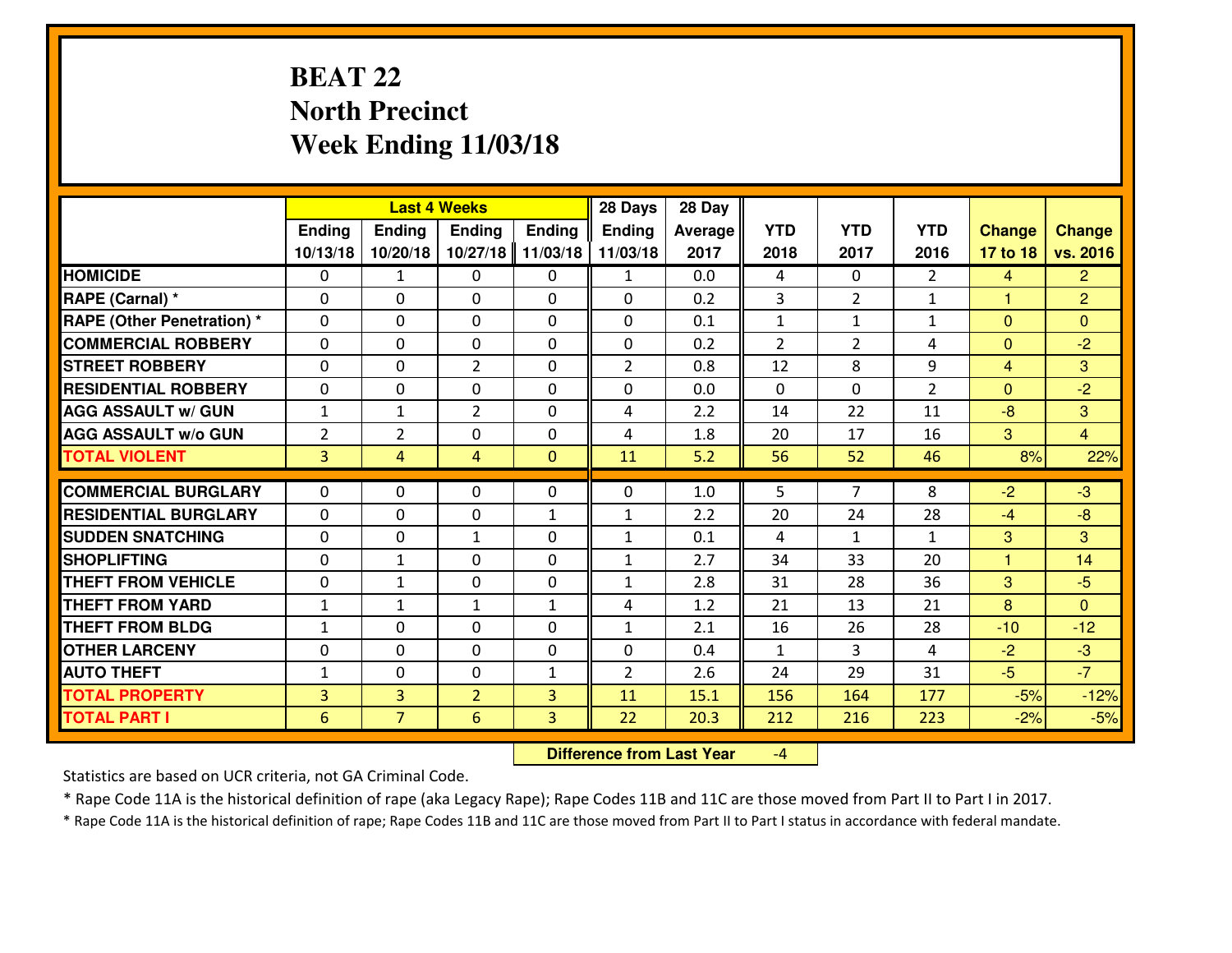# **BEAT 23 North PrecinctWeek Ending 11/03/18**

|                             |                 |                | <b>Last 4 Weeks</b> |               | 28 Days        | 28 Day  |                |                |                |                |                      |
|-----------------------------|-----------------|----------------|---------------------|---------------|----------------|---------|----------------|----------------|----------------|----------------|----------------------|
|                             | Ending          | Ending         | <b>Ending</b>       | <b>Ending</b> | <b>Ending</b>  | Average | <b>YTD</b>     | <b>YTD</b>     | <b>YTD</b>     | <b>Change</b>  | <b>Change</b>        |
|                             | 10/13/18        | 10/20/18       | 10/27/18            | 11/03/18      | 11/03/18       | 2017    | 2018           | 2017           | 2016           | 17 to 18       | vs. 2016             |
| <b>HOMICIDE</b>             | $\Omega$        | 0              | 0                   | 0             | 0              | 0.1     | 1              | $\mathbf{1}$   | 0              | $\Omega$       | 1                    |
| RAPE (Carnal) *             | $\mathbf{1}$    | 0              | $\mathbf{0}$        | 0             | $\mathbf{1}$   | 0.2     | 4              | $\overline{2}$ | 5              | 2              | $-1$                 |
| RAPE (Other Penetration) *  | $\Omega$        | 0              | $\mathbf{0}$        | $\Omega$      | $\Omega$       | 0.0     | $\mathbf{0}$   | 0              | $\overline{2}$ | $\mathbf{0}$   | $-2$                 |
| <b>COMMERCIAL ROBBERY</b>   | 0               | 0              | 0                   | 0             | $\Omega$       | 0.2     | $\mathbf{1}$   | $\overline{2}$ | 0              | $-1$           | 1                    |
| <b>STREET ROBBERY</b>       | 0               | 0              | $\mathbf 0$         | $\Omega$      | 0              | 0.5     | 5              | 6              | 17             | $-1$           | $-12$                |
| <b>RESIDENTIAL ROBBERY</b>  | $\Omega$        | $\Omega$       | $\mathbf 0$         | $\Omega$      | 0              | 0.1     | $\overline{3}$ | $\mathbf{1}$   | $\mathbf{1}$   | $\overline{2}$ | $\overline{2}$       |
| <b>AGG ASSAULT w/ GUN</b>   | $\mathbf{1}$    | 0              | $\mathbf 0$         | 0             | $\mathbf{1}$   | 0.7     | 17             | 8              | 17             | 9              | $\overline{0}$       |
| <b>AGG ASSAULT W/o GUN</b>  | 0               | 0              | $\mathbf 0$         | $\mathbf{1}$  | $\mathbf{1}$   | 1.2     | 17             | 14             | 11             | 3              | $6^{\circ}$          |
| <b>TOTAL VIOLENT</b>        | $\overline{2}$  | $\overline{0}$ | $\mathbf{O}$        | $\mathbf{1}$  | 3              | 2.8     | 48             | 34             | 53             | 41%            | $-9%$                |
| <b>COMMERCIAL BURGLARY</b>  | $\Omega$        | 0              | 1                   | $\Omega$      | $\mathbf{1}$   | 1.9     | 11             | 16             | 9              | $-5$           | 2 <sup>1</sup>       |
| <b>RESIDENTIAL BURGLARY</b> | 0               | $\mathbf{1}$   | $\mathbf 0$         | 0             | $\mathbf{1}$   | 1.8     | 15             | 19             | 25             | $-4$           | $-10$                |
| <b>SUDDEN SNATCHING</b>     | 0               | 0              | 0                   | 0             | 0              | 0.3     | 2              | 4              | $\mathbf{1}$   | $-2$           | $\blacktriangleleft$ |
| <b>SHOPLIFTING</b>          | 0               | 0              | $\mathbf 0$         | 0             | 0              | 1.0     | 30             | 13             | 15             | 17             | 15                   |
| <b>THEFT FROM VEHICLE</b>   | $\overline{2}$  | 0              | $\mathbf 0$         | 0             | $\overline{2}$ | 3.1     | 30             | 37             | 55             | $-7$           | $-25$                |
| <b>THEFT FROM YARD</b>      | $1\,$           | 0              | $\mathbf 0$         | 0             | $\mathbf{1}$   | 1.9     | 25             | 25             | 21             | $\mathbf{0}$   | $\overline{4}$       |
| <b>THEFT FROM BLDG</b>      | 0               | 0              | $\mathbf 0$         | 0             | 0              | 1.9     | 21             | 20             | 24             | $\mathbf{1}$   | $-3$                 |
| <b>OTHER LARCENY</b>        | 0               | 0              | $\mathbf 0$         | 0             | 0              | 0.3     | 6              | 4              | $\mathbf{1}$   | $\overline{2}$ | 5                    |
| <b>AUTO THEFT</b>           | $\mathbf{1}$    | 0              | $\mathbf{0}$        | 0             | $\mathbf{1}$   | 3.1     | 14             | 35             | 27             | $-21$          | $-13$                |
| <b>TOTAL PROPERTY</b>       | 4               | $\mathbf{1}$   | $\mathbf{1}$        | $\mathbf{0}$  | 6              | 15.3    | 154            | 173            | 178            | $-11%$         | $-13%$               |
| <b>TOTAL PART I</b>         | $6\phantom{1}6$ | $\mathbf{1}$   | $\mathbf{1}$        | $\mathbf{1}$  | 9              | 18.1    | 202            | 207            | 231            | $-2%$          | $-13%$               |

 **Difference from Last Year**-5

Statistics are based on UCR criteria, not GA Criminal Code.

\* Rape Code 11A is the historical definition of rape (aka Legacy Rape); Rape Codes 11B and 11C are those moved from Part II to Part I in 2017.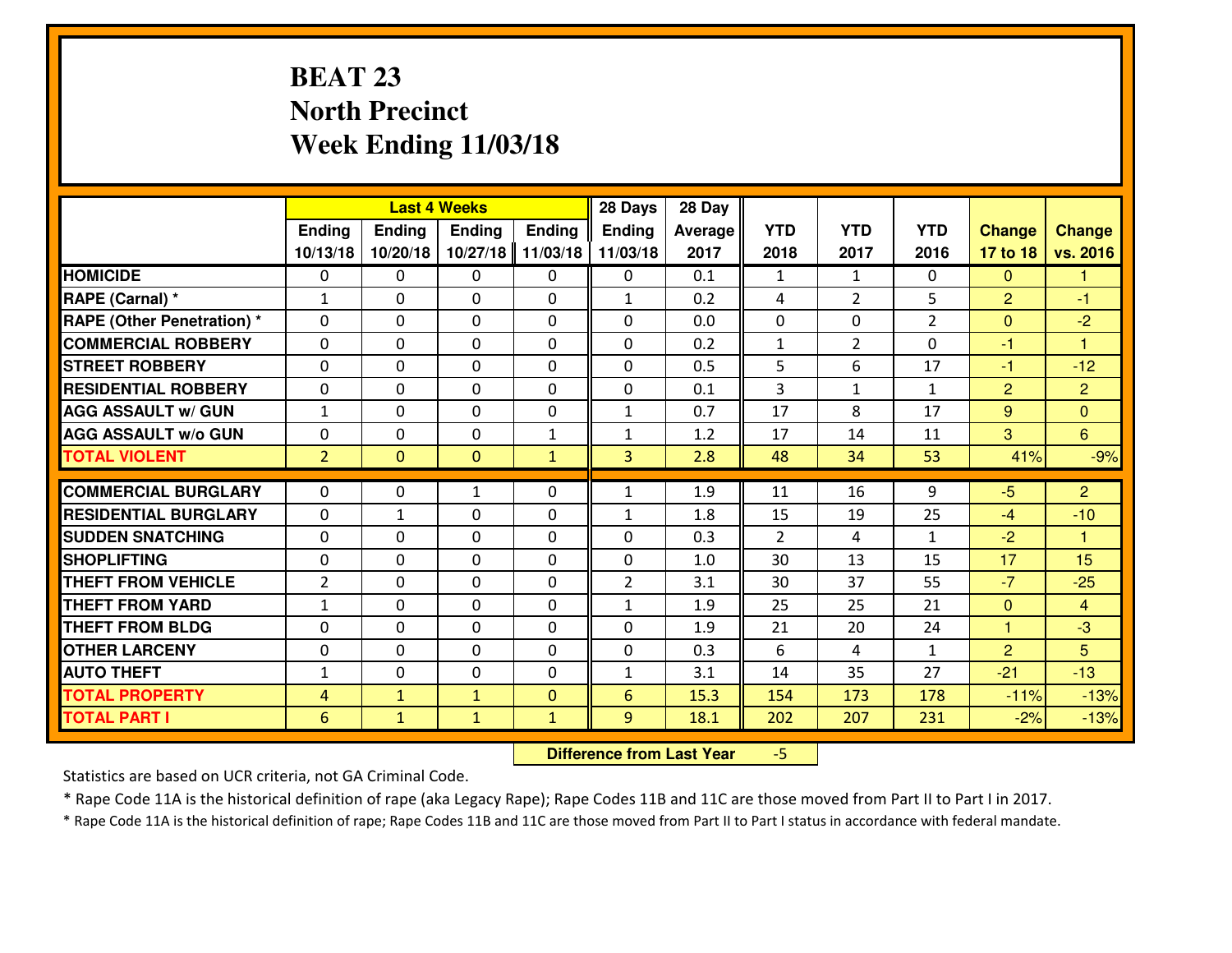# **BEAT 24 North PrecinctWeek Ending 11/03/18**

|                                  |              |                | <b>Last 4 Weeks</b> |              | 28 Days        | 28 Day  |                |                |                |                      |                |
|----------------------------------|--------------|----------------|---------------------|--------------|----------------|---------|----------------|----------------|----------------|----------------------|----------------|
|                                  | Ending       | Ending         | <b>Ending</b>       | Ending       | <b>Ending</b>  | Average | <b>YTD</b>     | <b>YTD</b>     | <b>YTD</b>     | <b>Change</b>        | <b>Change</b>  |
|                                  | 10/13/18     | 10/20/18       | 10/27/18            | 11/03/18     | 11/03/18       | 2017    | 2018           | 2017           | 2016           | 17 to 18             | vs. 2016       |
| <b>HOMICIDE</b>                  | $\Omega$     | 0              | 0                   | 0            | $\Omega$       | 0.1     | 0              | $\Omega$       | $\mathbf{1}$   | $\Omega$             | -1             |
| RAPE (Carnal) *                  | $\Omega$     | 0              | $\Omega$            | $\Omega$     | $\Omega$       | 0.1     | $\Omega$       | $\mathbf{1}$   | 0              | $-1$                 | $\Omega$       |
| <b>RAPE (Other Penetration)*</b> | 0            | 0              | $\mathbf 0$         | 0            | 0              | 0.0     | 0              | 0              | 0              | $\Omega$             | $\mathbf{0}$   |
| <b>COMMERCIAL ROBBERY</b>        | 0            | 0              | $\mathbf 0$         | 0            | 0              | 0.4     | 0              | 4              | $\mathbf{1}$   | $-4$                 | $-1$           |
| <b>STREET ROBBERY</b>            | $\mathbf{0}$ | $\mathbf{1}$   | $\mathbf 0$         | 0            | $\mathbf{1}$   | 1.0     | 6              | 13             | 28             | $-7$                 | $-22$          |
| <b>RESIDENTIAL ROBBERY</b>       | 0            | 0              | $\mathbf 0$         | 0            | 0              | 0.0     | 0              | $\mathbf{0}$   | $\overline{2}$ | $\mathbf{0}$         | $-2$           |
| <b>AGG ASSAULT w/ GUN</b>        | 0            | 0              | $\mathbf 0$         | 0            | 0              | 0.4     | $\mathbf{1}$   | 4              | $\mathbf{1}$   | $-3$                 | $\overline{0}$ |
| <b>AGG ASSAULT W/o GUN</b>       | 0            | 0              | 1                   | $\mathbf{0}$ | $\mathbf{1}$   | 0.4     | 9              | $\overline{2}$ | 5              | $\overline{7}$       | $\overline{4}$ |
| <b>TOTAL VIOLENT</b>             | $\mathbf{0}$ | $\mathbf{1}$   | $\mathbf{1}$        | $\mathbf{0}$ | $\overline{2}$ | 2.3     | 16             | 24             | 38             | $-33%$               | $-58%$         |
| <b>COMMERCIAL BURGLARY</b>       | $\mathbf{1}$ | 0              | $\mathbf{0}$        | 0            | $\mathbf{1}$   | 0.3     | 2              | 3              | 11             | $-1$                 | $-9$           |
| <b>RESIDENTIAL BURGLARY</b>      | $\mathbf{0}$ | 0              | 0                   | 0            | 0              | 1.2     | $\overline{7}$ | 14             | 19             | $-7$                 | $-12$          |
| <b>SUDDEN SNATCHING</b>          | $\mathbf{0}$ | 1              | 0                   | 0            | $\mathbf{1}$   | 0.2     | 4              | 3              | 4              | $\blacktriangleleft$ | $\mathbf{0}$   |
| <b>SHOPLIFTING</b>               | 0            | $\mathbf{1}$   | $\mathbf 0$         | 0            | $\mathbf{1}$   | 4.2     | 59             | 49             | 54             | 10                   | 5              |
| <b>THEFT FROM VEHICLE</b>        | 0            | 0              | 3                   | 3            | 6              | 7.9     | 41             | 88             | 68             | $-47$                | $-27$          |
| <b>THEFT FROM YARD</b>           | 0            | $\mathbf{1}$   | 1                   | 0            | $\overline{2}$ | 2.8     | 21             | 30             | 37             | $-9$                 | $-16$          |
| <b>THEFT FROM BLDG</b>           | 0            | 0              | $\mathbf{1}$        | $\mathbf{1}$ | $\overline{2}$ | 1.2     | 24             | 12             | 29             | 12                   | $-5$           |
| <b>OTHER LARCENY</b>             | 0            | 0              | $\mathbf{1}$        | $\mathbf{1}$ | $\overline{2}$ | 0.9     | 6              | 10             | 5              | $-4$                 | $\overline{1}$ |
| <b>AUTO THEFT</b>                | 0            | $\overline{2}$ | $\mathbf 0$         | 0            | $\overline{2}$ | 2.4     | 12             | 28             | 38             | $-16$                | $-26$          |
| <b>TOTAL PROPERTY</b>            | $\mathbf{1}$ | 5              | 6                   | 5            | 17             | 21.2    | 176            | 237            | 265            | $-26%$               | $-34%$         |
| <b>TOTAL PART I</b>              | $\mathbf{1}$ | 6              | $\overline{7}$      | 5            | 19             | 23.5    | 192            | 261            | 303            | $-26%$               | $-37%$         |
|                                  |              |                |                     |              |                |         |                |                |                |                      |                |

 **Difference from Last Year**-69

Statistics are based on UCR criteria, not GA Criminal Code.

\* Rape Code 11A is the historical definition of rape (aka Legacy Rape); Rape Codes 11B and 11C are those moved from Part II to Part I in 2017.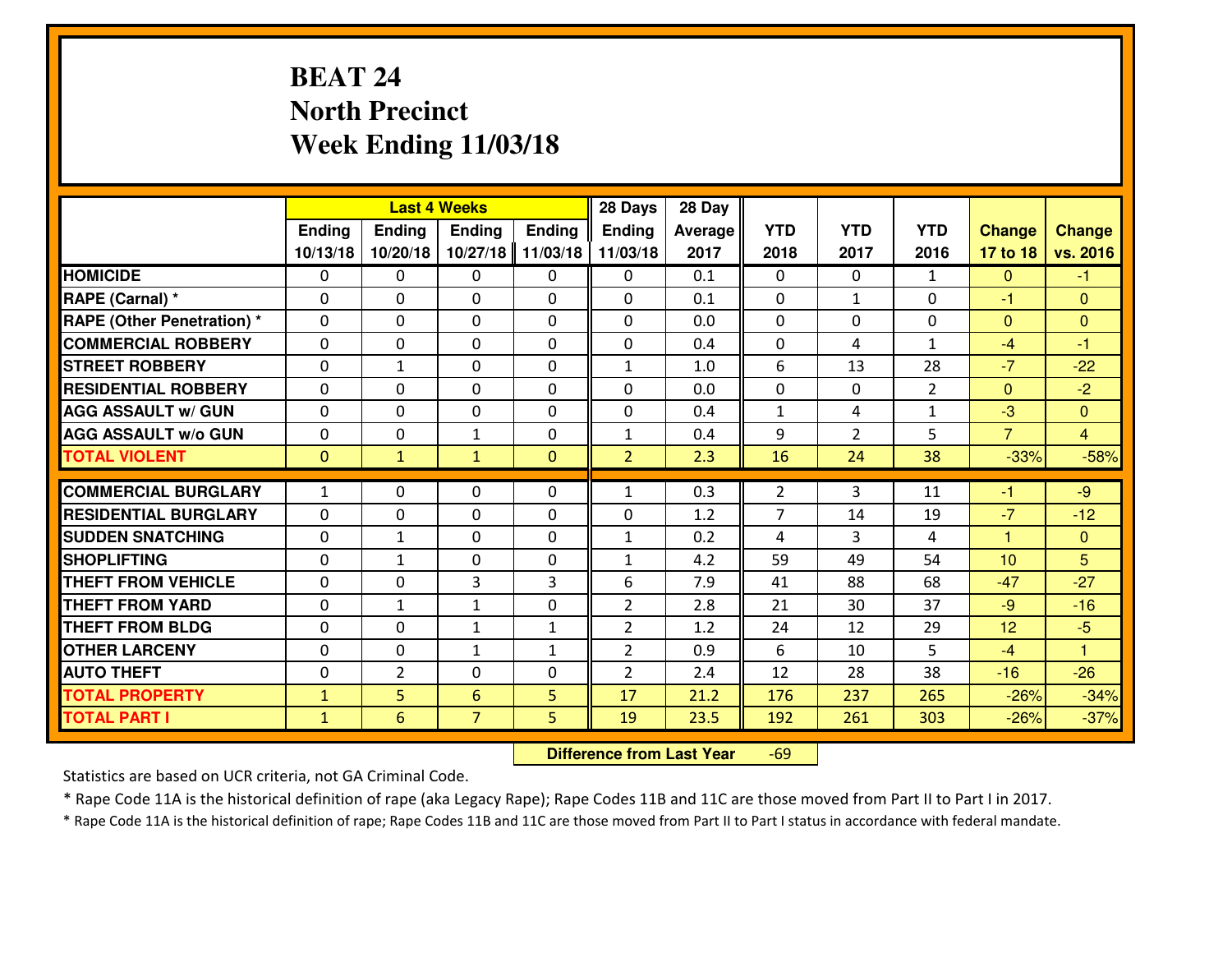# **BEAT 25 North PrecinctWeek Ending 11/03/18**

|                                   |                |                | <b>Last 4 Weeks</b> |                | 28 Days        | 28 Day  |                |                |                |                |                |
|-----------------------------------|----------------|----------------|---------------------|----------------|----------------|---------|----------------|----------------|----------------|----------------|----------------|
|                                   | Ending         | Ending         | <b>Ending</b>       | Ending         | <b>Ending</b>  | Average | <b>YTD</b>     | <b>YTD</b>     | <b>YTD</b>     | <b>Change</b>  | <b>Change</b>  |
|                                   | 10/13/18       | 10/20/18       | 10/27/18            | 11/03/18       | 11/03/18       | 2017    | 2018           | 2017           | 2016           | 17 to 18       | vs. 2016       |
| <b>HOMICIDE</b>                   | 0              | 0              | 0                   | 0              | 0              | 0.0     | $\Omega$       | 0              | 0              | $\mathbf{0}$   | $\overline{0}$ |
| RAPE (Carnal) *                   | 0              | $\Omega$       | $\mathbf 0$         | $\Omega$       | 0              | 0.0     | $\overline{2}$ | 3              | 0              | -1             | $\overline{2}$ |
| <b>RAPE (Other Penetration)</b> * | $\Omega$       | $\Omega$       | $\Omega$            | $\Omega$       | $\Omega$       | 0.0     | $\Omega$       | $\Omega$       | $\mathcal{P}$  | $\Omega$       | $-2$           |
| <b>COMMERCIAL ROBBERY</b>         | $\Omega$       | $\Omega$       | $\mathbf 0$         | $\Omega$       | $\Omega$       | 0.0     | $\Omega$       | $\mathbf{1}$   | $\Omega$       | $-1$           | $\Omega$       |
| <b>ISTREET ROBBERY</b>            | 0              | 0              | $\mathbf{1}$        | $\mathbf{1}$   | $\overline{2}$ | 0.0     | 14             | 19             | 25             | $-5$           | $-11$          |
| <b>RESIDENTIAL ROBBERY</b>        | 0              | $\mathbf 0$    | $\mathbf 0$         | $\Omega$       | 0              | 0.0     | $\mathbf 0$    | $\mathbf{0}$   | $\Omega$       | $\mathbf{0}$   | $\mathbf{0}$   |
| <b>AGG ASSAULT W/ GUN</b>         | 0              | $\mathbf 0$    | $\mathbf 0$         | $\Omega$       | 0              | 0.0     | 3              | $\overline{2}$ | 0              | $\mathbf{1}$   | $\mathbf{3}$   |
| <b>AGG ASSAULT W/o GUN</b>        | 0              | $\mathbf 0$    | $\mathbf 0$         | $\Omega$       | 0              | 0.0     | 4              | 3              | 3              | $\overline{1}$ | 1              |
| <b>TOTAL VIOLENT</b>              | $\mathbf{0}$   | $\overline{0}$ | $\mathbf{1}$        | $\mathbf{1}$   | $\overline{2}$ | 0.0     | 23             | 28             | 30             | $-18%$         | $-23%$         |
| <b>COMMERCIAL BURGLARY</b>        | $\Omega$       | $\Omega$       | $\mathbf{0}$        | $\Omega$       | 0              | 0.0     | $\mathbf{1}$   | 3              | 12             | $-2$           | $-11$          |
| <b>RESIDENTIAL BURGLARY</b>       | 0              | $\Omega$       | $\mathbf 0$         | $\Omega$       | $\Omega$       | 0.0     | 3              | 4              | $\overline{7}$ | $-1$           | $-4$           |
| <b>SUDDEN SNATCHING</b>           | 0              | $\Omega$       | $\mathbf 0$         | $\Omega$       | 0              | 0.0     | $\Omega$       | $\mathbf{1}$   | 5              | $-1$           | $-5$           |
| <b>SHOPLIFTING</b>                | $\mathbf{1}$   | $\mathbf 0$    | $\mathbf 0$         | 0              | $\mathbf{1}$   | 0.0     | 15             | 26             | 33             | $-11$          | $-18$          |
| <b>THEFT FROM VEHICLE</b>         | $\overline{2}$ | $\mathbf{1}$   | $\mathbf{1}$        | $\mathbf{1}$   | 5              | 0.0     | 48             | 68             | 124            | $-20$          | $-76$          |
| <b>THEFT FROM YARD</b>            | $\mathbf 0$    | $\overline{2}$ | $\mathbf 0$         | $\mathbf{1}$   | 3              | 0.0     | 24             | 49             | 42             | $-25$          | $-18$          |
| <b>THEFT FROM BLDG</b>            | $\mathbf 0$    | $\mathbf 0$    | $\mathbf{0}$        | $\Omega$       | 0              | 0.0     | 17             | 29             | 32             | $-12$          | $-15$          |
| <b>OTHER LARCENY</b>              | $\mathbf 0$    | $\mathbf{1}$   | 0                   | 0              | $\mathbf{1}$   | 0.0     | 8              | 9              | 5              | $-1$           | 3              |
| <b>AUTO THEFT</b>                 | 0              | $\mathbf 0$    | $\mathbf{1}$        | $\overline{2}$ | 3              | 0.0     | 17             | 22             | 21             | $-5$           | $-4$           |
| <b>TOTAL PROPERTY</b>             | 3              | $\overline{4}$ | $\overline{2}$      | 4              | 13             | 0.0     | 133            | 211            | 281            | $-37%$         | $-53%$         |
| <b>TOTAL PART I</b>               | 3              | $\overline{4}$ | $\overline{3}$      | 5              | 15             | 0.0     | 156            | 239            | 311            | $-35%$         | $-50%$         |

 **Difference from Last Year**-83

Statistics are based on UCR criteria, not GA Criminal Code.

\* Rape Code 11A is the historical definition of rape (aka Legacy Rape); Rape Codes 11B and 11C are those moved from Part II to Part I in 2017.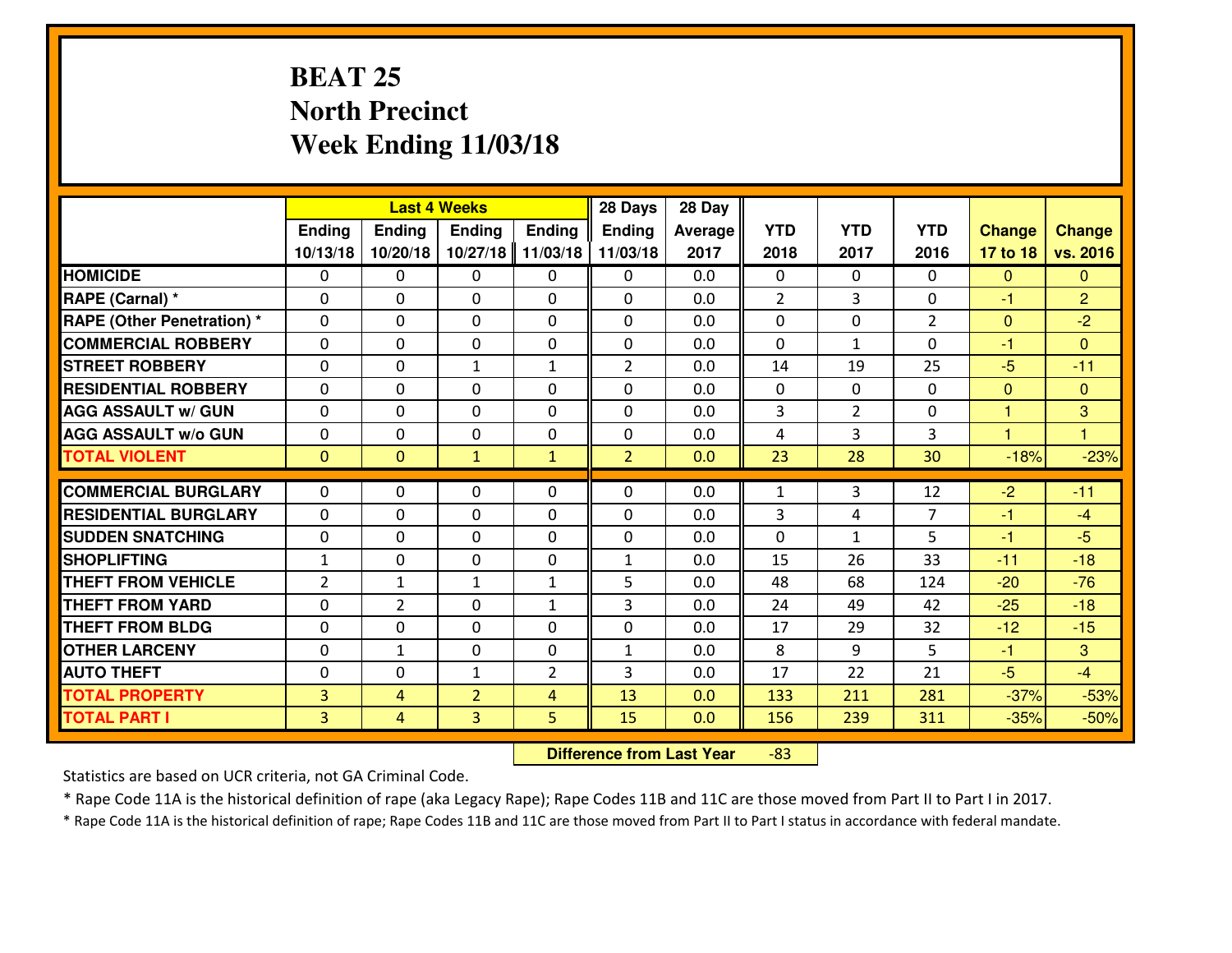# **BEAT 26 North PrecinctWeek Ending 11/03/18**

|                                   |              |                | <b>Last 4 Weeks</b> |                | 28 Days        | 28 Day  |                |                |              |                      |                 |
|-----------------------------------|--------------|----------------|---------------------|----------------|----------------|---------|----------------|----------------|--------------|----------------------|-----------------|
|                                   | Ending       | <b>Ending</b>  | <b>Ending</b>       | Ending         | Ending         | Average | <b>YTD</b>     | <b>YTD</b>     | <b>YTD</b>   | <b>Change</b>        | <b>Change</b>   |
|                                   | 10/13/18     | 10/20/18       | 10/27/18            | 11/03/18       | 11/03/18       | 2017    | 2018           | 2017           | 2016         | 17 to 18             | vs. 2016        |
| <b>HOMICIDE</b>                   | $\Omega$     | 0              | $\Omega$            | $\mathbf{0}$   | 0              | 0.0     | $\Omega$       | $\Omega$       | 0            | $\mathbf{0}$         | $\Omega$        |
| RAPE (Carnal) *                   | $\Omega$     | $\mathbf{1}$   | $\mathbf{0}$        | $\Omega$       | $\mathbf{1}$   | 0.1     | 3              | $\overline{2}$ | 3            | $\blacktriangleleft$ | $\mathbf{0}$    |
| <b>RAPE (Other Penetration) *</b> | $\Omega$     | 0              | 0                   | $\Omega$       | $\Omega$       | 0.1     | $\mathbf{1}$   | $\mathbf{1}$   | $\mathbf{1}$ | $\Omega$             | $\overline{0}$  |
| <b>COMMERCIAL ROBBERY</b>         | $\Omega$     | $\Omega$       | $\mathbf{0}$        | $\Omega$       | 0              | 0.2     | $\Omega$       | 3              | $\mathbf{1}$ | $-3$                 | $-1$            |
| <b>STREET ROBBERY</b>             | $\mathbf{0}$ | 0              | $\mathbf 0$         | $\mathbf{1}$   | $\mathbf{1}$   | 0.6     | 14             | $\overline{7}$ | 26           | $\overline{7}$       | $-12$           |
| <b>RESIDENTIAL ROBBERY</b>        | 0            | 0              | $\mathbf 0$         | 0              | 0              | 0.0     | $\mathbf{0}$   | 0              | 0            | $\mathbf{0}$         | $\mathbf{0}$    |
| <b>AGG ASSAULT w/ GUN</b>         | $\Omega$     | 0              | $\mathbf 0$         | $\Omega$       | 0              | 0.2     | $\overline{2}$ | 3              | 4            | $-1$                 | $-2$            |
| <b>AGG ASSAULT W/o GUN</b>        | 0            | 0              | $\mathbf{1}$        | 0              | $\mathbf{1}$   | 0.5     | 23             | 10             | 11           | 13                   | 12 <sup>°</sup> |
| <b>TOTAL VIOLENT</b>              | $\mathbf{0}$ | $\mathbf{1}$   | $\mathbf{1}$        | $\mathbf{1}$   | 3 <sup>1</sup> | 1.6     | 43             | 26             | 46           | 65%                  | $-7%$           |
| <b>COMMERCIAL BURGLARY</b>        | $\mathbf{0}$ | 0              | 0                   | $\mathbf{0}$   | $\Omega$       | 0.7     | $\overline{2}$ | 9              | 7            | $-7$                 | $-5$            |
| <b>RESIDENTIAL BURGLARY</b>       | $\Omega$     | 0              | $\mathbf{0}$        | 0              | $\Omega$       | 0.0     | $\mathbf{1}$   | $\mathbf{1}$   | 6            | $\mathbf{0}$         | $-5$            |
| <b>SUDDEN SNATCHING</b>           | $\mathbf{0}$ | 0              | $\mathbf{0}$        | 0              | 0              | 0.5     | 11             | 15             | 14           | $-4$                 | $-3$            |
| <b>SHOPLIFTING</b>                | 0            | 1              | $\mathbf 0$         | $\mathbf{1}$   | $\overline{2}$ | 2.0     | 27             | 28             | 26           | $-1$                 | $\mathbf{1}$    |
| <b>THEFT FROM VEHICLE</b>         | $\mathbf{1}$ | 0              | $\mathbf{1}$        | 3              | 5              | 3.3     | 30             | 41             | 89           | $-11$                | $-59$           |
| <b>THEFT FROM YARD</b>            | 3            | 0              | $\mathbf{1}$        | 0              | 4              | 2.2     | 23             | 26             | 30           | $-3$                 | $-7$            |
| <b>THEFT FROM BLDG</b>            | 0            | 0              | $\mathbf{1}$        | $\overline{2}$ | 3              | 2.5     | 31             | 42             | 62           | $-11$                | $-31$           |
| <b>OTHER LARCENY</b>              | $1\,$        | 0              | 0                   | 0              | $\mathbf{1}$   | 0.3     | 10             | 3              | 3            | $\overline{7}$       | $\overline{7}$  |
| <b>AUTO THEFT</b>                 | 0            | $\mathbf{1}$   | 0                   | $\overline{2}$ | 3              | 1.3     | 21             | 14             | 23           | $\overline{7}$       | $-2$            |
| <b>TOTAL PROPERTY</b>             | 5            | $\overline{2}$ | $\overline{3}$      | 8              | 18             | 12.7    | 156            | 179            | 260          | $-13%$               | $-40%$          |
| <b>TOTAL PART I</b>               | 5            | $\overline{3}$ | 4                   | 9              | 21             | 14.3    | 199            | 205            | 306          | $-3%$                | $-35%$          |

 **Difference from Last Year**-6

Statistics are based on UCR criteria, not GA Criminal Code.

\* Rape Code 11A is the historical definition of rape (aka Legacy Rape); Rape Codes 11B and 11C are those moved from Part II to Part I in 2017.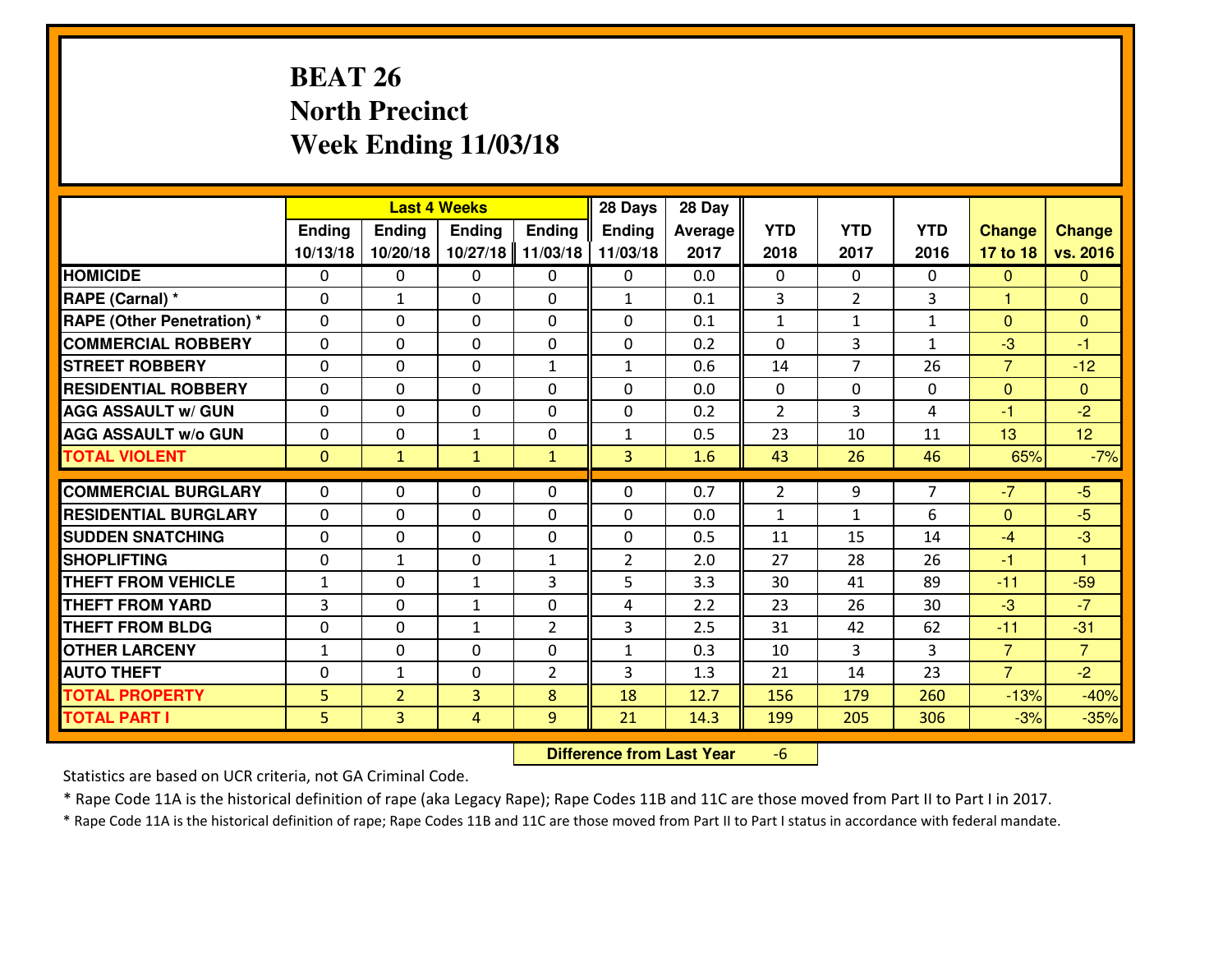# **BEAT 27 North PrecinctWeek Ending 11/03/18**

|                                   |                 |                | <b>Last 4 Weeks</b> |                | 28 Days        | 28 Day  |                |                |                |                |                      |
|-----------------------------------|-----------------|----------------|---------------------|----------------|----------------|---------|----------------|----------------|----------------|----------------|----------------------|
|                                   | Ending          | <b>Ending</b>  | Ending              | <b>Ending</b>  | <b>Ending</b>  | Average | <b>YTD</b>     | <b>YTD</b>     | <b>YTD</b>     | <b>Change</b>  | <b>Change</b>        |
|                                   | 10/13/18        | 10/20/18       | 10/27/18            | 11/03/18       | 11/03/18       | 2017    | 2018           | 2017           | 2016           | 17 to 18       | vs. 2016             |
| <b>HOMICIDE</b>                   | $\Omega$        | 0              | 0                   | $\Omega$       | 0              | 0.2     | 0              | $\overline{2}$ | 0              | $-2$           | $\Omega$             |
| RAPE (Carnal) *                   | $\mathbf{0}$    | 0              | $\mathbf{1}$        | 0              | $\mathbf{1}$   | 0.6     | $\mathbf{1}$   | 7              | $\overline{2}$ | $-6$           | $-1$                 |
| <b>RAPE (Other Penetration) *</b> | $\mathbf{0}$    | $\mathbf{1}$   | $\mathbf{0}$        | $\Omega$       | $\mathbf{1}$   | 0.2     | 3              | $\overline{2}$ | $\mathbf{1}$   | 1              | $\overline{2}$       |
| <b>COMMERCIAL ROBBERY</b>         | $\mathbf{0}$    | 0              | 0                   | $\Omega$       | $\Omega$       | 0.0     | $\overline{2}$ | 0              | 0              | $\overline{2}$ | $\overline{2}$       |
| <b>STREET ROBBERY</b>             | $\mathbf{0}$    | 0              | $\mathbf{0}$        | $\Omega$       | $\Omega$       | 1.0     | 8              | 10             | 24             | $-2$           | $-16$                |
| <b>RESIDENTIAL ROBBERY</b>        | $\Omega$        | 0              | $\mathbf 0$         | 0              | 0              | 0.0     | $\overline{2}$ | $\mathbf{0}$   | $\mathbf{1}$   | $\overline{2}$ | $\blacktriangleleft$ |
| <b>AGG ASSAULT W/ GUN</b>         | $\mathbf{1}$    | 0              | $\mathbf 0$         | 0              | $\mathbf{1}$   | 0.5     | 13             | 6              | $\overline{7}$ | $\overline{7}$ | $6\phantom{1}6$      |
| <b>AGG ASSAULT W/o GUN</b>        | 0               | $\mathbf{1}$   | $\mathbf{1}$        | 0              | $\overline{2}$ | 2.1     | 11             | 17             | 11             | $-6$           | $\overline{0}$       |
| <b>TOTAL VIOLENT</b>              | $\mathbf{1}$    | $\overline{2}$ | $\overline{2}$      | $\mathbf{0}$   | 5              | 4.5     | 40             | 44             | 46             | $-9%$          | $-13%$               |
| <b>COMMERCIAL BURGLARY</b>        | $\mathbf{0}$    | 0              | 0                   | 0              | $\Omega$       | 0.3     | 5              | 4              | 4              | 1              | 1                    |
| <b>RESIDENTIAL BURGLARY</b>       | $\mathbf{1}$    | 0              | $\mathbf{0}$        | 0              | 1              | 0.5     | 9              | 7              | 15             | $\overline{2}$ | $-6$                 |
| <b>SUDDEN SNATCHING</b>           | $\mathbf{0}$    | 0              | 0                   | 0              | $\Omega$       | 2.2     | $\overline{7}$ | 16             | 22             | $-9$           | $-15$                |
| <b>SHOPLIFTING</b>                | $\mathbf{1}$    | 0              | $\mathbf{1}$        | $\mathbf{1}$   | 3              | 1.6     | 38             | 15             | 28             | 23             | 10                   |
| <b>THEFT FROM VEHICLE</b>         | 2               | 0              | $\overline{2}$      | $\Omega$       | 4              | 3.9     | 24             | 46             | 55             | $-22$          | $-31$                |
| <b>THEFT FROM YARD</b>            | 0               | 0              | $\mathbf 0$         | $\mathbf{1}$   | $\mathbf{1}$   | 1.5     | 17             | 18             | 22             | $-1$           | $-5$                 |
| <b>THEFT FROM BLDG</b>            | $\mathbf{0}$    | $\overline{2}$ | 1                   | $\overline{2}$ | 5              | 4.3     | 34             | 33             | 55             | $\mathbf{1}$   | $-21$                |
| <b>OTHER LARCENY</b>              | 0               | $\mathbf{1}$   | $\mathbf 0$         | $\mathbf{1}$   | $\overline{2}$ | 0.2     | 4              | $\overline{2}$ | $\overline{2}$ | $\overline{2}$ | $\overline{2}$       |
| <b>AUTO THEFT</b>                 | $\overline{2}$  | 0              | 0                   | 0              | $\overline{2}$ | 1.1     | 16             | 12             | 27             | $\overline{4}$ | $-11$                |
| <b>TOTAL PROPERTY</b>             | $6\phantom{1}6$ | $\overline{3}$ | 4                   | 5              | 18             | 15.7    | 154            | 153            | 230            | 1%             | $-33%$               |
| <b>TOTAL PART I</b>               | $\overline{7}$  | 5              | 6                   | 5              | 23             | 20.3    | 194            | 197            | 276            | $-2%$          | $-30%$               |

 **Difference from Last Year**-3

Statistics are based on UCR criteria, not GA Criminal Code.

\* Rape Code 11A is the historical definition of rape (aka Legacy Rape); Rape Codes 11B and 11C are those moved from Part II to Part I in 2017.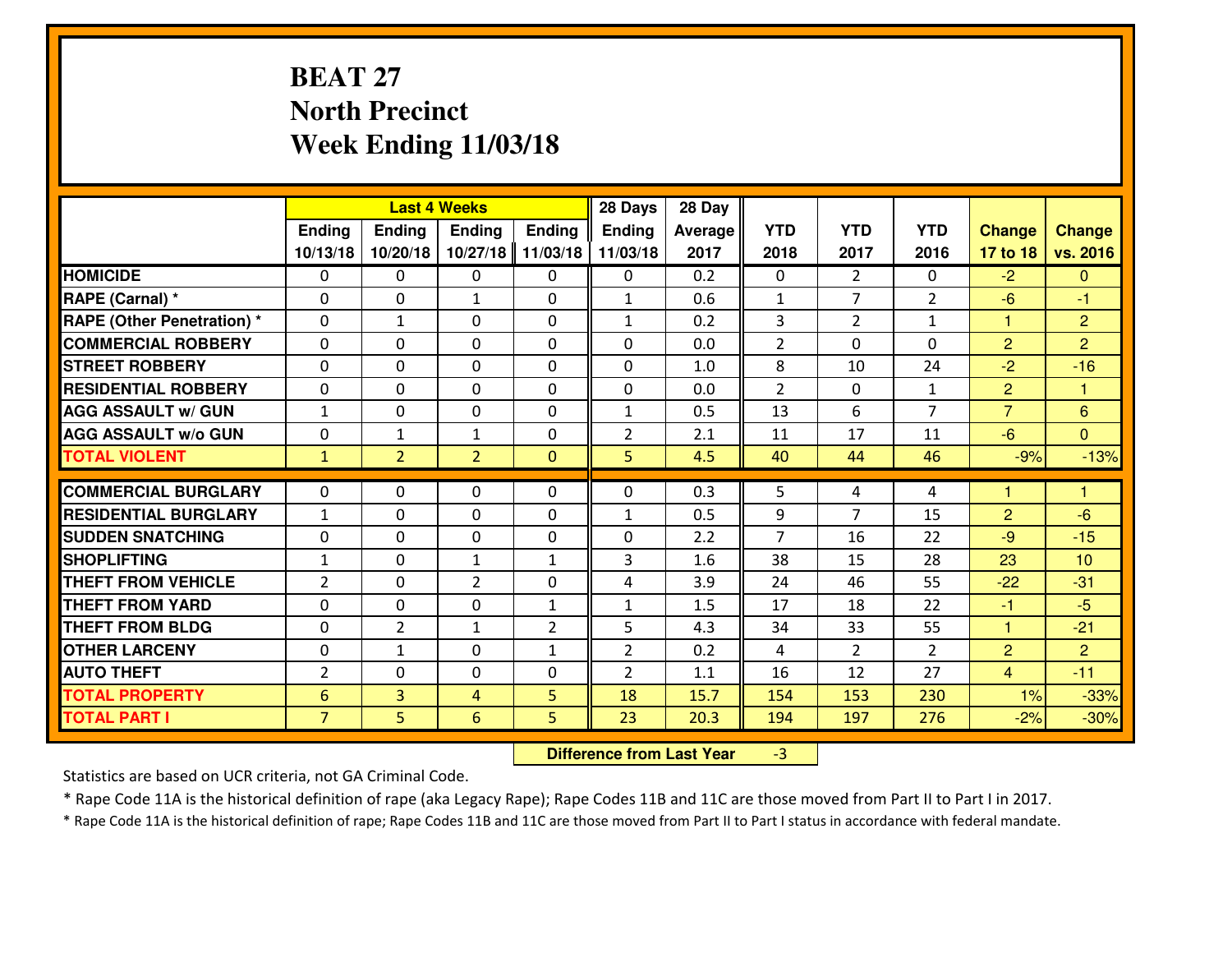

#### **COMPSTAT PRECINCT COMMANDER: CENTRAL PRECINCTWeek Ending 11/03/18**

**CAPT. BEN HERRON**



|                                                                                                  | <b>Week</b>      | <b>Week</b>      | Weekly                  | $28-Day$        | $28-Day$                         | Avg                                   |                         |                                              |                  |                       |                 |
|--------------------------------------------------------------------------------------------------|------------------|------------------|-------------------------|-----------------|----------------------------------|---------------------------------------|-------------------------|----------------------------------------------|------------------|-----------------------|-----------------|
|                                                                                                  | <b>Ending</b>    | <b>Ending</b>    | Avg                     | <b>Ending</b>   | <b>Ending</b>                    | 28-Day                                | <b>YTD</b>              | <b>YTD</b>                                   | <b>YTD</b>       | <b>Change</b>         | <b>Change</b>   |
|                                                                                                  | 11/3/18          | 10/27/18         | 2017                    | 11/3/18         | 10/06/18                         | 2017                                  | 2018                    | 2017                                         | 2016             | 17 to 18              | vs. 2016        |
| <b>HOMICIDE</b>                                                                                  |                  | 0                | 0                       | п.              |                                  |                                       | 3.                      | 8                                            | $\overline{23}$  | $-5$                  | $-20$           |
| RAPE (Carnal) *                                                                                  | 1                | 0                | $\mathbf 0$             | $\mathbf{1}$    | $\Omega$                         | 1                                     | 12                      | 15                                           | 11               | -3                    |                 |
| <b>RAPE (Other Penetration)</b> *                                                                | 1                | $\Omega$         | $\Omega$                | $\mathbf{1}$    | $\Omega$                         | $\blacktriangleleft$                  | $\overline{\mathbf{8}}$ | $\overline{7}$                               | $\overline{7}$   | $\overline{1}$        | 1               |
| <b>COMMERCIAL ROBBERY</b>                                                                        | 0                | 0                | $\mathbf 0$             | $\mathbf{0}$    | $\overline{c}$                   | $\overline{2}$                        | 8                       | 20                                           | 15               | $-12$                 | $-7$            |
| <b>STREET ROBBERY</b>                                                                            | $\mathbf{0}$     | $\overline{0}$   | $\overline{1}$          | 3               | 10                               | 5                                     | 50                      | 49                                           | $\overline{78}$  | $\mathbf{1}$          | $-28$           |
| <b>RESIDENTIAL ROBBERY</b>                                                                       | 0                | $\mathbf 0$      | $\Omega$                | $\mathbf 0$     | $\overline{c}$                   | $\overline{1}$                        | 8                       | 8                                            | 10               | $\Omega$              | $\overline{-2}$ |
| <b>AGG ASSAULT w/ GUN</b>                                                                        | $\overline{2}$   | $\overline{0}$   | $\overline{2}$          | $\overline{5}$  | 15                               | $\overline{7}$                        | $\overline{75}$         | $\overline{81}$                              | $\overline{58}$  | $-6$                  | 17              |
| <b>AGG ASSAULT w/o GUN</b>                                                                       | $\bf{0}$         | 1                | $\overline{c}$          | $\overline{5}$  | $\overline{5}$                   | 6                                     | 67                      | $\overline{72}$                              | $\overline{47}$  | $-5$                  | $\overline{20}$ |
| <b>TOTAL VIOLENT</b>                                                                             | 5                | 1                | $\overline{6}$          | $\overline{16}$ | $\overline{35}$                  | $\overline{23}$                       | 231                     | 260                                          | 249              | $-11%$                | $-7%$           |
| <b>COMMERCIAL BURGLARY</b>                                                                       | 0                | 0                |                         | 1               | 3                                | 4                                     | $\overline{31}$         | 38                                           | 100              | $-7$                  | $-69$           |
| <b>RESIDENTIAL BURGLARY</b>                                                                      | 4                | 3                | $\overline{4}$          | $\overline{15}$ | 15                               | $\overline{17}$                       | 173                     | $\overline{192}$                             | 287              | $-19$                 | $-114$          |
| <b>SUDDEN SNATCHING</b>                                                                          | $\bf{0}$         | $\overline{1}$   | $\mathbf 0$             | $\overline{2}$  | $\overline{2}$                   | $\overline{2}$                        | 11                      | $\overline{22}$                              | 17               | $-11$                 | $-6$            |
| <b>SHOPLIFTING</b>                                                                               | 6                | 3                | 5                       | 21              | $\overline{25}$                  | 18                                    | 187                     | 211                                          | 146              | $-24$                 | 41              |
| <b>THEFT FROM VEHICLE</b>                                                                        | $\overline{7}$   | $\overline{10}$  | 8                       | 38              | $\overline{41}$                  | $\overline{32}$                       | 294                     | 345                                          | 367              | $-51$                 | $-73$           |
| <b>THEFT FROM YARD</b>                                                                           | $\overline{7}$   | $\overline{6}$   | $\overline{4}$          | 25              | $\overline{19}$                  | $\overline{16}$                       | 171                     | 183                                          | $\overline{203}$ | $-12$                 | $-32$           |
| <b>THEFT FROM BLDG</b>                                                                           | $\overline{2}$   | 3                | $\overline{\mathbf{4}}$ | 9               | 10                               | 16                                    | 142                     | 179                                          | 237              | $-37$                 | $-95$           |
| <b>OTHER LARCENY</b>                                                                             | $\overline{2}$   | $\overline{0}$   | $\overline{1}$          | 6               | $\overline{2}$                   | 3                                     | 46                      | 34                                           | $\overline{18}$  | $\overline{12}$       | 28              |
| <b>AUTO THEFT</b>                                                                                | 6                | 4                | 4                       | 17              | 12                               | 16                                    | 166                     | 174                                          | 177              | $-\frac{1}{\sqrt{2}}$ | $-11$           |
| <b>TOTAL PROPERTY</b>                                                                            | 34               | 30               | 31                      | 134             | 129                              | 124                                   | 1221                    | 1378                                         | 1552             | $-11%$                | $-21%$          |
| <b>TOTAL PART I</b>                                                                              | 39               | $\overline{31}$  | $\overline{37}$         | 150             | 164                              | 147                                   | 1452                    | 1638                                         | 1801             | $-11%$                | $-19%$          |
| Statistics are based on UCR criteria, not GA Criminal Code, and are                              |                  |                  |                         |                 | <b>Difference from Last Year</b> |                                       | $-186$                  |                                              |                  | <b>Last Week</b>      | Year-to-Date    |
| preliminary, based on RMS data at the time prepared, and are subject to change.                  |                  |                  |                         |                 |                                  | At-Fault Police Vehicle Accidents     |                         |                                              |                  | $\Omega$              | 20              |
| Cell Shading: white is within 0.6 standard deviation of the mean; red is above; green is below.  |                  |                  |                         |                 |                                  |                                       |                         | <b>Not At-Fault Police Vehicle Accidents</b> |                  | $\mathbf{0}$          | $\overline{13}$ |
| * Code 11A is the pre-2016 definition of rape; Codes 11B and 11C are by federal mandate in 2016. |                  |                  |                         |                 |                                  | <b>Total Police Vehicle Accidents</b> |                         |                                              |                  | $\Omega$              | 33              |
|                                                                                                  | Week             | Week             | Weekly                  | $28$ -Day       | $28-Day$                         | Avg                                   |                         |                                              |                  |                       |                 |
| <b>Citizen Initiated Calls</b>                                                                   | <b>Ending</b>    | Ending           | Avg                     | <b>Ending</b>   | <b>Ending</b>                    | $28-Day$                              | <b>YTD</b>              | <b>YTD</b>                                   | <b>YTD</b>       | <b>Change</b>         | <b>Change</b>   |
|                                                                                                  | 11/03/18         | 10/27/18         | 2017                    | 11/03/18        | 10/06/18                         | 2017                                  | 2018                    | 2017                                         | 2016             | 17 to 18              | vs. 2016        |
| <b>Midnight Shift</b>                                                                            | 100              | 89               | 126                     | 409             | 424                              | 503                                   | 4550                    | 4722                                         | 4869             | $-172$                | $-319$          |
| Day Shift                                                                                        | $\overline{276}$ | $\overline{240}$ | $\overline{271}$        | 1017            | 1032                             | 1085                                  | 10792                   | 11137                                        | 11350            | $-345$                | $-558$          |
| <b>Afternoon Shift</b>                                                                           | 246              | 216              | 47                      | 985             | 1020                             | 1176                                  | 10621                   | 11896                                        | 11632            | $-1275$               | $-1011$         |
| <b>TOTAL CITIZEN CFS</b>                                                                         | 622              | 545              | 444                     | 2411            | 2476                             | 2764                                  | 25963                   | 27755                                        | 27851            | $-6.5%$               | $-6.8%$         |
| <b>53S ShotSpotter Calls</b>                                                                     | $\overline{5}$   | 4                | 9                       | $\overline{15}$ | $\overline{12}$                  | $\overline{37}$                       | 163                     | 672                                          | 387              | $-509$                | $-224$          |
| <b>Sig 53 Shots Fired Calls</b>                                                                  | $\overline{7}$   | $\overline{8}$   | 15                      | 35              | $\overline{30}$                  | 62                                    | 406                     | 401                                          | $\overline{719}$ | $\overline{5}$        | $-313$          |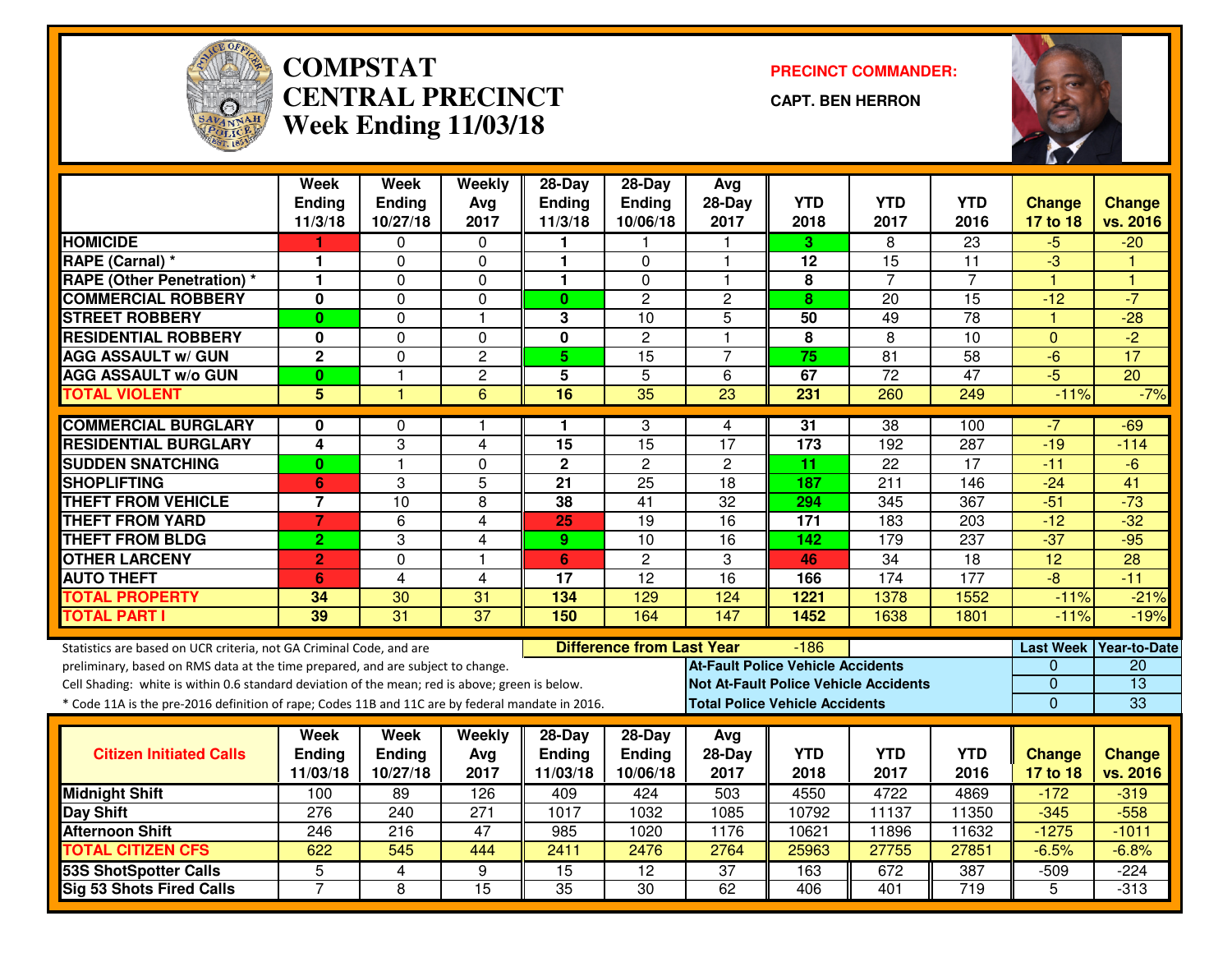# **BEAT 31 Central PrecinctWeek Ending 11/03/18**

|                                   |                |                | <b>Last 4 Weeks</b> |                | 28 Days        | 28 Day  |                |                |                |               |                |
|-----------------------------------|----------------|----------------|---------------------|----------------|----------------|---------|----------------|----------------|----------------|---------------|----------------|
|                                   | Ending         | Ending         | <b>Ending</b>       | <b>Ending</b>  | Ending         | Average | <b>YTD</b>     | <b>YTD</b>     | <b>YTD</b>     | <b>Change</b> | <b>Change</b>  |
|                                   | 10/13/18       | 10/20/18       | 10/27/18            | 11/03/18       | 11/03/18       | 2017    | 2018           | 2017           | 2016           | 17 to 18      | vs. 2016       |
| <b>HOMICIDE</b>                   | 0              | $\mathbf{0}$   | 0                   | 0              | 0              | 0.1     | $\mathbf{1}$   | $\mathbf{1}$   | 8              | $\mathbf{0}$  | $-7$           |
| RAPE (Carnal) *                   | 0              | $\mathbf{0}$   | $\mathbf{0}$        | 0              | 0              | 0.2     | $\mathbf{0}$   | $\mathbf{1}$   | 3              | $-1$          | $-3$           |
| <b>RAPE (Other Penetration) *</b> | 0              | 0              | $\mathbf{0}$        | $\Omega$       | 0              | 0.3     | $\mathbf{1}$   | 4              | 0              | $-3$          | 1              |
| <b>COMMERCIAL ROBBERY</b>         | 0              | 0              | $\mathbf{0}$        | $\Omega$       | $\mathbf{0}$   | 0.0     | $\mathbf{1}$   | $\mathbf{0}$   | $\mathbf{1}$   | 1             | $\mathbf{0}$   |
| <b>ISTREET ROBBERY</b>            | $\mathbf{1}$   | 0              | $\mathbf{0}$        | 0              | $\mathbf{1}$   | 1.1     | 8              | 14             | 17             | $-6$          | $-9$           |
| <b>RESIDENTIAL ROBBERY</b>        | 0              | $\mathbf 0$    | $\mathbf{0}$        | $\Omega$       | 0              | 0.2     | $\mathbf 0$    | $\overline{2}$ | $\overline{2}$ | $-2$          | $-2$           |
| <b>AGG ASSAULT W/ GUN</b>         | 0              | $\mathbf{1}$   | $\mathbf 0$         | $\Omega$       | $\mathbf{1}$   | 1.0     | 9              | 13             | $\overline{7}$ | $-4$          | $\overline{2}$ |
| <b>AGG ASSAULT W/o GUN</b>        | $\mathbf 0$    | $\mathbf 0$    | $\mathbf 0$         | $\Omega$       | 0              | 1.1     | 8              | 12             | 12             | $-4$          | $-4$           |
| <b>TOTAL VIOLENT</b>              | $\mathbf{1}$   | $\mathbf{1}$   | $\mathbf{0}$        | $\mathbf{0}$   | $\overline{2}$ | 3.8     | 28             | 47             | 50             | $-40%$        | $-44%$         |
|                                   |                |                |                     |                |                |         |                |                |                |               |                |
| <b>COMMERCIAL BURGLARY</b>        | $\Omega$       | $\Omega$       | $\mathbf 0$         | $\Omega$       | 0              | 0.5     | 8              | 3              | 22             | 5             | $-14$          |
| <b>RESIDENTIAL BURGLARY</b>       | 0              | $\mathbf{1}$   | $\mathbf 0$         | 0              | $\mathbf{1}$   | 2.3     | 23             | 27             | 59             | $-4$          | $-36$          |
| <b>SUDDEN SNATCHING</b>           | 0              | $\Omega$       | $\mathbf 0$         | $\Omega$       | 0              | 0.4     | $\mathbf 1$    | 5              | 5              | $-4$          | $-4$           |
| <b>SHOPLIFTING</b>                | $\mathbf 0$    | $\mathbf 0$    | $\mathbf 0$         | $\Omega$       | $\mathbf 0$    | 1.5     | $\overline{2}$ | 16             | 17             | $-14$         | $-15$          |
| <b>THEFT FROM VEHICLE</b>         | $\mathbf{1}$   | $\overline{2}$ | 3                   | $\overline{2}$ | 8              | 7.0     | 60             | 79             | 71             | $-19$         | $-11$          |
| <b>THEFT FROM YARD</b>            | $\overline{2}$ | $\mathbf{1}$   | $\mathbf{1}$        | 4              | 8              | 4.9     | 39             | 54             | 51             | $-15$         | $-12$          |
| <b>THEFT FROM BLDG</b>            | $\mathbf 0$    | $\mathbf{1}$   | $\mathbf 0$         | 0              | $\mathbf{1}$   | 2.8     | 22             | 32             | 52             | $-10$         | $-30$          |
| <b>OTHER LARCENY</b>              | $\mathbf 0$    | $\mathbf{1}$   | 0                   | $\mathbf{1}$   | $\overline{2}$ | 0.7     | 8              | $\overline{7}$ | 4              | $\mathbf{1}$  | $\overline{4}$ |
| <b>AUTO THEFT</b>                 | $\mathbf{0}$   | $\mathbf{1}$   | $\mathbf{1}$        | $\mathbf{1}$   | 3              | 3.0     | 22             | 34             | 42             | $-12$         | $-20$          |
| <b>TOTAL PROPERTY</b>             | 3              | $\overline{7}$ | 5                   | 8              | 23             | 22.9    | 185            | 257            | 323            | $-28%$        | $-43%$         |
| <b>TOTAL PART I</b>               | $\overline{4}$ | 8              | 5.                  | 8              | 25             | 26.8    | 213            | 304            | 373            | $-30%$        | $-43%$         |

 **Difference from Last Year**-91

Statistics are based on UCR criteria, not GA Criminal Code.

\* Rape Code 11A is the historical definition of rape (aka Legacy Rape); Rape Codes 11B and 11C are those moved from Part II to Part I in 2017.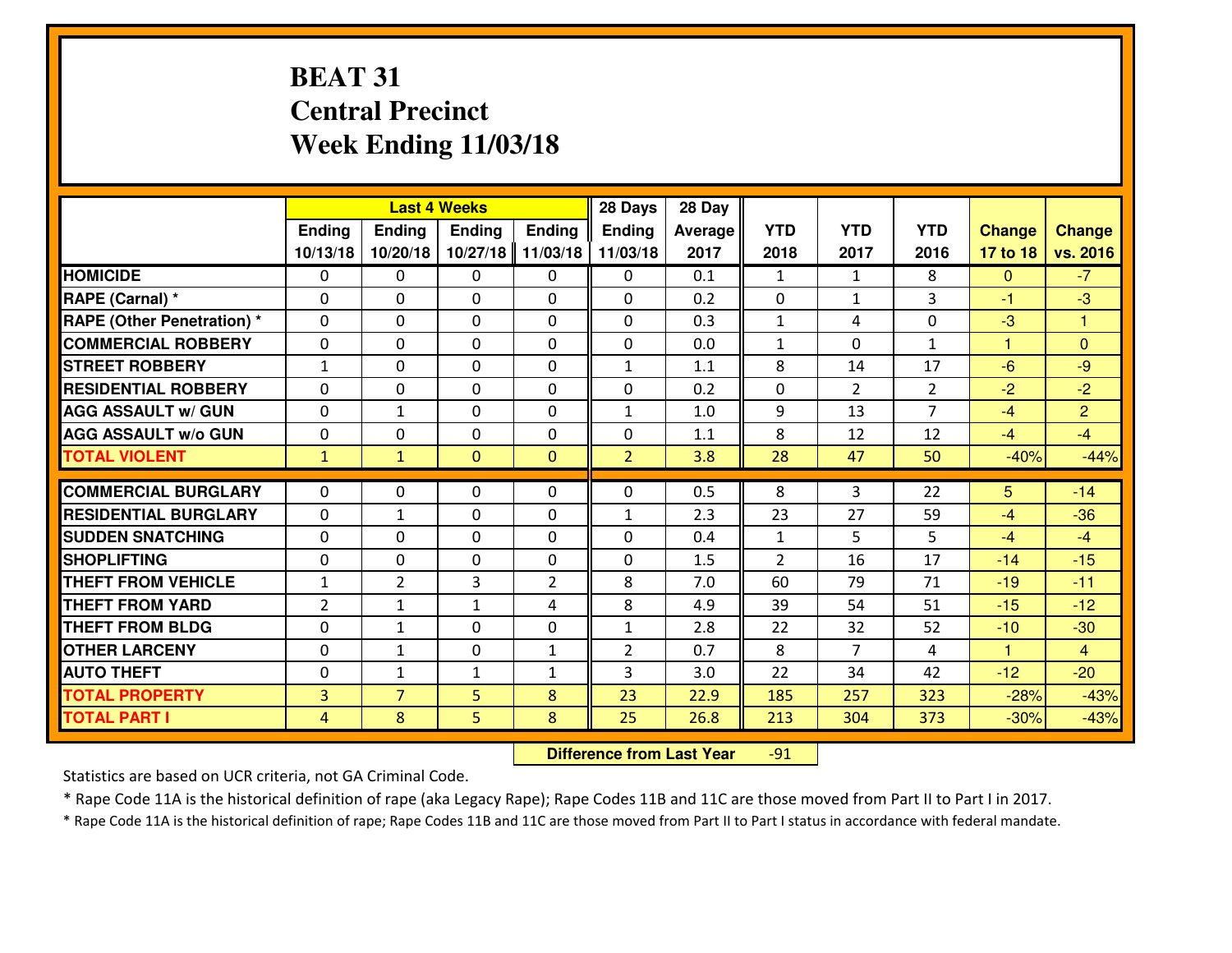# **BEAT 32 Central PrecinctWeek Ending 11/03/18**

|                                  |                |                | <b>Last 4 Weeks</b> |                | 28 Days       | 28 Day         |                |                |                |                |                |
|----------------------------------|----------------|----------------|---------------------|----------------|---------------|----------------|----------------|----------------|----------------|----------------|----------------|
|                                  | Ending         | Ending         | <b>Ending</b>       | <b>Ending</b>  | <b>Ending</b> | <b>Average</b> | <b>YTD</b>     | <b>YTD</b>     | <b>YTD</b>     | <b>Change</b>  | <b>Change</b>  |
|                                  | 10/13/18       | 10/20/18       | 10/27/18            | 11/03/18       | 11/03/18      | 2017           | 2018           | 2017           | 2016           | 17 to 18       | vs. 2016       |
| <b>HOMICIDE</b>                  | 0              | 0              | $\Omega$            | $\mathbf{0}$   | 0             | 0.0            | $\Omega$       | $\Omega$       | $\Omega$       | $\mathbf{0}$   | $\Omega$       |
| RAPE (Carnal) *                  | $\Omega$       | 0              | $\mathbf 0$         | $\mathbf{1}$   | 1             | 0.4            | $\mathbf{1}$   | 4              | $\mathbf{1}$   | $-3$           | $\mathbf{0}$   |
| <b>RAPE (Other Penetration)*</b> | $\Omega$       | 0              | $\Omega$            | $\Omega$       | $\Omega$      | 0.2            | $\mathbf{1}$   | $\overline{2}$ | $\mathbf{1}$   | $-1$           | $\Omega$       |
| <b>COMMERCIAL ROBBERY</b>        | $\Omega$       | $\Omega$       | $\mathbf 0$         | $\Omega$       | $\Omega$      | 0.5            | 4              | $\overline{7}$ | 3              | $-3$           | 1              |
| <b>ISTREET ROBBERY</b>           | $\mathbf{0}$   | 0              | $\mathbf{0}$        | 0              | $\Omega$      | 0.5            | 4              | $\overline{2}$ | $\overline{7}$ | 2              | $-3$           |
| <b>RESIDENTIAL ROBBERY</b>       | 0              | 0              | $\mathbf 0$         | 0              | 0             | 0.0            | $\mathbf{1}$   | 0              | 0              | 1              | $\mathbf{1}$   |
| <b>AGG ASSAULT w/ GUN</b>        | 0              | 0              | $\mathbf 0$         | 0              | 0             | 0.4            | $\overline{7}$ | 5              | $\mathbf{1}$   | $\overline{2}$ | 6              |
| <b>AGG ASSAULT W/o GUN</b>       | 0              | 0              | $\Omega$            | 0              | 0             | 0.5            | $\overline{7}$ | 5              | 3              | $\overline{2}$ | $\overline{4}$ |
| <b>TOTAL VIOLENT</b>             | $\mathbf{0}$   | $\overline{0}$ | $\mathbf{0}$        | $\mathbf{1}$   | $\mathbf{1}$  | 2.5            | 25             | 25             | 16             | 0%             | 56%            |
| <b>COMMERCIAL BURGLARY</b>       | $\Omega$       | 0              | $\mathbf{0}$        | 0              | $\Omega$      | 0.3            | $\overline{2}$ | 3              | 13             | -1             | $-11$          |
| <b>RESIDENTIAL BURGLARY</b>      | $\Omega$       | 0              | $\mathbf{0}$        | $\mathbf{1}$   | $\mathbf{1}$  | 2.1            | 23             | 23             | 49             | $\Omega$       | $-26$          |
| <b>SUDDEN SNATCHING</b>          | 0              | $\Omega$       | $\mathbf 0$         | 0              | 0             | 0.2            | $\Omega$       | $\overline{2}$ | $\mathbf{1}$   | $-2$           | $-1$           |
| <b>SHOPLIFTING</b>               | 0              | 0              | $\mathbf{1}$        | $\overline{2}$ | 3             | 3.8            | 63             | 43             | 32             | 20             | 31             |
| <b>THEFT FROM VEHICLE</b>        | 0              | 10             | $\overline{2}$      | $\mathbf{1}$   | 13            | 8.7            | 73             | 93             | 88             | $-20$          | $-15$          |
| <b>THEFT FROM YARD</b>           | $1\,$          | $\mathbf{1}$   | 0                   | $\mathbf{1}$   | 3             | 2.8            | 42             | 32             | 37             | 10             | 5              |
| <b>THEFT FROM BLDG</b>           | $\overline{2}$ | 0              | $\mathbf{1}$        | $\mathbf{1}$   | 4             | 4.1            | 32             | 45             | 54             | $-13$          | $-22$          |
| <b>OTHER LARCENY</b>             | $\mathbf{1}$   | 0              | 0                   | 0              | $\mathbf{1}$  | 1.0            | 18             | 8              | 0              | 10             | 18             |
| <b>AUTO THEFT</b>                | $\mathbf{1}$   | 0              | 0                   | 0              | $\mathbf{1}$  | 2.3            | 18             | 27             | 22             | $-9$           | $-4$           |
| <b>TOTAL PROPERTY</b>            | 5              | 11             | 4                   | $6\phantom{1}$ | 26            | 25.4           | 271            | 276            | 296            | $-2%$          | $-8%$          |
| <b>TOTAL PART I</b>              | 5              | 11             | 4                   | $\overline{7}$ | 27            | 27.8           | 296            | 301            | 312            | $-2%$          | $-5%$          |

 **Difference from Last Year**-5

Statistics are based on UCR criteria, not GA Criminal Code.

\* Rape Code 11A is the historical definition of rape (aka Legacy Rape); Rape Codes 11B and 11C are those moved from Part II to Part I in 2017.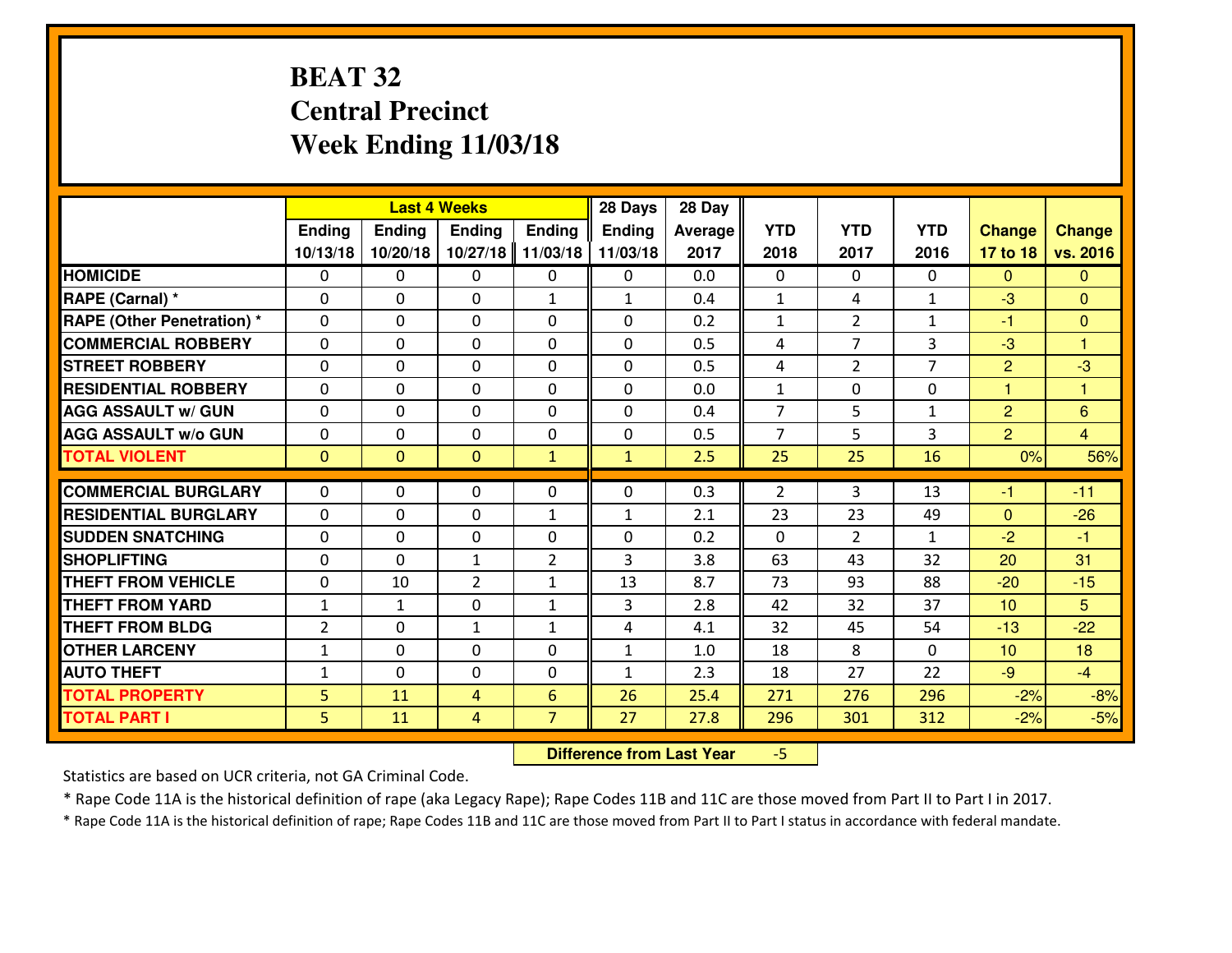# **BEAT 33 Central PrecinctWeek Ending 11/03/18**

|                                  |                |                | <b>Last 4 Weeks</b> |                | 28 Days        | 28 Day         |                |                |                |                |                |
|----------------------------------|----------------|----------------|---------------------|----------------|----------------|----------------|----------------|----------------|----------------|----------------|----------------|
|                                  | <b>Ending</b>  | <b>Ending</b>  | <b>Endina</b>       | <b>Ending</b>  | <b>Ending</b>  | <b>Average</b> | <b>YTD</b>     | <b>YTD</b>     | <b>YTD</b>     | <b>Change</b>  | <b>Change</b>  |
|                                  | 10/13/18       | 10/20/18       | 10/27/18            | 11/03/18       | 11/03/18       | 2017           | 2018           | 2017           | 2016           | 17 to 18       | vs. 2016       |
| <b>HOMICIDE</b>                  | $\Omega$       | 0              | $\Omega$            | $\Omega$       | 0              | 0.2            | $\Omega$       | $\overline{2}$ | 8              | $-2$           | $-8$           |
| RAPE (Carnal) *                  | $\Omega$       | 0              | $\mathbf{0}$        | $\Omega$       | $\Omega$       | 0.2            | 4              | $\overline{2}$ | 4              | $\overline{2}$ | $\Omega$       |
| <b>RAPE (Other Penetration)*</b> | $\Omega$       | $\Omega$       | $\mathbf 0$         | $\Omega$       | $\Omega$       | 0.1            | 1              | $\mathbf{1}$   | $\overline{2}$ | $\mathbf{0}$   | $-1$           |
| <b>COMMERCIAL ROBBERY</b>        | $\Omega$       | 0              | $\mathbf 0$         | 0              | 0              | 0.5            | $\overline{2}$ | 6              | 3              | $-4$           | $-1$           |
| <b>ISTREET ROBBERY</b>           | $\Omega$       | $\mathbf{1}$   | $\mathbf 0$         | $\Omega$       | $\mathbf{1}$   | 1.5            | 20             | 17             | 25             | 3              | $-5$           |
| <b>RESIDENTIAL ROBBERY</b>       | $\Omega$       | $\Omega$       | $\mathbf 0$         | $\Omega$       | 0              | 0.1            | $\Omega$       | $\mathbf{1}$   | 0              | $-1$           | $\Omega$       |
| <b>AGG ASSAULT w/ GUN</b>        | $\Omega$       | $\Omega$       | 0                   | $\mathbf{1}$   | $\mathbf{1}$   | 1.4            | 10             | 17             | $\overline{7}$ | $-7$           | 3              |
| <b>AGG ASSAULT w/o GUN</b>       | 0              | 0              | $\mathbf 0$         | 0              | 0              | 1.1            | $\overline{7}$ | 13             | 9              | $-6$           | $-2$           |
| <b>TOTAL VIOLENT</b>             | $\mathbf{0}$   | $\mathbf{1}$   | $\mathbf{0}$        | $\mathbf{1}$   | $\overline{2}$ | 4.9            | 44             | 59             | 58             | $-25%$         | $-24%$         |
| <b>COMMERCIAL BURGLARY</b>       | $\Omega$       | 0              | $\mathbf{0}$        | 0              | 0              | 0.6            | 9              | $\overline{7}$ | 25             | $\overline{2}$ | $-16$          |
| <b>RESIDENTIAL BURGLARY</b>      | 0              | 0              | $\mathbf{1}$        | $\mathbf{1}$   | $\overline{2}$ | 1.7            | 17             | 17             | 37             | $\mathbf{0}$   | $-20$          |
| <b>SUDDEN SNATCHING</b>          | 0              | 0              | $\mathbf{1}$        | 0              | $\mathbf{1}$   | 0.3            | 5              | 4              | 3              | $\mathbf{1}$   | $\overline{2}$ |
| <b>SHOPLIFTING</b>               | 5              | 0              | $\mathbf{1}$        | $\overline{2}$ | 8              | 5.4            | 54             | 70             | 45             | $-16$          | 9              |
| <b>THEFT FROM VEHICLE</b>        | $\Omega$       | $\overline{2}$ | 4                   | $\overline{2}$ | 8              | 5.6            | 52             | 69             | 73             | $-17$          | $-21$          |
| <b>THEFT FROM YARD</b>           | $1\,$          | 3              | $\overline{2}$      | $\mathbf{1}$   | $\overline{7}$ | 3.2            | 41             | 36             | 63             | $5\phantom{.}$ | $-22$          |
| <b>THEFT FROM BLDG</b>           | 0              | 1              | $\overline{2}$      | 0              | 3              | 2.5            | 29             | 27             | 51             | $\overline{2}$ | $-22$          |
| <b>OTHER LARCENY</b>             | 0              | 0              | 0                   | 0              | 0              | 0.8            | 8              | 8              | 6              | $\mathbf{0}$   | $\overline{2}$ |
| <b>AUTO THEFT</b>                | $1\,$          | 0              | $\overline{2}$      | $\mathbf{1}$   | 4              | 3.0            | 36             | 34             | 43             | $\overline{2}$ | $-7$           |
| <b>TOTAL PROPERTY</b>            | $\overline{7}$ | 6              | 13                  | $\overline{7}$ | 33             | 23.1           | 251            | 272            | 346            | $-8%$          | $-27%$         |
| <b>TOTAL PART I</b>              | $\overline{7}$ | $\overline{7}$ | 13                  | 8              | 35             | 28.0           | 295            | 331            | 404            | $-11%$         | $-27%$         |
|                                  |                |                |                     |                |                |                |                |                |                |                |                |

 **Difference from Last Year**-36

Statistics are based on UCR criteria, not GA Criminal Code.

\* Rape Code 11A is the historical definition of rape (aka Legacy Rape); Rape Codes 11B and 11C are those moved from Part II to Part I in 2017.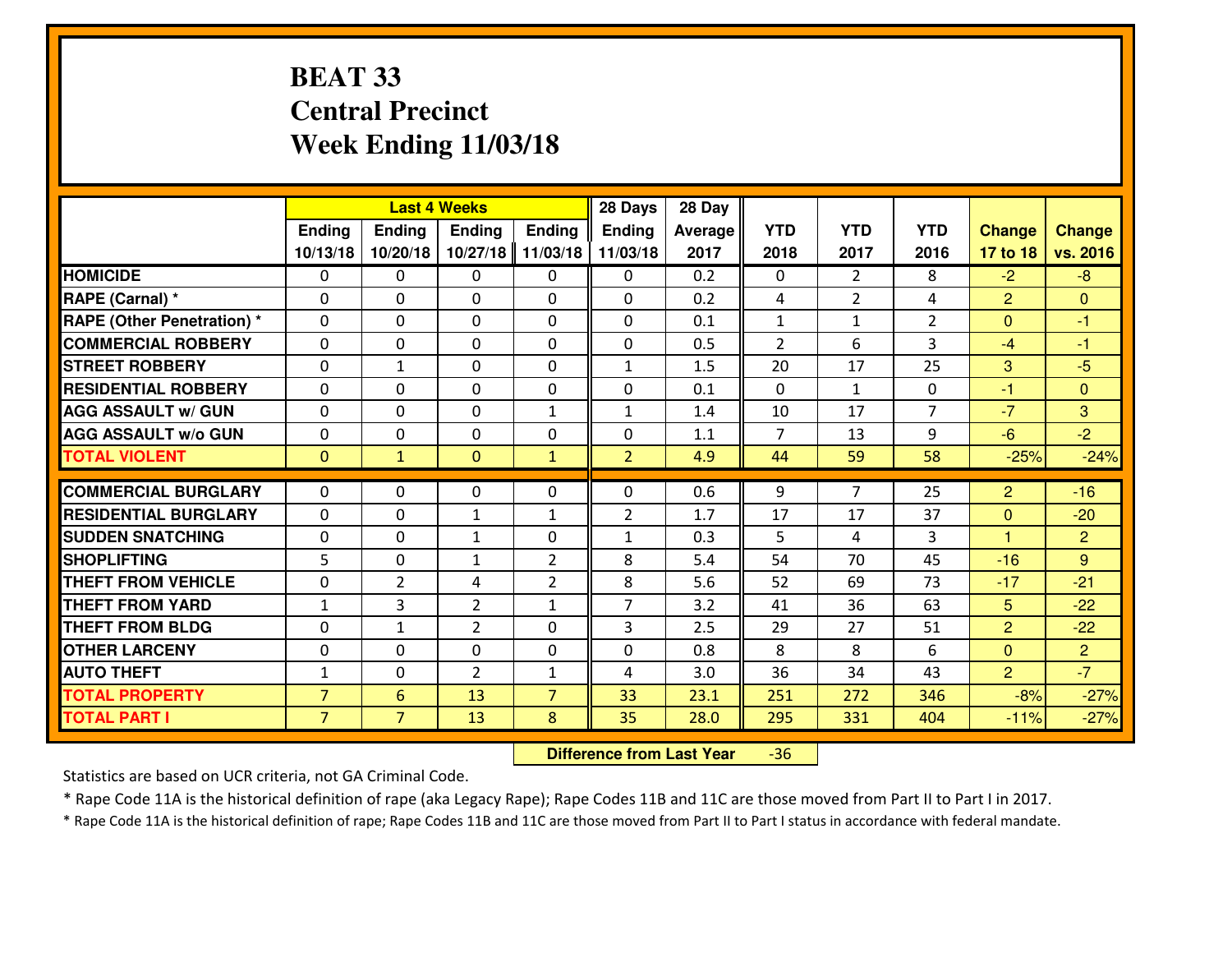# **BEAT 34 Central PrecinctWeek Ending 11/03/18**

|                                  |               |               | <b>Last 4 Weeks</b> |                | 28 Days        | 28 Day         |                |                |                |                |               |
|----------------------------------|---------------|---------------|---------------------|----------------|----------------|----------------|----------------|----------------|----------------|----------------|---------------|
|                                  | <b>Ending</b> | <b>Ending</b> | <b>Ending</b>       | <b>Ending</b>  | <b>Ending</b>  | <b>Average</b> | <b>YTD</b>     | <b>YTD</b>     | <b>YTD</b>     | <b>Change</b>  | <b>Change</b> |
|                                  | 10/13/18      | 10/20/18      | 10/27/18            | 11/03/18       | 11/03/18       | 2017           | 2018           | 2017           | 2016           | 17 to 18       | vs. 2016      |
| <b>HOMICIDE</b>                  | $\Omega$      | 0             | $\Omega$            | $\Omega$       | 0              | 0.3            | $\mathbf{1}$   | 4              | 3              | $-3$           | $-2$          |
| RAPE (Carnal) *                  | $\Omega$      | 0             | $\mathbf{0}$        | $\Omega$       | $\Omega$       | 0.5            | $\mathbf{1}$   | 6              | $\Omega$       | $-5$           | $\mathbf{1}$  |
| <b>RAPE (Other Penetration)*</b> | $\Omega$      | $\Omega$      | $\mathbf 0$         | $\Omega$       | $\Omega$       | 0.0            | $\Omega$       | $\Omega$       | $\overline{2}$ | $\mathbf{0}$   | $-2$          |
| <b>COMMERCIAL ROBBERY</b>        | $\Omega$      | 0             | $\mathbf 0$         | 0              | 0              | 0.1            | $\mathbf{0}$   | $\mathbf{1}$   | $\overline{2}$ | $-1$           | $-2$          |
| <b>STREET ROBBERY</b>            | $\Omega$      | $\mathbf{1}$  | $\mathbf 0$         | $\Omega$       | $\mathbf{1}$   | 0.7            | 8              | 8              | 10             | $\overline{0}$ | $-2$          |
| <b>RESIDENTIAL ROBBERY</b>       | $\Omega$      | $\Omega$      | $\mathbf 0$         | $\Omega$       | $\Omega$       | 0.3            | $\overline{2}$ | 4              | 3              | $-2$           | $-1$          |
| <b>AGG ASSAULT w/ GUN</b>        | $\Omega$      | $\Omega$      | $\Omega$            | $\Omega$       | 0              | 2.4            | 17             | 27             | 21             | $-10$          | $-4$          |
| <b>AGG ASSAULT w/o GUN</b>       | 0             | 0             | $\mathbf 0$         | 0              | 0              | 1.8            | 24             | 20             | 10             | $\overline{4}$ | 14            |
| <b>TOTAL VIOLENT</b>             | $\mathbf{0}$  | $\mathbf{1}$  | $\mathbf{0}$        | $\mathbf{0}$   | $\mathbf{1}$   | 6.1            | 53             | 70             | 51             | $-24%$         | 4%            |
| <b>COMMERCIAL BURGLARY</b>       | $\Omega$      | 0             | $\mathbf{0}$        | 0              | 0              | 0.4            | 1              | 5              | 6              | $-4$           | $-5$          |
| <b>RESIDENTIAL BURGLARY</b>      | $\mathbf{1}$  | 0             | $\mathbf{1}$        | $\mathbf{1}$   | 3              | 5.4            | 51             | 61             | 68             | $-10$          | $-17$         |
| <b>SUDDEN SNATCHING</b>          | 0             | 0             | $\mathbf 0$         | 0              | 0              | 0.5            | $\overline{2}$ | 6              | 4              | $-4$           | $-2$          |
| <b>SHOPLIFTING</b>               | 0             | 0             | $\mathbf 0$         | 0              | 0              | 2.8            | 6              | 32             | 5              | $-26$          | $\mathbf{1}$  |
| <b>THEFT FROM VEHICLE</b>        | $\Omega$      | 3             | $\mathbf{1}$        | $\Omega$       | 4              | 3.3            | 36             | 37             | 38             | $-1$           | $-2$          |
| <b>THEFT FROM YARD</b>           | $\mathbf 0$   | 0             | $\mathbf 0$         | 0              | 0              | 1.6            | 15             | 19             | 21             | $-4$           | $-6$          |
| <b>THEFT FROM BLDG</b>           | 0             | 0             | $\mathbf 0$         | 0              | 0              | 2.3            | 22             | 27             | 28             | $-5$           | $-6$          |
| <b>OTHER LARCENY</b>             | 0             | 0             | $\mathbf 0$         | 0              | 0              | 0.2            | $\mathbf{1}$   | $\overline{2}$ | 3              | $-1$           | $-2$          |
| <b>AUTO THEFT</b>                | 0             | 1             | $\mathbf 0$         | $\mathbf{1}$   | $\overline{2}$ | 3.2            | 28             | 33             | 33             | $-5$           | $-5$          |
| <b>TOTAL PROPERTY</b>            | $\mathbf{1}$  | 4             | $\overline{2}$      | $\overline{2}$ | 9              | 19.7           | 162            | 222            | 206            | $-27%$         | $-21%$        |
|                                  |               |               | $\overline{2}$      |                | 10             |                |                |                |                |                |               |
| <b>TOTAL PART I</b>              | $\mathbf{1}$  | 5.            |                     | $\overline{2}$ |                | 25.8           | 215            | 292            | 257            | $-26%$         | $-16%$        |

 **Difference from Last Year**-77

Statistics are based on UCR criteria, not GA Criminal Code.

\* Rape Code 11A is the historical definition of rape (aka Legacy Rape); Rape Codes 11B and 11C are those moved from Part II to Part I in 2017.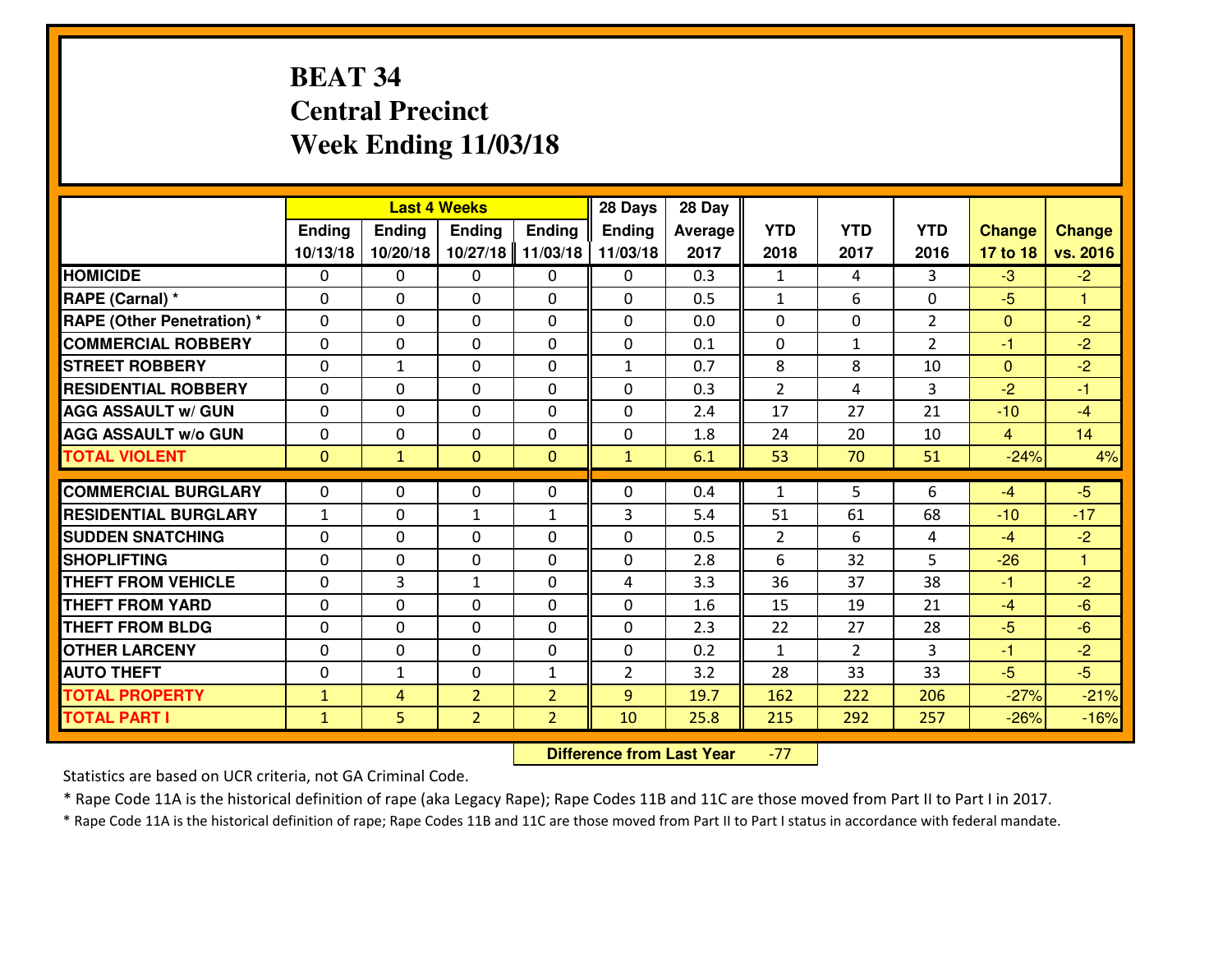# **BEAT 35 Central PrecinctWeek Ending 11/03/18**

|                             |                |                | <b>Last 4 Weeks</b> |                | 28 Days       | 28 Day  |              |              |                |                |                      |
|-----------------------------|----------------|----------------|---------------------|----------------|---------------|---------|--------------|--------------|----------------|----------------|----------------------|
|                             | Ending         | Ending         | <b>Ending</b>       | <b>Ending</b>  | <b>Ending</b> | Average | <b>YTD</b>   | <b>YTD</b>   | <b>YTD</b>     | <b>Change</b>  | <b>Change</b>        |
|                             | 10/13/18       | 10/20/18       | 10/27/18            | 11/03/18       | 11/03/18      | 2017    | 2018         | 2017         | 2016           | 17 to 18       | vs. 2016             |
| <b>HOMICIDE</b>             | $\Omega$       | 0              | 0                   | $\mathbf{1}$   | 1             | 0.1     | 1            | $\mathbf{1}$ | 4              | $\Omega$       | $-3$                 |
| RAPE (Carnal) *             | $\mathbf{0}$   | 0              | $\mathbf{0}$        | 0              | $\Omega$      | 0.0     | 3            | $\mathbf{0}$ | $\overline{2}$ | 3              | 1                    |
| RAPE (Other Penetration) *  | $\Omega$       | 0              | $\mathbf{0}$        | $\Omega$       | $\Omega$      | 0.0     | 4            | 0            | $\mathbf{1}$   | $\overline{4}$ | 3                    |
| <b>COMMERCIAL ROBBERY</b>   | $\mathbf{0}$   | 0              | 0                   | 0              | $\Omega$      | 0.4     | $\mathbf{1}$ | 4            | 4              | $-3$           | $-3$                 |
| <b>STREET ROBBERY</b>       | 0              | 0              | $\mathbf 0$         | $\Omega$       | 0             | 0.6     | 6            | 5            | 17             | 1              | $-11$                |
| <b>RESIDENTIAL ROBBERY</b>  | $\Omega$       | $\Omega$       | $\mathbf 0$         | $\Omega$       | 0             | 0.1     | 0            | $\mathbf{1}$ | 4              | $-1$           | $-4$                 |
| <b>AGG ASSAULT w/ GUN</b>   | $\overline{2}$ | 0              | $\mathbf 0$         | $\mathbf{1}$   | 3             | 1.3     | 25           | 14           | 16             | 11             | 9                    |
| <b>AGG ASSAULT W/o GUN</b>  | $\overline{2}$ | $\mathbf{1}$   | 1                   | 0              | 4             | 1.2     | 14           | 14           | 9              | $\mathbf{0}$   | $5\overline{)}$      |
| <b>TOTAL VIOLENT</b>        | 4              | $\mathbf{1}$   | $\mathbf{1}$        | $\overline{2}$ | 8             | 3.6     | 54           | 39           | 57             | 38%            | $-5%$                |
| <b>COMMERCIAL BURGLARY</b>  | $\Omega$       | 0              | $\mathbf{0}$        | $\Omega$       | $\Omega$      | 1.0     | 5.           | 10           | 28             | $-5$           | $-23$                |
| <b>RESIDENTIAL BURGLARY</b> | 3              | $\overline{2}$ | $\mathbf 0$         | 0              | 5             | 3.7     | 41           | 45           | 54             | $-4$           | $-13$                |
| <b>SUDDEN SNATCHING</b>     | $\mathbf{1}$   | 0              | $\mathbf 0$         | 0              | $\mathbf{1}$  | 0.2     | 2            | 3            | 3              | $-1$           | $-1$                 |
| <b>SHOPLIFTING</b>          | 0              | $\overline{2}$ | $\mathbf 0$         | $\mathbf{1}$   | 3             | 2.2     | 24           | 22           | 26             | $\overline{2}$ | $-2$                 |
| <b>THEFT FROM VEHICLE</b>   | 0              | $\overline{2}$ | $\mathbf 0$         | $\mathbf{1}$   | 3             | 3.6     | 38           | 36           | 53             | $\overline{2}$ | $-15$                |
| <b>THEFT FROM YARD</b>      | $1\,$          | $\mathbf{1}$   | 3                   | 0              | 5             | 2.2     | 23           | 26           | 22             | $-3$           | $\blacktriangleleft$ |
| <b>THEFT FROM BLDG</b>      | 0              | 0              | $\mathbf 0$         | 0              | 0             | 2.6     | 16           | 32           | 38             | $-16$          | $-22$                |
| <b>OTHER LARCENY</b>        | $\overline{2}$ | 0              | $\mathbf 0$         | $\mathbf{1}$   | 3             | 0.5     | 9            | 6            | 3              | 3              | 6                    |
| <b>AUTO THEFT</b>           | $\mathbf{1}$   | 0              | $\mathbf{0}$        | 2              | 3             | 2.5     | 43           | 28           | 27             | 15             | 16                   |
| <b>TOTAL PROPERTY</b>       | 8              | $\overline{7}$ | $\overline{3}$      | 5              | 23            | 18.6    | 201          | 208          | 254            | $-3%$          | $-21%$               |
| <b>TOTAL PART I</b>         | 12             | 8              | 4                   | $\overline{7}$ | 31            | 22.2    | 255          | 247          | 311            | 3%             | $-18%$               |

 **Difference from Last Year**<sup>8</sup>

Statistics are based on UCR criteria, not GA Criminal Code.

\* Rape Code 11A is the historical definition of rape (aka Legacy Rape); Rape Codes 11B and 11C are those moved from Part II to Part I in 2017.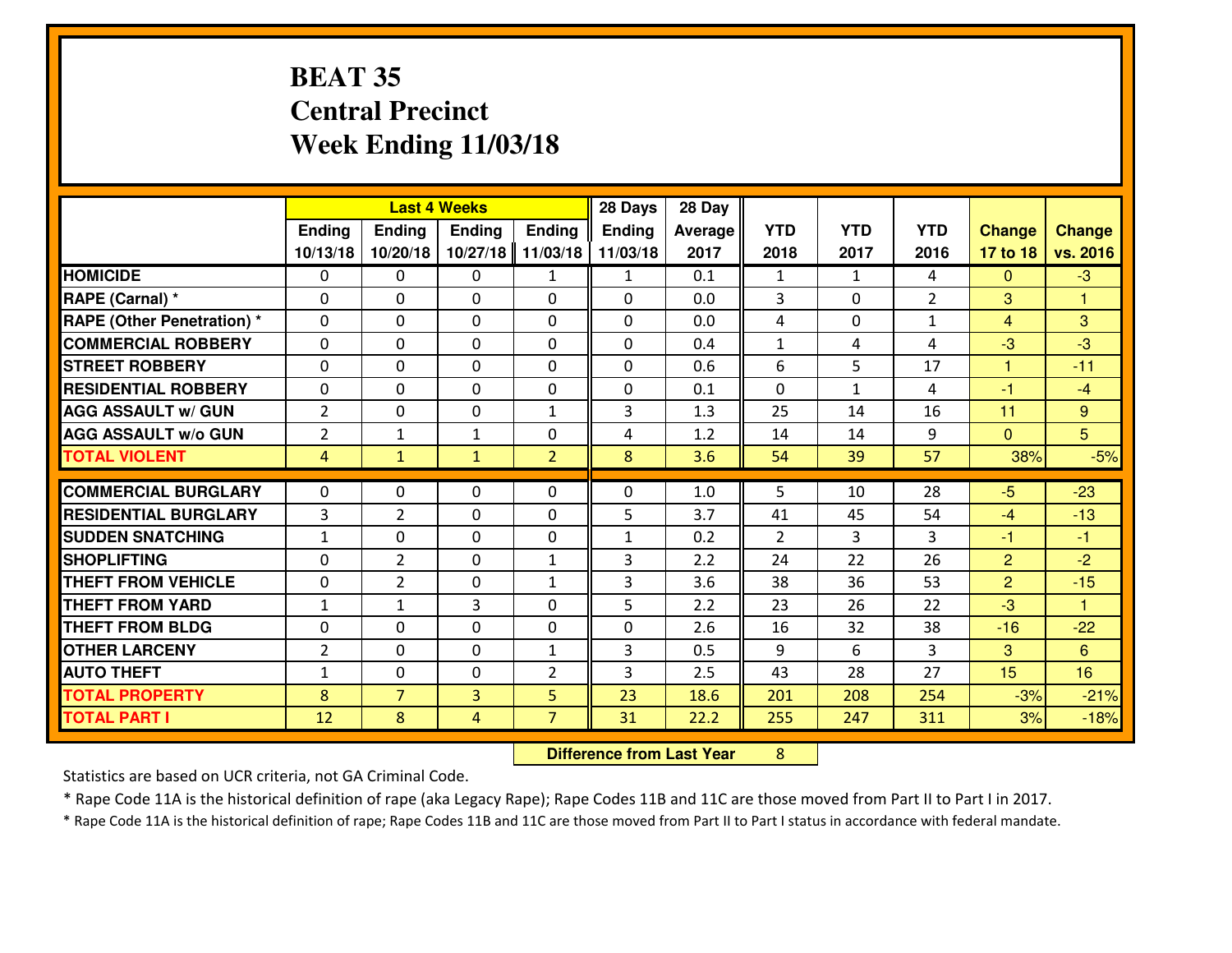# **BEAT 36 Central PrecinctWeek Ending 11/03/18**

|                             |              |                | <b>Last 4 Weeks</b> |                | 28 Days        | 28 Day         |                |                |                |                      |                |
|-----------------------------|--------------|----------------|---------------------|----------------|----------------|----------------|----------------|----------------|----------------|----------------------|----------------|
|                             | Ending       | <b>Ending</b>  | <b>Ending</b>       | Ending         | <b>Ending</b>  | <b>Average</b> | <b>YTD</b>     | <b>YTD</b>     | <b>YTD</b>     | <b>Change</b>        | <b>Change</b>  |
|                             | 10/13/18     | 10/20/18       | 10/27/18            | 11/03/18       | 11/03/18       | 2017           | 2018           | 2017           | 2016           | 17 to 18             | vs. 2016       |
| <b>HOMICIDE</b>             | $\Omega$     | 0              | $\Omega$            | $\Omega$       | 0              | 0.0            | $\Omega$       | $\Omega$       | $\Omega$       | $\mathbf{0}$         | $\Omega$       |
| RAPE (Carnal) *             | $\mathbf{0}$ | 0              | $\mathbf{0}$        | 0              | $\Omega$       | 0.2            | 3              | $\overline{2}$ | $\mathbf{1}$   | $\blacktriangleleft$ | $\overline{2}$ |
| RAPE (Other Penetration) *  | $\Omega$     | 0              | $\mathbf{0}$        | $\mathbf{1}$   | $\mathbf{1}$   | 0.0            | $\mathbf{1}$   | $\Omega$       | $\mathbf{1}$   | 1                    | $\Omega$       |
| <b>COMMERCIAL ROBBERY</b>   | $\mathbf{0}$ | 0              | 0                   | 0              | 0              | 0.2            | $\mathbf{0}$   | $\overline{2}$ | $\overline{2}$ | $-2$                 | $-2$           |
| <b>STREET ROBBERY</b>       | 0            | 0              | $\mathbf 0$         | 0              | 0              | 0.4            | 4              | 3              | $\overline{2}$ | $\mathbf{1}$         | $\overline{2}$ |
| <b>RESIDENTIAL ROBBERY</b>  | $\Omega$     | $\Omega$       | $\mathbf 0$         | $\Omega$       | $\Omega$       | 0.1            | 5              | $\Omega$       | $\mathbf{1}$   | 5                    | $\overline{4}$ |
| <b>AGG ASSAULT w/ GUN</b>   | 0            | $\Omega$       | $\mathbf 0$         | $\Omega$       | $\Omega$       | 0.6            | $\overline{7}$ | 5              | 6              | $\overline{2}$       | $\mathbf{1}$   |
| <b>AGG ASSAULT W/o GUN</b>  | $1\,$        | 0              | 0                   | 0              | $\mathbf{1}$   | 0.7            | $\overline{7}$ | 8              | 4              | $-1$                 | 3              |
| <b>TOTAL VIOLENT</b>        | $\mathbf{1}$ | $\mathbf{0}$   | $\mathbf{0}$        | $\mathbf{1}$   | $\overline{2}$ | 2.1            | 27             | 20             | 17             | 35%                  | 59%            |
| <b>COMMERCIAL BURGLARY</b>  | $\Omega$     | $\mathbf{1}$   | $\Omega$            | 0              | $\mathbf{1}$   | 0.8            | 6              | 10             | 6              | $-4$                 | $\Omega$       |
| <b>RESIDENTIAL BURGLARY</b> | $\mathbf{1}$ | 0              | $\mathbf{1}$        | $\mathbf{1}$   | 3              | 1.7            | 18             | 19             | 20             | -1                   | $-2$           |
| <b>SUDDEN SNATCHING</b>     | 0            | 0              | $\mathbf 0$         | 0              | 0              | 0.2            | $\mathbf{1}$   | $\overline{2}$ | $\mathbf{1}$   | $-1$                 | $\overline{0}$ |
| <b>SHOPLIFTING</b>          | 5            | 0              | $\mathbf{1}$        | $\mathbf{1}$   | $\overline{7}$ | 2.6            | 38             | 28             | 21             | 10                   | 17             |
| <b>THEFT FROM VEHICLE</b>   | $\mathbf{1}$ | 0              | $\mathbf 0$         | $\mathbf{1}$   | $\overline{2}$ | 3.3            | 35             | 31             | 44             | $\overline{4}$       | $-9$           |
| <b>THEFT FROM YARD</b>      | 0            | $\mathbf{1}$   | $\mathbf 0$         | $\mathbf{1}$   | $\overline{2}$ | 1.5            | 11             | 16             | 9              | $-5$                 | $\overline{2}$ |
| <b>THEFT FROM BLDG</b>      | 0            | 0              | $\mathbf 0$         | $\mathbf{1}$   | $\mathbf{1}$   | 1.5            | 21             | 16             | 14             | 5                    | $\overline{7}$ |
| <b>OTHER LARCENY</b>        | 0            | 0              | 0                   | 0              | 0              | 0.3            | $\overline{2}$ | 3              | $\overline{2}$ | $-1$                 | $\overline{0}$ |
| <b>AUTO THEFT</b>           | $\mathbf{1}$ | $\mathbf{1}$   | $\mathbf{1}$        | $\mathbf{1}$   | 4              | 2.0            | 19             | 18             | 10             | $\blacktriangleleft$ | 9 <sup>°</sup> |
| <b>TOTAL PROPERTY</b>       | 8            | 3              | 3                   | $6\phantom{1}$ | 20             | 13.8           | 151            | 143            | 127            | 6%                   | 19%            |
| <b>TOTAL PART I</b>         | 9            | $\overline{3}$ | 3                   | $\overline{7}$ | 22             | 16.0           | 178            | 163            | 144            | 9%                   | 24%            |

 **Difference from Last Year**<sup>15</sup>

Statistics are based on UCR criteria, not GA Criminal Code.

\* Rape Code 11A is the historical definition of rape (aka Legacy Rape); Rape Codes 11B and 11C are those moved from Part II to Part I in 2017.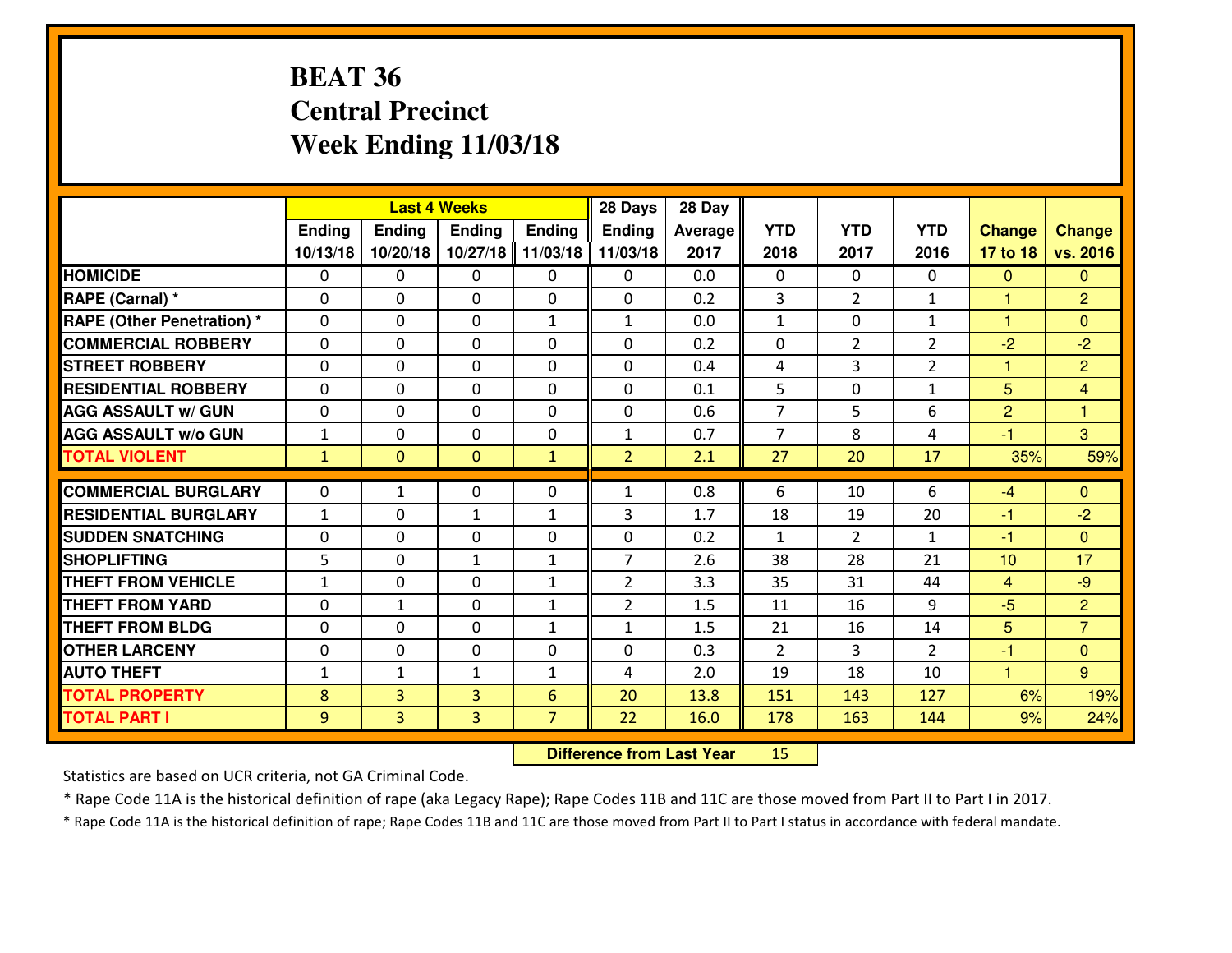

#### **COMPSTAT PRECINCT COMMANDER: SOUTH PRECINCT CAPT. JOY GELLATLYWeek Ending 11/03/18**



|                                                                                                  | Week<br><b>Ending</b><br>11/3/18 | Week<br>Ending<br>10/27/18 | Weekly<br>Avg<br>2017 | 28-Day<br><b>Ending</b><br>11/3/18 | 28-Day<br><b>Ending</b><br>10/06/18 | Avg<br>$28-Day$<br>2017                  | <b>YTD</b><br>2018 | <b>YTD</b><br>2017 | <b>YTD</b><br>2016 | <b>Change</b><br>17 to 18 | <b>Change</b><br>vs. 2016 |
|--------------------------------------------------------------------------------------------------|----------------------------------|----------------------------|-----------------------|------------------------------------|-------------------------------------|------------------------------------------|--------------------|--------------------|--------------------|---------------------------|---------------------------|
| <b>HOMICIDE</b>                                                                                  | 0                                | 0                          | $\Omega$              | 0                                  | $\Omega$                            | $\Omega$                                 | 3                  | 4                  | 5                  | -1                        | $-2$                      |
| RAPE (Carnal) *                                                                                  | $\mathbf 0$                      | 0                          | $\mathbf 0$           | $\overline{2}$                     | 1                                   | $\blacktriangleleft$                     | 13                 | 6                  | $\overline{11}$    | $\overline{7}$            | $\overline{2}$            |
| <b>RAPE (Other Penetration) *</b>                                                                | $\mathbf{0}$                     | $\Omega$                   | $\Omega$              | $\mathbf{0}$                       | $\Omega$                            | $\Omega$                                 | 13                 | $\overline{4}$     | $\overline{7}$     | 9                         | 6                         |
| <b>COMMERCIAL ROBBERY</b>                                                                        | 0                                | 0                          | $\mathbf{1}$          | $\mathbf{2}$                       | $\Omega$                            | $\overline{2}$                           | 11                 | 31                 | 32                 | $-20$                     | $-21$                     |
| <b>STREET ROBBERY</b>                                                                            | 0                                | 0                          | $\mathbf{1}$          | 1                                  | 3                                   | 2                                        | 33                 | 28                 | 24                 | 5                         | 9                         |
| <b>RESIDENTIAL ROBBERY</b>                                                                       | 0                                | 0                          | $\Omega$              | $\bf{0}$                           | $\overline{2}$                      | $\Omega$                                 | 10                 | 3                  | 6                  | $\overline{7}$            | 4                         |
| <b>AGG ASSAULT w/ GUN</b>                                                                        | 0                                | $\mathbf{1}$               | $\overline{1}$        | 5                                  | $\overline{c}$                      | 3                                        | 23                 | 32                 | 20                 | $-9$                      | 3                         |
| <b>AGG ASSAULT w/o GUN</b>                                                                       | 1                                | $\overline{c}$             | $\mathbf{1}$          | 6                                  | $\overline{7}$                      | 3                                        | 43                 | 35                 | 33                 | 8                         | 10                        |
| <b>TOTAL VIOLENT</b>                                                                             | 1                                | $\overline{3}$             | $\overline{3}$        | 16                                 | 15                                  | 12                                       | 149                | $\frac{143}{143}$  | 138                | 4%                        | 8%                        |
| <b>COMMERCIAL BURGLARY</b>                                                                       | 1                                | 1                          | 1                     | 5                                  | 8                                   | 4                                        | $\overline{55}$    | 57                 | 49                 | $\overline{2}$            | 6                         |
| <b>RESIDENTIAL BURGLARY</b>                                                                      | 4                                | $\overline{7}$             | 4                     | 18                                 | 14                                  | 14                                       | 172                | 172                | 201                | $\mathbf 0$               | $-29$                     |
| <b>SUDDEN SNATCHING</b>                                                                          | 0                                | 0                          | 0                     | 1                                  | $\mathbf{1}$                        | -1                                       | 11                 | 10                 | 9                  | $\overline{1}$            | $\overline{2}$            |
| <b>SHOPLIFTING</b>                                                                               | 13                               | 16                         | $\overline{7}$        | 54                                 | $\overline{52}$                     | 28                                       | 560                | 580                | 536                | $-20$                     | $\overline{24}$           |
| <b>THEFT FROM VEHICLE</b>                                                                        | 3                                | 11                         | $\overline{7}$        | 34                                 | 38                                  | 30                                       | 324                | 371                | 245                | $-47$                     | $\overline{79}$           |
| <b>THEFT FROM YARD</b>                                                                           | 0                                | 0                          | $\overline{c}$        | 6                                  | 9                                   | 8                                        | 92                 | 84                 | 109                | 8                         | $-17$                     |
| <b>THEFT FROM BLDG</b>                                                                           | 4                                | 3                          | 3                     | 14                                 | $\overline{11}$                     | $\overline{13}$                          | 130                | 180                | 125                | $-50$                     | $\overline{5}$            |
| <b>OTHER LARCENY</b>                                                                             | $\blacksquare$                   | 0                          | $\mathbf{1}$          | $\overline{2}$                     | $\mathbf{1}$                        | 3                                        | $\overline{24}$    | $\overline{31}$    | 17                 | $-7$                      | $\overline{7}$            |
| <b>AUTO THEFT</b>                                                                                | 3                                | 3                          | 3                     | $\overline{14}$                    | $\overline{7}$                      | $\overline{13}$                          | 126                | $\overline{133}$   | 108                | $-7$                      | $\overline{18}$           |
| <b>TOTAL PROPERTY</b>                                                                            | 29                               | $\overline{41}$            | 28                    | 148                                | 141                                 | 113                                      | 1494               | 1618               | 1399               | $-8%$                     | 7%                        |
| <b>TOTAL PART I</b>                                                                              | 30                               | $\overline{44}$            | 31                    | 164                                | 156                                 | 125                                      | 1643               | 1761               | 1537               | $-7%$                     | 7%                        |
| Statistics are based on UCR criteria, not GA Criminal Code, and are                              |                                  |                            |                       |                                    | <b>Difference from Last Year</b>    |                                          | $-118$             |                    |                    |                           | Last Week Year-to-Date    |
| preliminary, based on RMS data at the time prepared, and are subject to change.                  |                                  |                            |                       |                                    |                                     | <b>At-Fault Police Vehicle Accidents</b> |                    |                    |                    | 0                         | 6                         |
| Cell Shading: white is within 0.6 standard deviation of the mean; red is above; green is below.  |                                  |                            |                       |                                    |                                     | Not At-Fault Police Vehicle Accidents    |                    |                    |                    | $\overline{0}$            | $\overline{13}$           |
| * Code 11A is the pre-2016 definition of rape; Codes 11B and 11C are by federal mandate in 2016. |                                  |                            |                       |                                    |                                     | <b>Total Police Vehicle Accidents</b>    |                    |                    |                    | $\overline{0}$            | 19                        |
|                                                                                                  | Week                             | <b>Week</b>                | Weekly                | 28-Day                             | 28-Day                              | Avg                                      |                    |                    |                    |                           |                           |
| <b>Citizen Initiated Calls</b>                                                                   | <b>Ending</b>                    | Ending                     | Avg                   | Ending                             | <b>Ending</b>                       | 28-Day                                   | <b>YTD</b>         | <b>YTD</b>         | <b>YTD</b>         | Change                    | <b>Change</b>             |
|                                                                                                  | 11/03/18                         | 10/27/18                   | 2017                  | 11/03/18                           | 10/06/18                            | 2017                                     | 2018               | 2017               | 2016               | 17 to 18                  | vs. 2016                  |
| <b>Midnight Shift</b>                                                                            | 75                               | 106                        | 91                    | 357                                | 391                                 | 364                                      | 3786               | 4098               | 4066               | $-312$                    | $-280$                    |
| Day Shift                                                                                        | 247                              | 237                        | 247                   | 995                                | 1030                                | 986                                      | 10827              | 11417              | 11350              | $-590$                    | $-523$                    |
| <b>Afternoon Shift</b>                                                                           | 243                              | 255                        | 39                    | 958                                | 966                                 | 982                                      | 10500              | 11158              | 11121              | $-658$                    | $-621$                    |
| <b>TOTAL CITIZEN CFS</b>                                                                         | 565                              | 598                        | $\overline{377}$      | 2310                               | 2387                                | 2332                                     | 25113              | 26673              | 26537              | $-5.8%$                   | $-5.4%$                   |
| <b>53S ShotSpotter Calls</b>                                                                     | $\Omega$                         | 0                          | $\mathbf 0$           | $\Omega$                           | $\mathbf{0}$                        | $\Omega$                                 | 0                  | $\Omega$           | $\Omega$           | $\mathbf 0$               | 0                         |
| <b>Sig 53 Shots Fired Calls</b>                                                                  | $\overline{2}$                   | $\overline{11}$            | 8                     | $\overline{34}$                    | $\overline{34}$                     | 33                                       | 337                | 362                | 414                | $-25$                     | $-77$                     |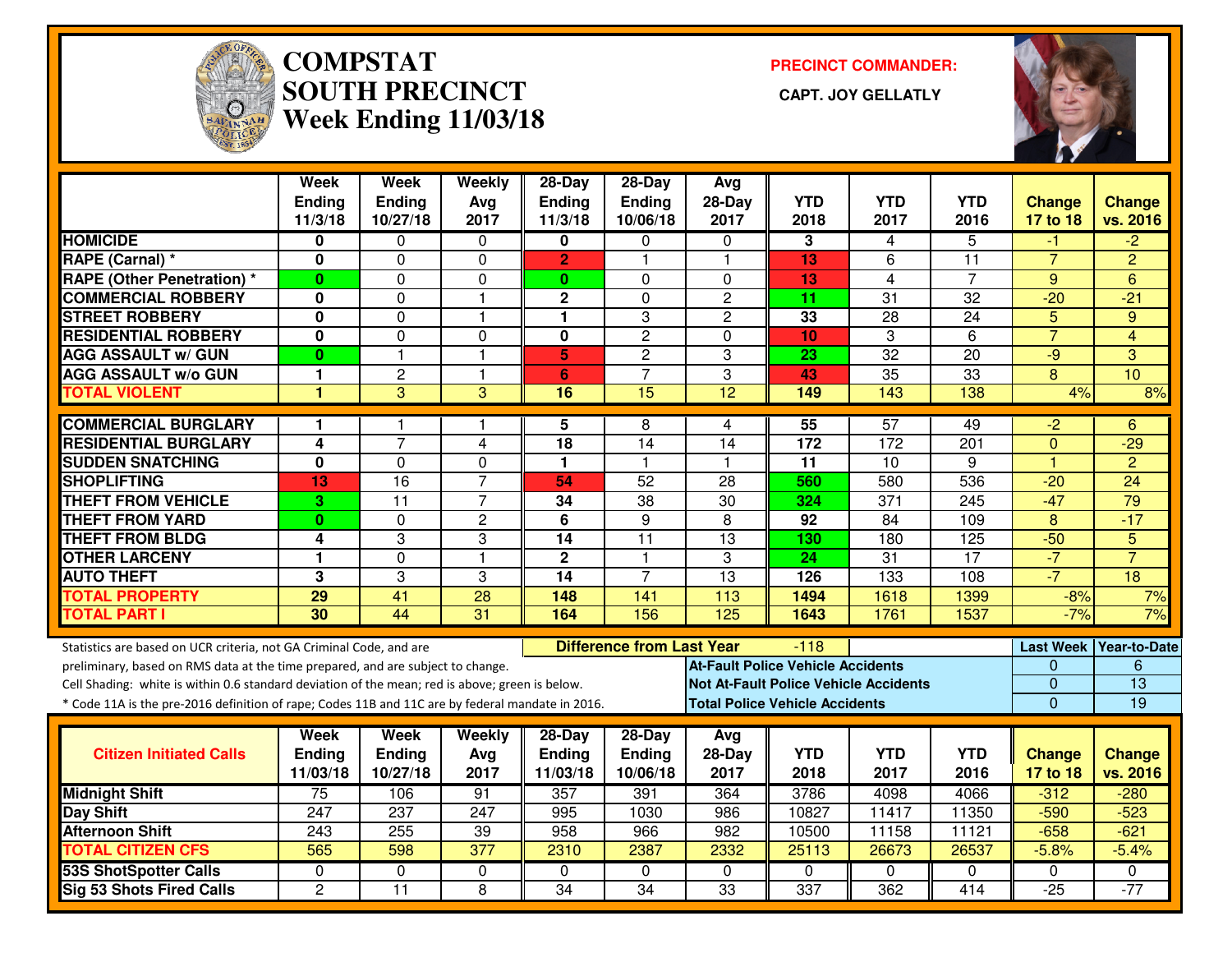# **BEAT 41 South PrecinctWeek Ending 11/03/18**

|                                  |                |                | <b>Last 4 Weeks</b> |               | 28 Days        | 28 Day  |                |                |                |               |                |
|----------------------------------|----------------|----------------|---------------------|---------------|----------------|---------|----------------|----------------|----------------|---------------|----------------|
|                                  | Ending         | Ending         | Ending              | <b>Ending</b> | <b>Ending</b>  | Average | <b>YTD</b>     | <b>YTD</b>     | <b>YTD</b>     | <b>Change</b> | <b>Change</b>  |
|                                  | 10/13/18       | 10/20/18       | 10/27/18            | 11/03/18      | 11/03/18       | 2017    | 2018           | 2017           | 2016           | 17 to 18      | vs. 2016       |
| <b>HOMICIDE</b>                  | 0              | 0              | 0                   | 0             | 0              | 0.0     | 0              | $\Omega$       | 0              | $\mathbf{0}$  | $\mathbf{0}$   |
| RAPE (Carnal) *                  | $\Omega$       | $\mathbf{1}$   | 0                   | $\Omega$      | 1              | 0.1     | $\mathbf{1}$   | 0              | $\overline{2}$ | $\mathbf{1}$  | -1             |
| <b>RAPE (Other Penetration)*</b> | $\Omega$       | $\Omega$       | $\Omega$            | $\Omega$      | $\Omega$       | 0.0     | $\mathbf{1}$   | $\Omega$       | $\Omega$       | 1             | 1              |
| <b>COMMERCIAL ROBBERY</b>        | $\Omega$       | $\Omega$       | $\mathbf 0$         | $\Omega$      | 0              | 1.2     | $\mathbf{1}$   | 12             | 5              | $-11$         | $-4$           |
| <b>ISTREET ROBBERY</b>           | $\mathbf{0}$   | 0              | $\mathbf{0}$        | 0             | $\Omega$       | 0.3     | 4              | 3              | 4              | 1             | $\mathbf{0}$   |
| <b>RESIDENTIAL ROBBERY</b>       | 0              | 0              | $\mathbf 0$         | 0             | 0              | 0.1     | $\mathbf{1}$   | $\mathbf{0}$   | 0              | $\mathbf{1}$  | $\overline{1}$ |
| <b>AGG ASSAULT w/ GUN</b>        | 0              | 0              | $\mathbf 0$         | 0             | 0              | 0.2     | 0              | $\overline{2}$ | $\overline{2}$ | $-2$          | $-2$           |
| <b>AGG ASSAULT W/o GUN</b>       | 0              | 0              | $\mathbf 0$         | $\mathbf{1}$  | $\mathbf{1}$   | 0.3     | 3              | 4              | 6              | $-1$          | $-3$           |
| <b>TOTAL VIOLENT</b>             | $\mathbf{0}$   | $\mathbf{1}$   | $\overline{0}$      | $\mathbf{1}$  | $\overline{2}$ | 2.1     | 11             | 21             | 19             | $-48%$        | $-42%$         |
| <b>COMMERCIAL BURGLARY</b>       | $\Omega$       | 0              | 1                   | 0             | $\mathbf{1}$   | 1.4     | 10             | 16             | 14             | $-6$          | $-4$           |
| <b>RESIDENTIAL BURGLARY</b>      | $\Omega$       | 0              | 1                   | $\mathbf{1}$  | $\overline{2}$ | 2.1     | 13             | 25             | 32             | $-12$         | $-19$          |
| <b>SUDDEN SNATCHING</b>          | 0              | $\Omega$       | $\mathbf 0$         | $\Omega$      | 0              | 0.2     | $\overline{3}$ | 3              | $\mathbf{1}$   | $\Omega$      | $\overline{2}$ |
| <b>SHOPLIFTING</b>               | 0              | 0              | $\mathbf 0$         | 0             | 0              | 4.4     | 18             | 48             | 39             | $-30$         | $-21$          |
| <b>THEFT FROM VEHICLE</b>        | 2              | $\mathbf{1}$   | $\mathbf{1}$        | $\mathbf{1}$  | 5              | 3.5     | 40             | 39             | 46             | $\mathbf{1}$  | $-6$           |
| <b>THEFT FROM YARD</b>           | 0              | $\overline{2}$ | $\mathbf 0$         | 0             | $\overline{2}$ | 1.8     | 14             | 21             | 20             | $-7$          | $-6$           |
| <b>THEFT FROM BLDG</b>           | $\mathbf{1}$   | 0              | 0                   | $\mathbf{1}$  | $\overline{2}$ | 3.1     | 21             | 35             | 4              | $-14$         | 17             |
| <b>OTHER LARCENY</b>             | 0              | 0              | $\mathbf 0$         | 0             | 0              | 0.4     | 3              | 3              | $\mathbf{1}$   | $\mathbf{0}$  | $\overline{2}$ |
| <b>AUTO THEFT</b>                | 0              | 0              | 0                   | 0             | $\mathbf 0$    | 1.7     | 11             | 17             | 23             | $-6$          | $-12$          |
| <b>TOTAL PROPERTY</b>            | $\overline{3}$ | $\overline{3}$ | 3                   | 3             | 12             | 18.6    | 133            | 207            | 180            | $-36%$        | $-26%$         |
| <b>TOTAL PART I</b>              | $\overline{3}$ | $\overline{4}$ | 3                   | 4             | 14             | 20.8    | 144            | 228            | 199            | $-37%$        | $-28%$         |
|                                  |                |                |                     |               |                |         |                |                |                |               |                |

 **Difference from Last Year**-84

Statistics are based on UCR criteria, not GA Criminal Code.

\* Rape Code 11A is the historical definition of rape (aka Legacy Rape); Rape Codes 11B and 11C are those moved from Part II to Part I in 2017.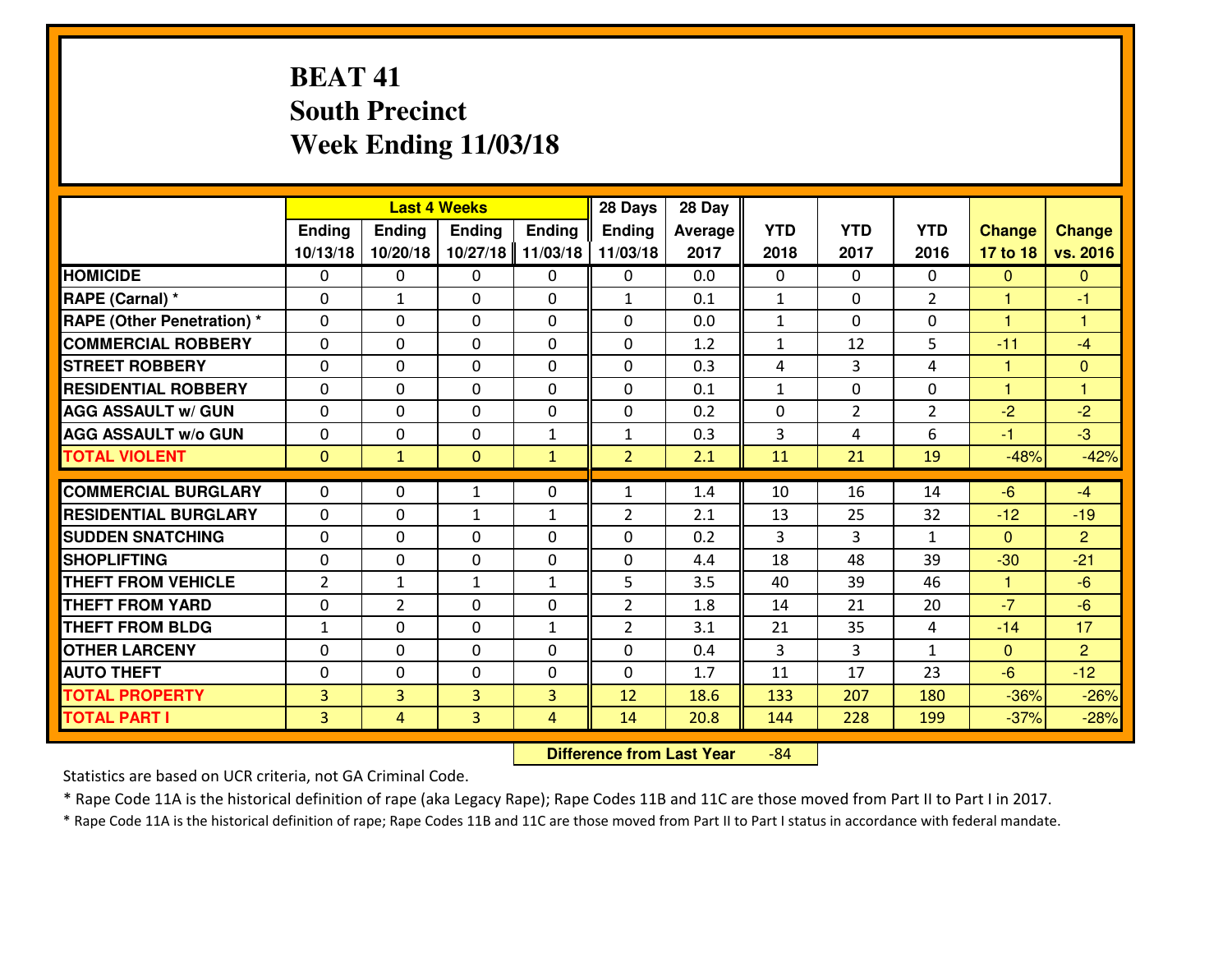# **BEAT 42 South PrecinctWeek Ending 11/03/18**

|                                  |              |                | <b>Last 4 Weeks</b> |                | 28 Days        | 28 Day  |                |                |                |                      |                |
|----------------------------------|--------------|----------------|---------------------|----------------|----------------|---------|----------------|----------------|----------------|----------------------|----------------|
|                                  | Ending       | Ending         | <b>Ending</b>       | <b>Ending</b>  | <b>Ending</b>  | Average | <b>YTD</b>     | <b>YTD</b>     | <b>YTD</b>     | <b>Change</b>        | <b>Change</b>  |
|                                  | 10/13/18     | 10/20/18       | 10/27/18            | 11/03/18       | 11/03/18       | 2017    | 2018           | 2017           | 2016           | 17 to 18             | vs. 2016       |
| <b>HOMICIDE</b>                  | $\mathbf{0}$ | 0              | $\mathbf{0}$        | 0              | 0              | 0.0     | $\mathbf{0}$   | $\Omega$       | $\Omega$       | $\mathbf{0}$         | $\mathbf{0}$   |
| RAPE (Carnal) *                  | $\Omega$     | $\mathbf{1}$   | $\mathbf{0}$        | 0              | $\mathbf{1}$   | 0.0     | $\overline{2}$ | $\mathbf{1}$   | $\mathbf{1}$   | 1                    | 1              |
| <b>RAPE (Other Penetration)*</b> | $\Omega$     | $\Omega$       | $\Omega$            | $\Omega$       | $\Omega$       | 0.0     | 3              | $\mathbf{1}$   | $\Omega$       | $\overline{2}$       | 3              |
| <b>COMMERCIAL ROBBERY</b>        | 0            | 0              | $\mathbf 0$         | 0              | 0              | 0.0     | $\mathbf{1}$   | 5              | 8              | $-4$                 | $-7$           |
| <b>ISTREET ROBBERY</b>           | $\Omega$     | $\mathbf{1}$   | $\mathbf{0}$        | $\Omega$       | $\mathbf{1}$   | 0.0     | 5              | 4              | 3              | 1                    | $\overline{2}$ |
| <b>RESIDENTIAL ROBBERY</b>       | $\Omega$     | $\Omega$       | $\mathbf 0$         | $\Omega$       | $\Omega$       | 0.0     | 0              | $\mathbf{1}$   | $\overline{2}$ | $-1$                 | $-2$           |
| <b>AGG ASSAULT w/ GUN</b>        | $\Omega$     | $\Omega$       | $\mathbf 0$         | $\Omega$       | $\Omega$       | 0.0     | 2              | 3              | 4              | $-1$                 | $-2$           |
| <b>AGG ASSAULT W/o GUN</b>       | $\mathbf{1}$ | 0              | $\mathbf 0$         | 0              | $\mathbf{1}$   | 0.0     | 9              | $\overline{2}$ | 5              | $\overline{7}$       | $\overline{4}$ |
| <b>TOTAL VIOLENT</b>             | $\mathbf{1}$ | 2 <sup>1</sup> | $\mathbf{0}$        | $\mathbf{0}$   | $\overline{3}$ | 0.0     | 22             | 17             | 23             | 29%                  | $-4%$          |
| <b>COMMERCIAL BURGLARY</b>       | $\mathbf{0}$ | 0              | 0                   | 0              | $\Omega$       | 0.0     | 11             | 12             | 13             | -1                   | $-2$           |
| <b>RESIDENTIAL BURGLARY</b>      | $\mathbf{0}$ | $\mathbf{1}$   | $\mathbf{0}$        | 0              | $\mathbf{1}$   | 0.0     | 6              | 7              | 8              | -1                   | $-2$           |
| <b>SUDDEN SNATCHING</b>          | 1            | 0              | $\Omega$            | 0              | $\mathbf{1}$   | 0.0     | $\mathcal{P}$  | 3              | $\mathbf{1}$   | $-1$                 | 1              |
| <b>SHOPLIFTING</b>               | 5            | 6              | 10                  | 8              | 29             | 0.0     | 285            | 276            | 257            | 9                    | 28             |
| <b>THEFT FROM VEHICLE</b>        | 2            | 0              | $\overline{2}$      | $\overline{2}$ | 6              | 0.0     | 46             | 52             | 37             | $-6$                 | 9              |
| <b>THEFT FROM YARD</b>           | $\mathbf{1}$ | 0              | $\mathbf 0$         | $\Omega$       | $\mathbf{1}$   | 0.0     | 12             | 11             | 17             | $\blacktriangleleft$ | $-5$           |
| <b>THEFT FROM BLDG</b>           | 2            | $\mathbf{1}$   | $\mathbf 0$         | 0              | $\mathbf{3}$   | 0.0     | 19             | 36             | 28             | $-17$                | $-9$           |
| <b>OTHER LARCENY</b>             | 0            | 0              | $\mathbf 0$         | 0              | 0              | 0.0     | $\mathbf{1}$   | 4              | $\overline{2}$ | $-3$                 | $-1$           |
| <b>AUTO THEFT</b>                | $\mathbf{1}$ | $\mathbf{1}$   | $\mathbf 0$         | $\mathbf{1}$   | 3              | 0.0     | 18             | 15             | 14             | 3                    | $\overline{4}$ |
| <b>TOTAL PROPERTY</b>            | 12           | 9              | 12                  | 11             | 44             | 0.0     | 400            | 416            | 377            | $-4%$                | 6%             |
| <b>TOTAL PART I</b>              | 13           | 11             | 12                  | 11             | 47             | 0.0     | 422            | 433            | 400            | $-3%$                | 6%             |

 **Difference from Last Year** $-11$  |

Statistics are based on UCR criteria, not GA Criminal Code.

\* Rape Code 11A is the historical definition of rape (aka Legacy Rape); Rape Codes 11B and 11C are those moved from Part II to Part I in 2017.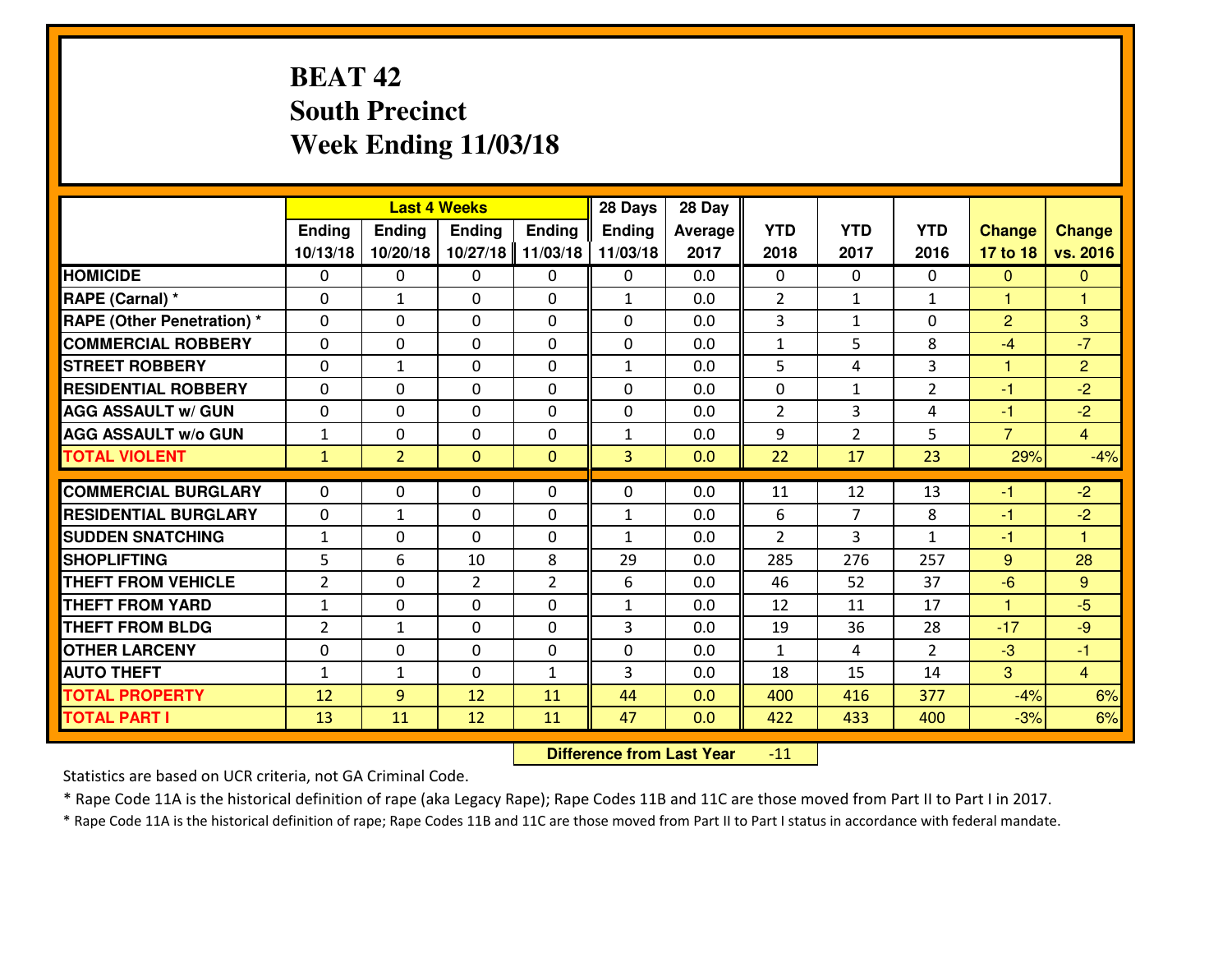# **BEAT 43 South PrecinctWeek Ending 11/03/18**

|                                  |                |                | <b>Last 4 Weeks</b> |                | 28 Days        | 28 Day  |                |                |                |                |                      |
|----------------------------------|----------------|----------------|---------------------|----------------|----------------|---------|----------------|----------------|----------------|----------------|----------------------|
|                                  | Ending         | <b>Ending</b>  | <b>Ending</b>       | <b>Ending</b>  | <b>Ending</b>  | Average | <b>YTD</b>     | <b>YTD</b>     | <b>YTD</b>     | <b>Change</b>  | <b>Change</b>        |
|                                  | 10/13/18       | 10/20/18       | 10/27/18            | 11/03/18       | 11/03/18       | 2017    | 2018           | 2017           | 2016           | 17 to 18       | vs. 2016             |
| <b>HOMICIDE</b>                  | $\Omega$       | 0              | 0                   | 0              | $\Omega$       | 0.0     | 1              | $\Omega$       | 3              | 1              | $-2$                 |
| RAPE (Carnal) *                  | $\Omega$       | 0              | $\Omega$            | $\Omega$       | $\Omega$       | 0.0     | 3              | $\Omega$       | $\mathbf{1}$   | 3              | $\overline{2}$       |
| <b>RAPE (Other Penetration)*</b> | 0              | 0              | $\mathbf 0$         | 0              | 0              | 0.1     | 0              | $\mathbf{1}$   | 0              | $-1$           | $\overline{0}$       |
| <b>COMMERCIAL ROBBERY</b>        | $\mathbf{1}$   | 0              | $\mathbf 0$         | 0              | $\mathbf{1}$   | 0.4     | $\overline{2}$ | 4              | 9              | $-2$           | $-7$                 |
| <b>STREET ROBBERY</b>            | 0              | 0              | $\mathbf 0$         | 0              | 0              | 0.5     | $\overline{7}$ | 4              | 6              | 3              | $\mathbf{1}$         |
| <b>RESIDENTIAL ROBBERY</b>       | 0              | 0              | $\mathbf 0$         | $\mathbf{0}$   | 0              | 0.1     | 4              | $\mathbf{0}$   | $\mathbf{1}$   | $\overline{4}$ | $\mathbf{3}$         |
| <b>AGG ASSAULT w/ GUN</b>        | $1\,$          | $\mathbf{1}$   | $\mathbf 0$         | 0              | $\overline{2}$ | 0.5     | 4              | 5              | 0              | $-1$           | $\overline{4}$       |
| <b>AGG ASSAULT W/o GUN</b>       | 0              | 0              | 0                   | 0              | 0              | 0.6     | 6              | 7              | 9              | $-1$           | $-3$                 |
| <b>TOTAL VIOLENT</b>             | $\overline{2}$ | $\mathbf{1}$   | $\mathbf{O}$        | $\mathbf{0}$   | 3              | 2.1     | 27             | 21             | 29             | 29%            | $-7%$                |
| <b>COMMERCIAL BURGLARY</b>       | $\mathbf{1}$   | $\mathbf{1}$   | $\mathbf{0}$        | 0              | $\overline{2}$ | 1.2     | 15             | 12             | 16             | 3              | $-1$                 |
| <b>RESIDENTIAL BURGLARY</b>      | $\mathbf{1}$   | 0              | 0                   | 0              | $\mathbf{1}$   | 2.6     | 30             | 31             | 37             | $-1$           | $-7$                 |
| <b>SUDDEN SNATCHING</b>          | 0              | 0              | $\mathbf 0$         | 0              | 0              | 0.2     | 4              | $\overline{2}$ | 3              | $\overline{2}$ | $\blacktriangleleft$ |
| <b>SHOPLIFTING</b>               | $\mathbf{1}$   | $\overline{2}$ | $\overline{2}$      | $\mathbf{1}$   | 6              | 3.5     | 46             | 51             | 93             | $-5$           | $-47$                |
| <b>THEFT FROM VEHICLE</b>        | $\mathbf{1}$   | 4              | 3                   | 0              | 8              | 4.6     | 46             | 61             | 32             | $-15$          | 14                   |
| <b>THEFT FROM YARD</b>           | 0              | 0              | $\mathbf 0$         | 0              | 0              | 1.2     | 20             | 11             | 17             | 9              | 3                    |
| <b>THEFT FROM BLDG</b>           | $\mathbf{1}$   | 0              | $\mathbf{1}$        | $\mathbf{0}$   | $\overline{2}$ | 2.8     | 27             | 29             | 25             | $-2$           | 2                    |
| <b>OTHER LARCENY</b>             | 0              | 0              | $\mathbf 0$         | $\mathbf 1$    | $\mathbf{1}$   | 0.2     | 3              | 3              | $\overline{2}$ | $\mathbf{0}$   | $\mathbf{1}$         |
| <b>AUTO THEFT</b>                | $\mathbf{1}$   | $\mathbf{1}$   | $\overline{2}$      | $\overline{2}$ | 6              | 2.1     | 24             | 22             | 18             | $\overline{2}$ | 6                    |
| <b>TOTAL PROPERTY</b>            | 6              | 8              | 8                   | $\overline{4}$ | 26             | 18.3    | 215            | 222            | 243            | $-3%$          | $-12%$               |
| <b>TOTAL PART I</b>              | 8              | 9              | 8                   | 4              | 29             | 20.5    | 242            | 243            | 272            | 0%             | $-11%$               |

 **Difference from Last Year**-1

Statistics are based on UCR criteria, not GA Criminal Code.

\* Rape Code 11A is the historical definition of rape (aka Legacy Rape); Rape Codes 11B and 11C are those moved from Part II to Part I in 2017.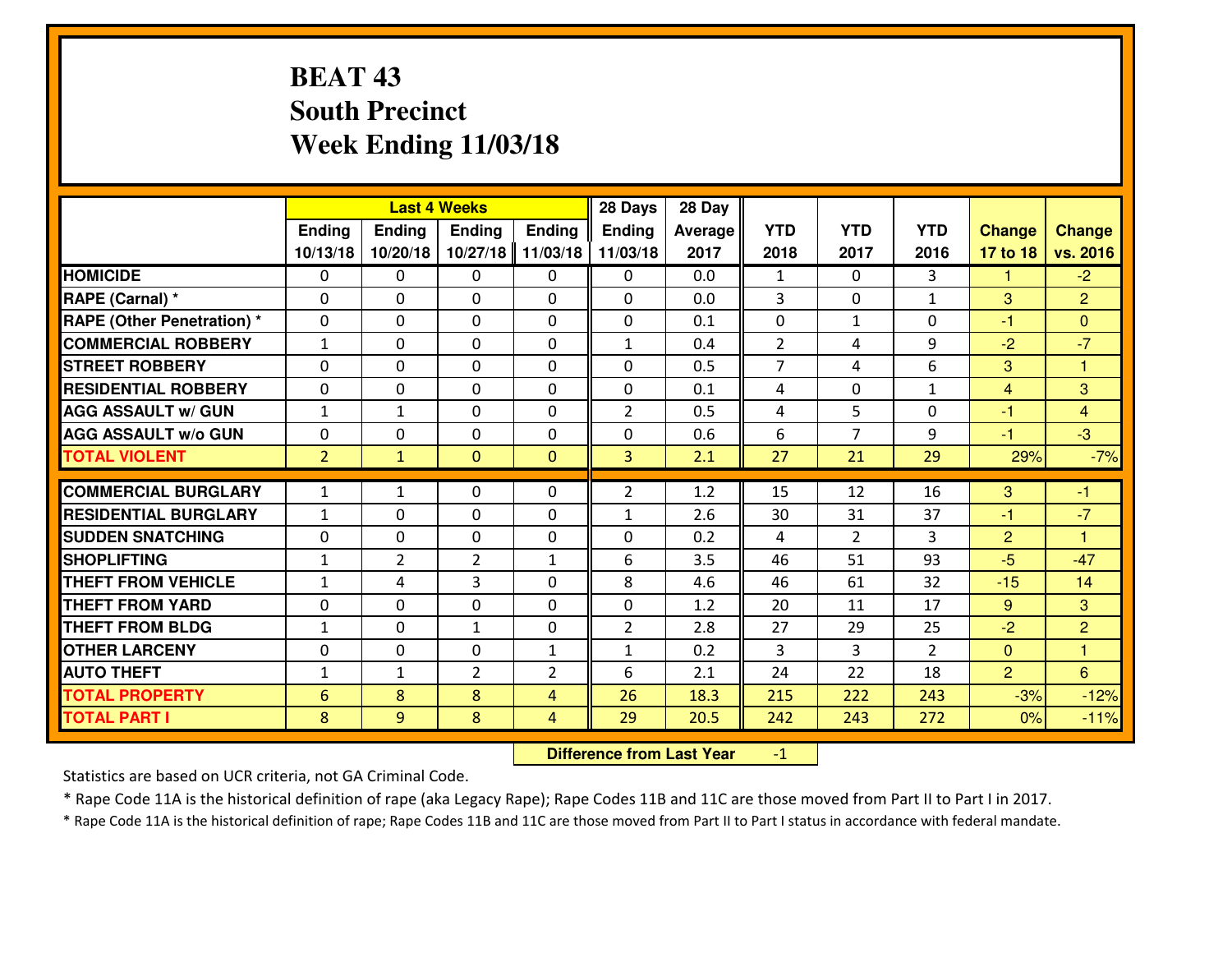# **BEAT 44 South PrecinctWeek Ending 11/03/18**

|                             |                |                | <b>Last 4 Weeks</b> |                | 28 Days        | 28 Day  |                |                |                |                |                |
|-----------------------------|----------------|----------------|---------------------|----------------|----------------|---------|----------------|----------------|----------------|----------------|----------------|
|                             | Ending         | Ending         | <b>Ending</b>       | <b>Ending</b>  | <b>Ending</b>  | Average | <b>YTD</b>     | <b>YTD</b>     | <b>YTD</b>     | <b>Change</b>  | <b>Change</b>  |
|                             | 10/13/18       | 10/20/18       | 10/27/18            | 11/03/18       | 11/03/18       | 2017    | 2018           | 2017           | 2016           | 17 to 18       | vs. 2016       |
| <b>HOMICIDE</b>             | $\Omega$       | 0              | 0                   | 0              | $\Omega$       | 0.1     | 1              | $\mathbf{1}$   | $\mathbf{1}$   | $\Omega$       | $\mathbf{0}$   |
| RAPE (Carnal) *             | $\mathbf{0}$   | 0              | $\mathbf{0}$        | 0              | $\Omega$       | 0.1     | 2              | $\mathbf{1}$   | 3              | $\mathbf{1}$   | $-1$           |
| RAPE (Other Penetration) *  | $\Omega$       | 0              | $\mathbf{0}$        | $\Omega$       | $\Omega$       | 0.0     | $\overline{2}$ | 0              | $\mathbf{1}$   | $\overline{2}$ | 1              |
| <b>COMMERCIAL ROBBERY</b>   | $\mathbf{0}$   | 0              | 0                   | 0              | $\Omega$       | 0.2     | $\mathbf{1}$   | $\overline{2}$ | $\overline{2}$ | $-1$           | $-1$           |
| <b>STREET ROBBERY</b>       | 0              | 0              | $\mathbf 0$         | $\Omega$       | 0              | 0.6     | 5              | 5              | 4              | $\mathbf{0}$   | 1              |
| <b>RESIDENTIAL ROBBERY</b>  | $\Omega$       | $\Omega$       | $\mathbf 0$         | $\Omega$       | 0              | 0.0     | 5              | $\Omega$       | $\mathbf{1}$   | 5              | $\overline{4}$ |
| <b>AGG ASSAULT w/ GUN</b>   | $\Omega$       | $\Omega$       | $\mathbf 0$         | 0              | 0              | 0.7     | $\overline{7}$ | 8              | $\overline{2}$ | $-1$           | 5              |
| <b>AGG ASSAULT W/o GUN</b>  | 0              | 0              | $\overline{2}$      | $\mathbf 0$    | $\overline{2}$ | 0.5     | 8              | 3              | $\overline{7}$ | 5              | $\overline{1}$ |
| <b>TOTAL VIOLENT</b>        | $\mathbf{0}$   | $\mathbf{0}$   | $\overline{2}$      | $\mathbf{0}$   | $\overline{2}$ | 2.1     | 31             | 20             | 21             | 55%            | 48%            |
| <b>COMMERCIAL BURGLARY</b>  | $\Omega$       | 0              | $\mathbf{0}$        | $\Omega$       | $\Omega$       | 0.5     | $\mathbf{1}$   | $\mathbf{1}$   | $\mathbf{1}$   | $\Omega$       | $\Omega$       |
| <b>RESIDENTIAL BURGLARY</b> | 3              | $\mathbf{1}$   | 0                   | $\mathbf{1}$   | 5              | 3.9     | 32             | 35             | 48             | -3             | $-16$          |
| <b>SUDDEN SNATCHING</b>     | 0              | 0              | $\mathbf 0$         | 0              | 0              | 0.0     | 0              | $\mathbf{0}$   | $\mathbf{1}$   | $\overline{0}$ | $-1$           |
| <b>SHOPLIFTING</b>          | 0              | 0              | $\overline{2}$      | $\mathbf{1}$   | 3              | 3.4     | 53             | 14             | 12             | 39             | 41             |
| <b>THEFT FROM VEHICLE</b>   | $\overline{2}$ | $\overline{2}$ | 1                   | 0              | 5              | 8.6     | 66             | 64             | 47             | $\overline{2}$ | 19             |
| <b>THEFT FROM YARD</b>      | 0              | $\mathbf{1}$   | $\mathbf 0$         | 0              | $\mathbf{1}$   | 1.7     | 12             | 11             | 15             | $\overline{1}$ | $-3$           |
| <b>THEFT FROM BLDG</b>      | 0              | $\mathbf{1}$   | $\mathbf 0$         | 0              | $\mathbf{1}$   | 2.7     | 11             | 25             | 25             | $-14$          | $-14$          |
| <b>OTHER LARCENY</b>        | 0              | 0              | $\mathbf 0$         | 0              | 0              | 0.5     | 6              | 4              | 4              | $\overline{2}$ | $\overline{2}$ |
| <b>AUTO THEFT</b>           | $\mathbf{0}$   | $\mathbf{1}$   | $\mathbf{1}$        | 0              | $\overline{2}$ | 3.0     | 20             | 20             | 21             | $\Omega$       | $-1$           |
| <b>TOTAL PROPERTY</b>       | 5              | 6              | 4                   | $\overline{2}$ | 17             | 24.2    | 201            | 174            | 174            | 16%            | 16%            |
| <b>TOTAL PART I</b>         | 5              | 6              | 6                   | $\overline{2}$ | 19             | 26.4    | 232            | 194            | 195            | 20%            | 19%            |

 **Difference from Last Year**<sup>38</sup>

Statistics are based on UCR criteria, not GA Criminal Code.

\* Rape Code 11A is the historical definition of rape (aka Legacy Rape); Rape Codes 11B and 11C are those moved from Part II to Part I in 2017.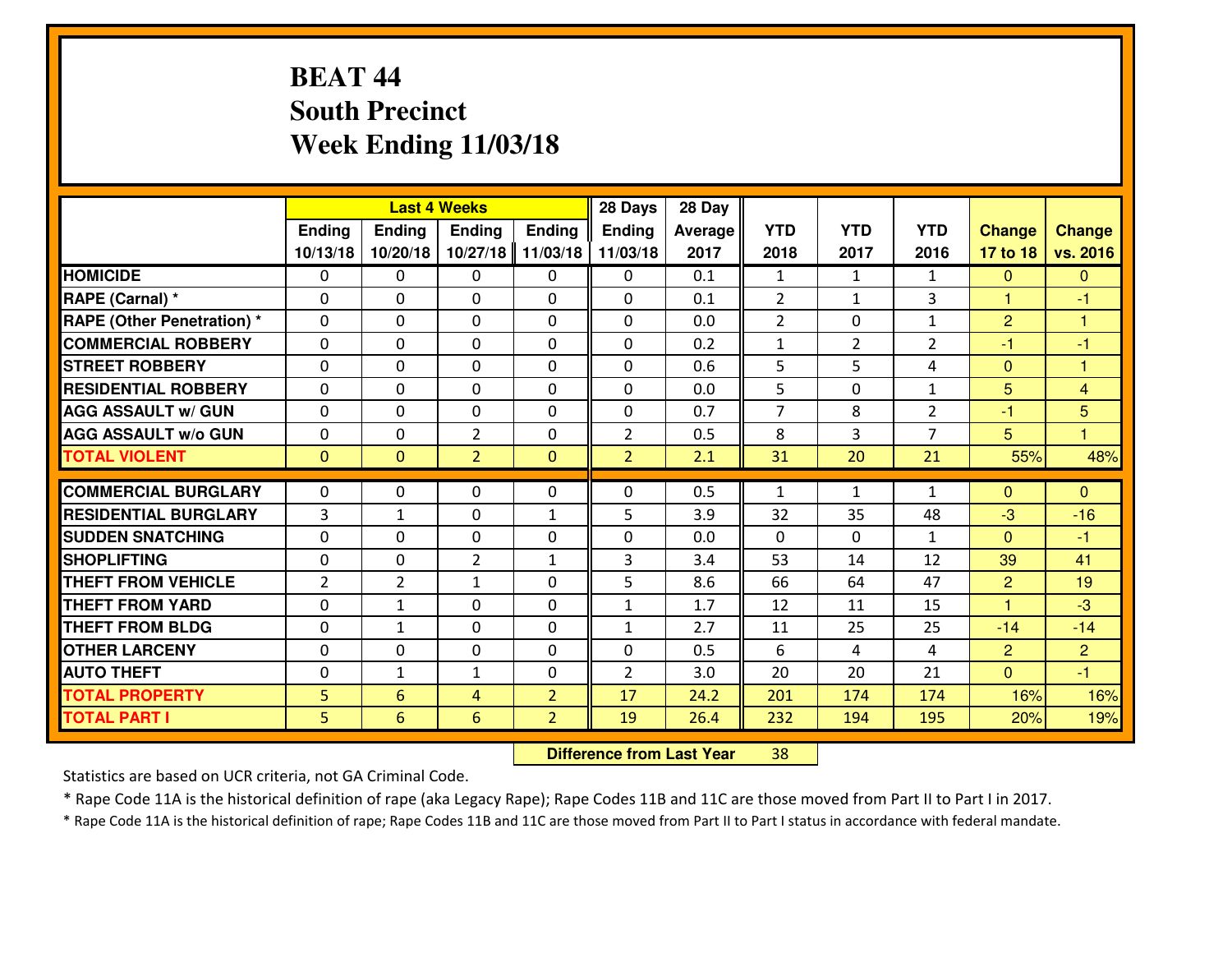# **BEAT 45 South PrecinctWeek Ending 11/03/18**

|                                  |                |                | <b>Last 4 Weeks</b> |                | 28 Days        | 28 Day  |              |                |                |                |                |
|----------------------------------|----------------|----------------|---------------------|----------------|----------------|---------|--------------|----------------|----------------|----------------|----------------|
|                                  | Ending         | Ending         | <b>Ending</b>       | <b>Ending</b>  | <b>Ending</b>  | Average | <b>YTD</b>   | <b>YTD</b>     | <b>YTD</b>     | <b>Change</b>  | <b>Change</b>  |
|                                  | 10/13/18       | 10/20/18       | 10/27/18            | 11/03/18       | 11/03/18       | 2017    | 2018         | 2017           | 2016           | 17 to 18       | vs. 2016       |
| <b>HOMICIDE</b>                  | 0              | 0              | $\Omega$            | $\mathbf{0}$   | 0              | 0.1     | 1            | $\mathbf{1}$   | $\mathbf{1}$   | $\mathbf{0}$   | $\Omega$       |
| RAPE (Carnal) *                  | $\Omega$       | 0              | $\mathbf 0$         | 0              | $\Omega$       | 0.1     | 3            | $\Omega$       | $\mathbf{1}$   | 3              | $\overline{2}$ |
| <b>RAPE (Other Penetration)*</b> | $\Omega$       | 0              | $\Omega$            | $\Omega$       | $\Omega$       | 0.1     | 3            | $\mathbf{1}$   | $\overline{2}$ | $\overline{2}$ | 1.             |
| <b>COMMERCIAL ROBBERY</b>        | $\mathbf{1}$   | $\Omega$       | $\mathbf 0$         | $\Omega$       | $\mathbf{1}$   | 0.2     | 3            | 3              | $\overline{2}$ | $\Omega$       | 1              |
| <b>ISTREET ROBBERY</b>           | $\mathbf{0}$   | 0              | $\mathbf{0}$        | 0              | $\Omega$       | 0.5     | 4            | $\overline{7}$ | $\Omega$       | $-3$           | $\overline{4}$ |
| <b>RESIDENTIAL ROBBERY</b>       | 0              | 0              | $\mathbf 0$         | 0              | 0              | 0.1     | $\mathbf 0$  | $\mathbf{1}$   | 0              | $-1$           | $\mathbf{0}$   |
| <b>AGG ASSAULT w/ GUN</b>        | 0              | 0              | $\mathbf 0$         | 0              | 0              | 0.6     | 3            | 9              | 3              | $-6$           | $\overline{0}$ |
| <b>AGG ASSAULT W/o GUN</b>       | 0              | 0              | $\mathbf{0}$        | 0              | 0              | 0.2     | 8            | 3              | 3              | 5              | 5              |
| <b>TOTAL VIOLENT</b>             | $\mathbf{1}$   | $\overline{0}$ | $\mathbf{0}$        | $\overline{0}$ | $\mathbf{1}$   | 1.8     | 25           | 25             | 12             | 0%             | 108%           |
| <b>COMMERCIAL BURGLARY</b>       | $\Omega$       | 0              | $\mathbf{0}$        | 0              | $\Omega$       | 0.3     | 6            | 6              | $\overline{2}$ | $\Omega$       | $\overline{4}$ |
| <b>RESIDENTIAL BURGLARY</b>      | $\Omega$       | 0              | $\mathbf{1}$        | $\mathbf{1}$   | $\overline{2}$ | 2.8     | 29           | 39             | 35             | $-10$          | $-6$           |
| <b>SUDDEN SNATCHING</b>          | 0              | $\Omega$       | $\mathbf 0$         | 0              | 0              | 0.0     | $\mathbf{1}$ | $\Omega$       | $\mathbf{1}$   | $\mathbf{1}$   | $\Omega$       |
| <b>SHOPLIFTING</b>               | $\mathbf{1}$   | 4              | 0                   | 3              | 8              | 5.8     | 52           | 66             | 81             | $-14$          | $-29$          |
| <b>THEFT FROM VEHICLE</b>        | $\mathbf{1}$   | 0              | 3                   | 0              | 4              | 4.4     | 42           | 70             | 31             | $-28$          | 11             |
| <b>THEFT FROM YARD</b>           | $1\,$          | 0              | 0                   | 0              | $\mathbf{1}$   | 1.1     | 19           | 14             | 21             | 5              | $-2$           |
| <b>THEFT FROM BLDG</b>           | $\mathbf{0}$   | 0              | $\mathbf{1}$        | 2              | 3              | 1.2     | 15           | 19             | 13             | $-4$           | $\overline{2}$ |
| <b>OTHER LARCENY</b>             | 0              | 0              | 0                   | 0              | 0              | 0.6     | 4            | $\overline{7}$ | 3              | $-3$           | $\mathbf{1}$   |
| <b>AUTO THEFT</b>                | $\mathbf{1}$   | 1              | 0                   | 0              | $\overline{2}$ | 1.8     | 15           | 23             | 12             | $-8$           | 3              |
| <b>TOTAL PROPERTY</b>            | $\overline{4}$ | 5              | 5                   | $6\phantom{1}$ | 20             | 18.0    | 183          | 244            | 199            | $-25%$         | $-8%$          |
| <b>TOTAL PART I</b>              | 5              | 5              | 5                   | $6\phantom{1}$ | 21             | 19.8    | 208          | 269            | 211            | $-23%$         | $-1%$          |

 **Difference from Last Year**-61

Statistics are based on UCR criteria, not GA Criminal Code.

\* Rape Code 11A is the historical definition of rape (aka Legacy Rape); Rape Codes 11B and 11C are those moved from Part II to Part I in 2017.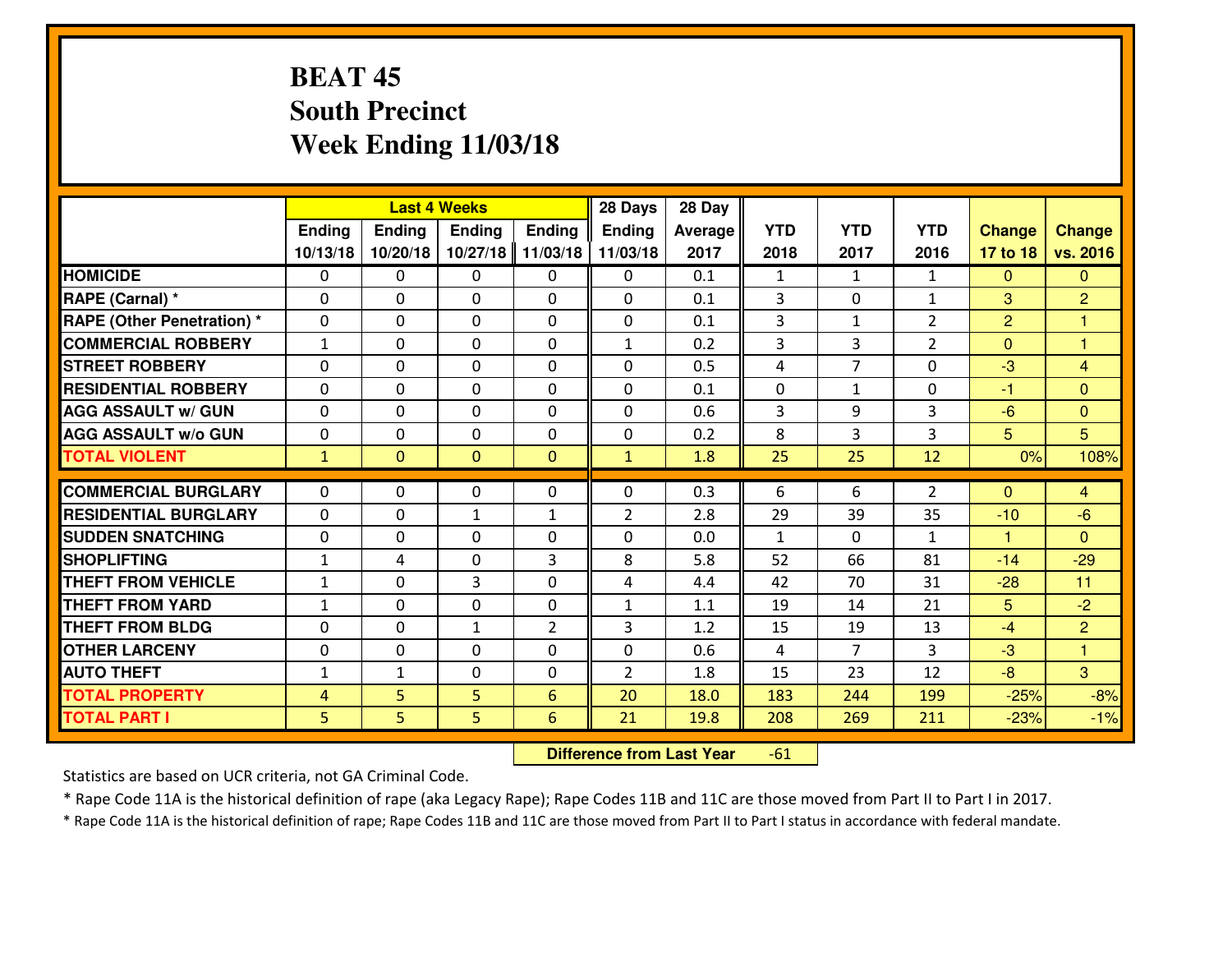# **BEAT 46 South PrecinctWeek Ending 11/03/18**

|                                   |                |                   | <b>Last 4 Weeks</b> |                   | 28 Days        | 28 Day  |                |                      |                |                |                |
|-----------------------------------|----------------|-------------------|---------------------|-------------------|----------------|---------|----------------|----------------------|----------------|----------------|----------------|
|                                   | Ending         | <b>Ending</b>     | <b>Ending</b>       | Ending            | Ending         | Average | <b>YTD</b>     | <b>YTD</b>           | <b>YTD</b>     | <b>Change</b>  | <b>Change</b>  |
|                                   | 10/13/18       | 10/20/18          | 10/27/18            | 11/03/18          | 11/03/18       | 2017    | 2018           | 2017                 | 2016           | 17 to 18       | vs. 2016       |
| <b>HOMICIDE</b>                   | $\Omega$       | 0                 | $\Omega$            | 0                 | $\Omega$       | 0.2     | $\Omega$       | $\overline{2}$       | 0              | $-2$           | $\Omega$       |
| RAPE (Carnal) *                   | 0              | 0                 | $\mathbf{0}$        | 0                 | $\Omega$       | 0.2     | $\mathbf{1}$   | 3                    | 3              | $-2$           | $-2$           |
| <b>RAPE (Other Penetration) *</b> | $\Omega$       | 0                 | $\mathbf{0}$        | $\Omega$          | $\Omega$       | 0.2     | 3              | $\mathbf{1}$         | 3              | $\overline{2}$ | $\Omega$       |
| <b>COMMERCIAL ROBBERY</b>         | 0              | 0                 | 0                   | 0                 | 0              | 0.4     | 3              | 5                    | 6              | $-2$           | $-3$           |
| <b>STREET ROBBERY</b>             | $\Omega$       | 0                 | $\mathbf 0$         | 0                 | 0              | 0.5     | $\overline{7}$ | 5                    | $\overline{7}$ | $\overline{2}$ | $\mathbf{0}$   |
| <b>RESIDENTIAL ROBBERY</b>        | $\Omega$       | 0                 | $\mathbf 0$         | $\Omega$          | 0              | 0.1     | $\mathbf 0$    | $\mathbf{1}$         | $\overline{2}$ | $-1$           | $-2$           |
| <b>AGG ASSAULT W/ GUN</b>         | 0              | $\overline{2}$    | $\mathbf{1}$        | 0                 | 3              | 0.5     | $\overline{7}$ | 3                    | 8              | $\overline{4}$ | $-1$           |
| <b>AGG ASSAULT W/o GUN</b>        | $\mathbf{1}$   | 0                 | $\mathbf 0$         | 0                 | $\mathbf{1}$   | 1.2     | 8              | 14                   | 3              | $-6$           | 5 <sup>5</sup> |
| <b>TOTAL VIOLENT</b>              | $\mathbf{1}$   | $\overline{2}$    | $\mathbf{1}$        | $\mathbf{0}$      | $\overline{4}$ | 3.2     | 29             | 34                   | 32             | $-15%$         | $-9%$          |
| <b>COMMERCIAL BURGLARY</b>        | $\mathbf{1}$   | 0                 | $\mathbf{0}$        | $\mathbf{1}$      | $\overline{2}$ | 0.5     | 12             | $\overline{7}$       | 3              | 5              | 9              |
| <b>RESIDENTIAL BURGLARY</b>       | $\mathbf{1}$   | 0                 | $\mathbf{1}$        |                   | 3              | 2.4     | 44             | 27                   | 28             | 17             | 16             |
| <b>SUDDEN SNATCHING</b>           | 0              | 0                 | $\mathbf 0$         | $\mathbf{1}$<br>0 | 0              | 0.2     | $\mathbf{1}$   | $\overline{2}$       | $\overline{2}$ | $-1$           | $-1$           |
| <b>SHOPLIFTING</b>                | $\overline{2}$ |                   | $\overline{2}$      | 0                 | 8              | 10.0    | 105            | 118                  | 53             | $-13$          | 52             |
| <b>THEFT FROM VEHICLE</b>         | 0              | 4<br>$\mathbf{1}$ |                     | 0                 | $\overline{2}$ | 6.2     | 63             | 65                   | 36             | $-2$           | 27             |
| <b>THEFT FROM YARD</b>            |                | 0                 | 1<br>$\mathbf 0$    | 0                 |                | 1.1     | 11             | 9                    | 16             | $\overline{2}$ | $-5$           |
| <b>THEFT FROM BLDG</b>            | $\mathbf 1$    |                   |                     |                   | $\mathbf{1}$   |         |                |                      | 29             | $\overline{2}$ |                |
|                                   | $\mathbf{1}$   | 0                 | 1                   | $\mathbf{1}$      | 3              | 2.5     | 30             | 28<br>$\overline{7}$ |                |                | $\mathbf{1}$   |
| <b>OTHER LARCENY</b>              | 0              | 1                 | $\mathbf 0$         | 0                 | $\mathbf{1}$   | 0.5     | 5              |                      | 4              | $-2$           | $\overline{1}$ |
| <b>AUTO THEFT</b>                 | $\mathbf{1}$   | 0                 | $\mathbf{0}$        | 0                 | $\mathbf{1}$   | 3.0     | 33             | 33                   | 12             | $\mathbf{0}$   | 21             |
| <b>TOTAL PROPERTY</b>             | $\overline{7}$ | 6                 | 5                   | 3                 | 21             | 26.3    | 304            | 296                  | 183            | 3%             | 66%            |
| <b>TOTAL PART I</b>               | 8              | 8                 | 6                   | 3                 | 25             | 29.5    | 333            | 330                  | 215            | 1%             | 55%            |

 **Difference from Last Year**<sup>3</sup>

Statistics are based on UCR criteria, not GA Criminal Code.

\* Rape Code 11A is the historical definition of rape (aka Legacy Rape); Rape Codes 11B and 11C are those moved from Part II to Part I in 2017.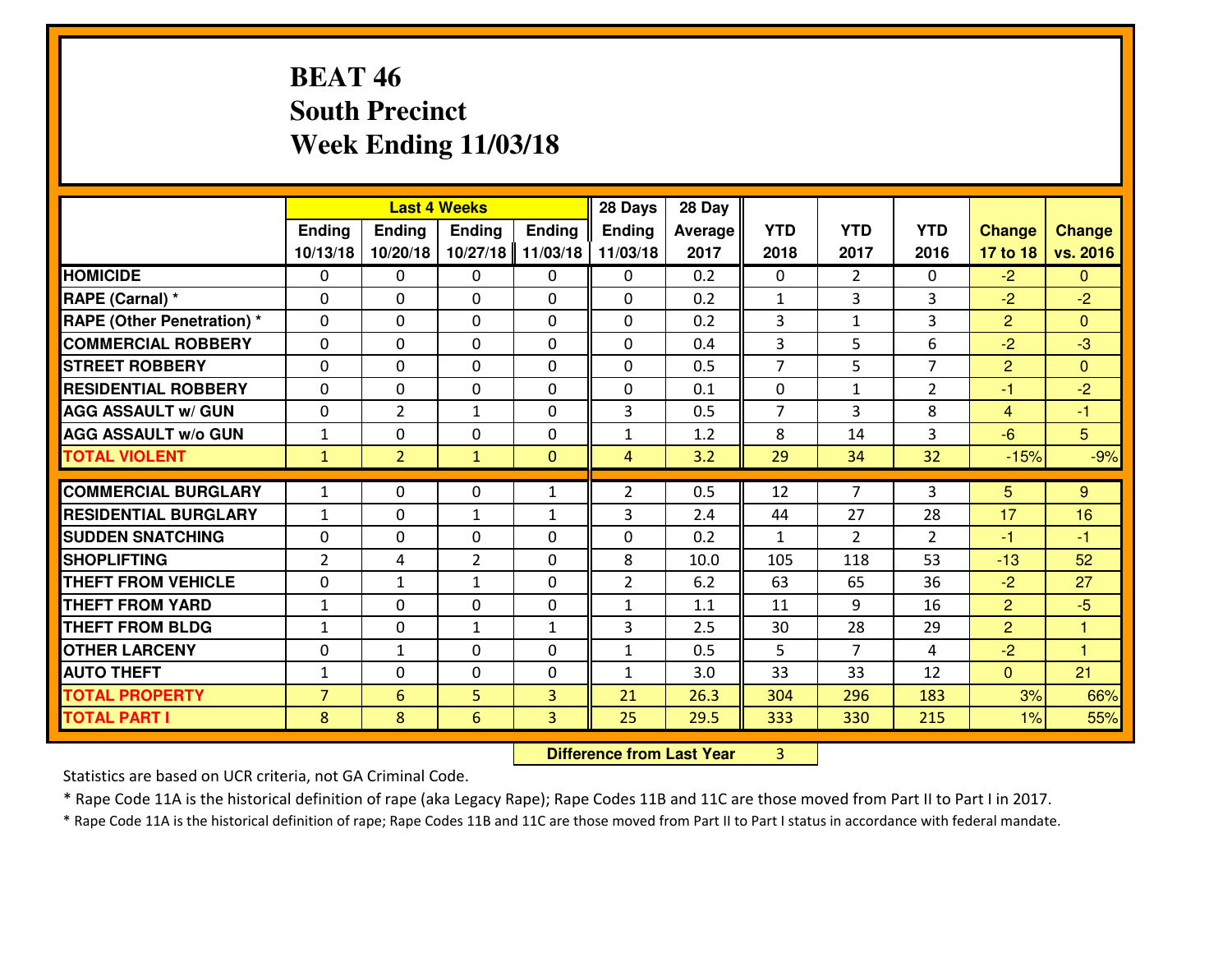# **BEAT 47 South PrecinctWeek Ending 11/03/18**

|                                   |                |                | <b>Last 4 Weeks</b> |                | 28 Days       | 28 Day  |                |                |                |                |                      |
|-----------------------------------|----------------|----------------|---------------------|----------------|---------------|---------|----------------|----------------|----------------|----------------|----------------------|
|                                   | Ending         | <b>Ending</b>  | Ending              | <b>Ending</b>  | <b>Ending</b> | Average | <b>YTD</b>     | <b>YTD</b>     | <b>YTD</b>     | <b>Change</b>  | <b>Change</b>        |
|                                   | 10/13/18       | 10/20/18       | 10/27/18            | 11/03/18       | 11/03/18      | 2017    | 2018           | 2017           | 2016           | 17 to 18       | vs. 2016             |
| <b>HOMICIDE</b>                   | $\Omega$       | 0              | 0                   | 0              | 0             | 0.0     | $\Omega$       | $\Omega$       | $\Omega$       | $\Omega$       | $\mathbf{0}$         |
| RAPE (Carnal) *                   | $\mathbf{0}$   | 0              | $\mathbf{0}$        | 0              | 0             | 0.2     | $\mathbf{1}$   | $\mathbf{1}$   | 0              | $\Omega$       | 1                    |
| <b>RAPE (Other Penetration) *</b> | $\mathbf{0}$   | 0              | $\mathbf{0}$        | 0              | $\Omega$      | 0.0     | $\mathbf{1}$   | 0              | $\mathbf{1}$   | $\mathbf{1}$   | $\mathbf{0}$         |
| <b>COMMERCIAL ROBBERY</b>         | $\mathbf{0}$   | 0              | 0                   | 0              | $\Omega$      | 0.1     | $\mathbf{0}$   | 0              | 0              | $\mathbf{0}$   | $\mathbf{0}$         |
| <b>STREET ROBBERY</b>             | $\mathbf{0}$   | 0              | $\mathbf 0$         | 0              | $\Omega$      | 0.0     | $\mathbf{1}$   | 0              | 0              | 1              | 1                    |
| <b>RESIDENTIAL ROBBERY</b>        | $\Omega$       | 0              | $\mathbf 0$         | 0              | 0             | 0.0     | 0              | 0              | 0              | $\overline{0}$ | $\mathbf{0}$         |
| <b>AGG ASSAULT W/ GUN</b>         | 0              | 0              | $\mathbf 0$         | 0              | 0             | 0.2     | 0              | $\overline{2}$ | $\mathbf{1}$   | $-2$           | $-1$                 |
| <b>AGG ASSAULT W/o GUN</b>        | 0              | $\mathbf{1}$   | $\mathbf 0$         | 0              | $\mathbf{1}$  | 0.3     | $\mathbf 1$    | $\overline{2}$ | 0              | $-1$           | $\blacktriangleleft$ |
| <b>TOTAL VIOLENT</b>              | $\mathbf{0}$   | $\mathbf{1}$   | $\overline{0}$      | $\overline{0}$ | $\mathbf{1}$  | 0.7     | 4              | 5              | $\overline{2}$ | $-20%$         | 100%                 |
| <b>COMMERCIAL BURGLARY</b>        | $\mathbf{0}$   | 0              | 0                   | 0              | $\Omega$      | 0.3     | $\Omega$       | 3              | 0              | -3             | $\mathbf{0}$         |
| <b>RESIDENTIAL BURGLARY</b>       | $\Omega$       | 0              | 4                   | $\Omega$       | 4             | 0.7     | 18             | 8              | 13             | 10             | $\overline{5}$       |
| <b>SUDDEN SNATCHING</b>           | $\mathbf{0}$   | 0              | $\mathbf 0$         | 0              | 0             | 0.0     | $\mathbf{0}$   | 0              | 0              | $\Omega$       | $\Omega$             |
| <b>SHOPLIFTING</b>                | 0              | 0              | $\mathbf 0$         | $\Omega$       | 0             | 0.9     | $\mathbf{1}$   | $\overline{7}$ | $\mathbf{1}$   | $-6$           | $\overline{0}$       |
| <b>THEFT FROM VEHICLE</b>         | 3              | $\mathbf{1}$   | $\mathbf 0$         | $\Omega$       | 4             | 2.7     | 21             | 20             | 16             | $\mathbf{1}$   | 5                    |
| <b>THEFT FROM YARD</b>            | 0              | 0              | $\mathbf 0$         | 0              | 0             | 0.7     | $\overline{4}$ | 7              | 3              | $-3$           | $\overline{1}$       |
| <b>THEFT FROM BLDG</b>            | $\mathbf{0}$   | 0              | $\mathbf 0$         | 0              | 0             | 0.9     | $\overline{7}$ | 8              | $\mathbf{1}$   | $-1$           | $6\phantom{1}6$      |
| <b>OTHER LARCENY</b>              | 0              | 0              | $\mathbf 0$         | 0              | 0             | 0.3     | $\overline{2}$ | 3              | $\mathbf{1}$   | $-1$           | 1                    |
| <b>AUTO THEFT</b>                 | 0              | 0              | 0                   | 0              | 0             | 0.9     | 5              | 3              | 8              | $\overline{2}$ | $-3$                 |
| <b>TOTAL PROPERTY</b>             | $\overline{3}$ | $\mathbf{1}$   | 4                   | $\mathbf{0}$   | 8             | 7.4     | 58             | 59             | 43             | $-2%$          | 35%                  |
| <b>TOTAL PART I</b>               | $\overline{3}$ | $\overline{2}$ | 4                   | $\mathbf{0}$   | 9             | 8.1     | 62             | 64             | 45             | $-3%$          | 38%                  |

 **Difference from Last Year** $-2$  |

Statistics are based on UCR criteria, not GA Criminal Code.

\* Rape Code 11A is the historical definition of rape (aka Legacy Rape); Rape Codes 11B and 11C are those moved from Part II to Part I in 2017.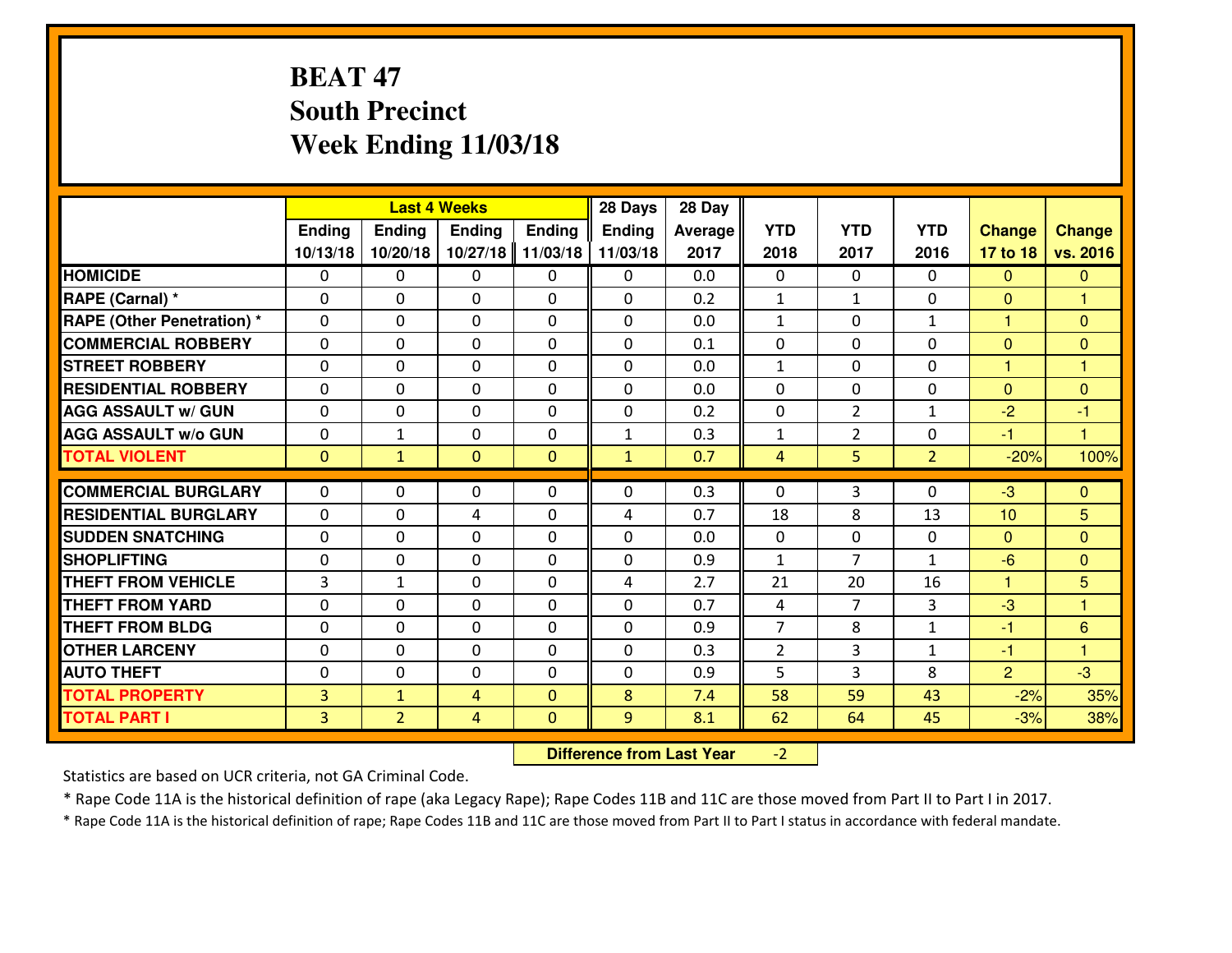

#### **COMPSTATEAST PRECINCTWeek Ending 11/03/18**

**PRECINCT COMMANDER:**

**CAPT. GEORGE GUNDICH**



|                                                                                                  | <b>Week</b><br>Ending   | <b>Week</b><br><b>Ending</b> | Weekly<br>Avg   | $28-Day$<br><b>Ending</b>                  | $28-Day$<br>Ending | Avg<br>28-Day                                | <b>YTD</b>                            | <b>YTD</b>       | <b>YTD</b>      | <b>Change</b>    | <b>Change</b>   |
|--------------------------------------------------------------------------------------------------|-------------------------|------------------------------|-----------------|--------------------------------------------|--------------------|----------------------------------------------|---------------------------------------|------------------|-----------------|------------------|-----------------|
|                                                                                                  | 11/3/18                 | 10/27/18                     | 2017            | 11/3/18                                    | 10/06/18           | 2017                                         | 2018                                  | 2017             | 2016            | 17 to 18         | vs. 2016        |
| <b>HOMICIDE</b>                                                                                  | 0                       | 1                            | 0               | 1                                          | 0                  | $\mathbf{1}$                                 | 10                                    | $\overline{13}$  | 9               | $-3$             |                 |
| RAPE (Carnal) *                                                                                  | 1                       | 0                            | 0               | 1                                          | $\Omega$           | $\Omega$                                     | 9                                     | 8                | 6               | $\mathbf{1}$     | 3               |
| <b>RAPE (Other Penetration) *</b>                                                                | 0                       | 0                            | 0               | 0                                          | 1                  | $\mathbf 1$                                  | 6                                     | $\overline{11}$  | 8               | $-5$             | $\overline{2}$  |
| <b>COMMERCIAL ROBBERY</b>                                                                        | $\mathbf{1}$            | $\mathbf{1}$                 | $\overline{1}$  | $\mathbf 2$                                | $\mathbf 0$        | $\overline{c}$                               | 6                                     | 26               | 12              | $-20$            | $-6$            |
| <b>STREET ROBBERY</b>                                                                            | 0                       | 1                            | $\mathbf{1}$    | $\mathbf{2}$                               | $\overline{4}$     | 3                                            | 34                                    | $\overline{41}$  | 69              | $-7$             | $-35$           |
| <b>RESIDENTIAL ROBBERY</b>                                                                       | $\overline{\mathbf{0}}$ | $\overline{0}$               | $\mathbf 0$     | $\overline{\mathbf{0}}$                    | $\mathbf 0$        | $\overline{1}$                               | $\overline{2}$                        | $\overline{7}$   | $\overline{12}$ | $-5$             | $-10$           |
| <b>AGG ASSAULT w/ GUN</b>                                                                        | $\overline{2}$          | $\mathbf{1}$                 | $\mathbf{1}$    | 8                                          | 9                  | $\overline{4}$                               | 70                                    | 58               | $\overline{78}$ | 12               | $-8$            |
| <b>AGG ASSAULT w/o GUN</b>                                                                       | $\bf{0}$                | 0                            | $\mathbf{1}$    | $\overline{2}$                             | $\overline{11}$    | 5                                            | 75                                    | 64               | $\overline{47}$ | $\overline{11}$  | 28              |
| <b>TOTAL VIOLENT</b>                                                                             | 4                       | $\overline{4}$               | 4               | 16                                         | $\overline{25}$    | 17                                           | 212                                   | 228              | 241             | $-7%$            | $-12%$          |
| <b>COMMERCIAL BURGLARY</b>                                                                       | 1                       | 1                            | $\Omega$        | $\mathbf{2}$                               | $\Omega$           | $\overline{c}$                               | 18                                    | $\overline{24}$  | 57              | $-6$             | $-39$           |
| <b>RESIDENTIAL BURGLARY</b>                                                                      | 6                       | 9                            | 5               | 24                                         | $\overline{22}$    | $\overline{18}$                              | 210                                   | $\overline{242}$ | 384             | $-32$            | $-174$          |
| <b>SUDDEN SNATCHING</b>                                                                          | 1                       | 0                            | $\mathbf 0$     | $\mathbf{1}$                               | $\overline{5}$     | $\overline{1}$                               | 15                                    | 15               | 9               | $\mathbf{0}$     | 6               |
| <b>SHOPLIFTING</b>                                                                               | 5                       | 10                           | 5               | 27                                         | 12                 | 22                                           | 263                                   | 260              | 225             | 3                | 38              |
| <b>THEFT FROM VEHICLE</b>                                                                        | $\overline{12}$         | $\overline{5}$               | $\overline{7}$  | 35                                         | 29                 | $\overline{27}$                              | 301                                   | 342              | 279             | $-41$            | $\overline{22}$ |
| <b>THEFT FROM YARD</b>                                                                           | $\mathbf 2$             | $\overline{6}$               | 3               | $\overline{13}$                            | 9                  | 10                                           | 127                                   | 132              | 108             | $-5$             | 19              |
| <b>THEFT FROM BLDG</b>                                                                           | 3                       | 3                            | 3               | 9                                          | $\overline{7}$     | $\overline{12}$                              | 133                                   | 164              | 213             | $-31$            | $-80$           |
| <b>OTHER LARCENY</b>                                                                             | 1                       | $\mathbf{1}$                 | $\overline{1}$  | 6                                          | 5                  | $\mathbf{2}$                                 | 54                                    | $\overline{28}$  | $\overline{16}$ | $\overline{26}$  | $\overline{38}$ |
| <b>AUTO THEFT</b>                                                                                | 8                       | 4                            | 3               | 17                                         | 13                 | 11                                           | 143                                   | 141              | 168             | $\overline{2}$   | $-25$           |
| <b>TOTAL PROPERTY</b>                                                                            | 39                      | 39                           | $\overline{27}$ | 134                                        | 102                | 106                                          | 1264                                  | 1348             | 1459            | $-6%$            | $-13%$          |
| <b>TOTAL PART I</b>                                                                              | 43                      | 43                           | 31              | 150                                        | 127                | 123                                          | 1476                                  | 1576             | 1700            | $-6%$            | $-13%$          |
| Statistics are based on UCR criteria, not GA Criminal Code, and are                              |                         |                              |                 | <b>Difference from Last Year</b><br>$-100$ |                    |                                              |                                       |                  |                 | <b>Last Week</b> | Year-to-Date    |
| preliminary, based on RMS data at the time prepared, and are subject to change.                  |                         |                              |                 |                                            |                    | <b>At-Fault Police Vehicle Accidents</b>     |                                       |                  |                 | 0                | 8               |
| Cell Shading: white is within 0.6 standard deviation of the mean; red is above; green is below.  |                         |                              |                 |                                            |                    | <b>Not At-Fault Police Vehicle Accidents</b> |                                       |                  |                 | 0                | $\overline{4}$  |
| * Code 11A is the pre-2016 definition of rape; Codes 11B and 11C are by federal mandate in 2016. |                         |                              |                 |                                            |                    |                                              | <b>Total Police Vehicle Accidents</b> |                  |                 | $\overline{0}$   | $\overline{12}$ |
|                                                                                                  | Week                    | <b>Week</b>                  | Weekly          | 28-Day                                     | $28$ -Day          | Avg                                          |                                       |                  |                 |                  |                 |
| <b>Citizen Initiated Calls</b>                                                                   | <b>Ending</b>           | <b>Ending</b>                | Avg             | Ending                                     | <b>Ending</b>      | $28-Day$                                     | <b>YTD</b>                            | <b>YTD</b>       | <b>YTD</b>      | <b>Change</b>    | <b>Change</b>   |
|                                                                                                  | 11/03/18                | 10/27/18                     | 2017            | 11/03/18                                   | 10/06/18           | 2017                                         | 2018                                  | 2017             | 2016            | 17 to 18         | vs. 2016        |
| <b>Midnight Shift</b>                                                                            | 96                      | 105                          | 114             | 410                                        | 405                | 455                                          | 4000                                  | 4305             | 4393            | $-305$           | $-393$          |
| Day Shift                                                                                        | 258                     | $\overline{219}$             | 282             | $\overline{926}$                           | $\overline{923}$   | 1127                                         | 10701                                 | 10782            | 10944           | $-81$            | $-243$          |
| <b>Afternoon Shift</b>                                                                           | 246                     | 244                          | 47              | 989                                        | 1030               | 1177                                         | 11371                                 | 11793            | 11998           | $-422$           | $-627$          |
| <b>TOTAL CITIZEN CFS</b>                                                                         | 600                     | 600                          | 443             | 2325                                       | 2358               | 2758                                         | 26072                                 | 26880            | 27335           | $-3.0%$          | $-4.6%$         |
| <b>53S ShotSpotter Calls</b>                                                                     | 3                       | 3                            | 8               | $\overline{14}$                            | 17                 | 31                                           | 243                                   | 319              | 464             | $-76$            | $-221$          |
| <b>Sig 53 Shots Fired Calls</b>                                                                  | $\overline{12}$         | $\overline{9}$               | $\overline{16}$ | $\overline{59}$                            | $\overline{72}$    | 64                                           | $\Omega$                              | $\overline{705}$ | 982             | $-705$           | $-982$          |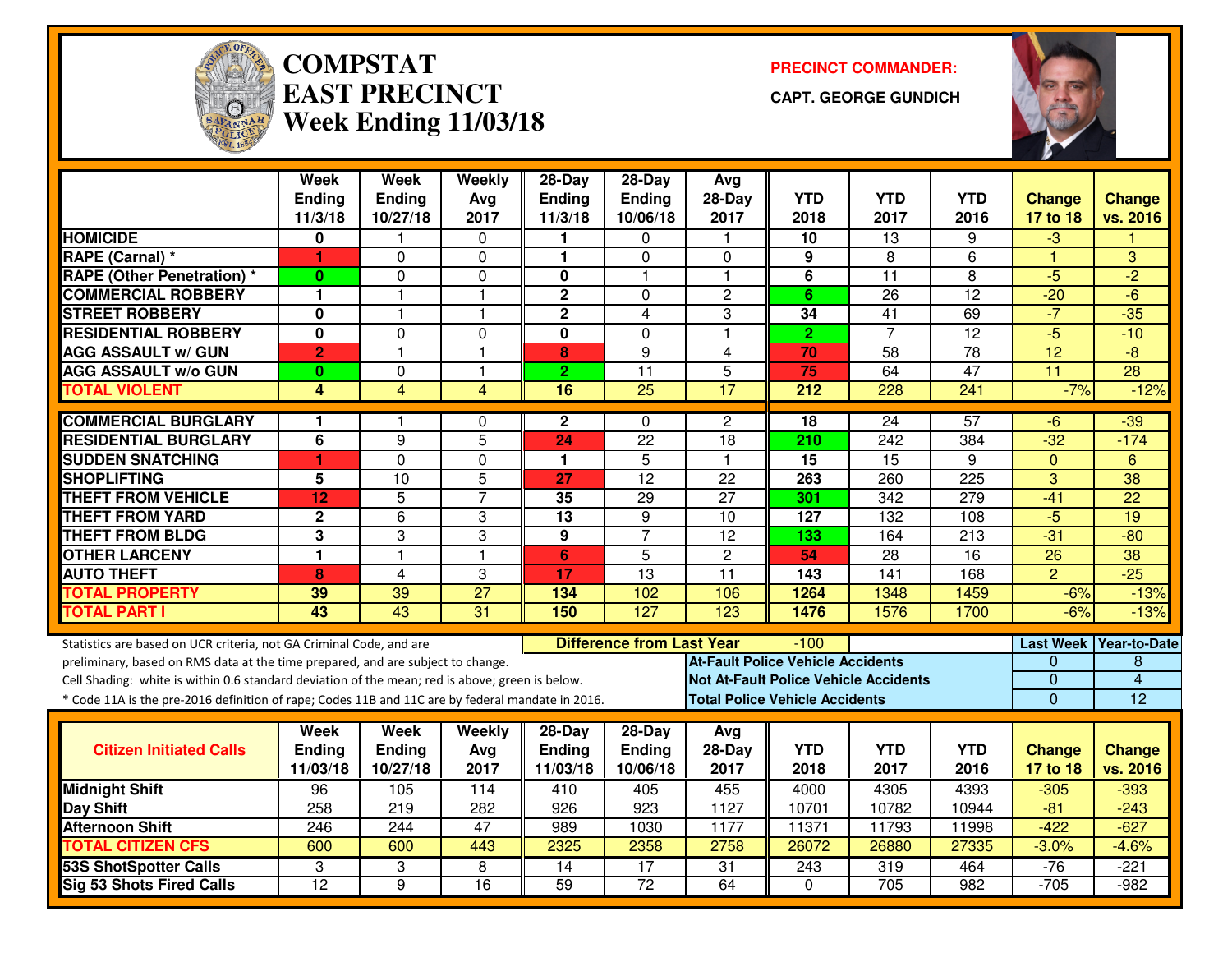## **BEAT 51 East PrecinctWeek Ending 11/03/18**

|                                   | <b>Last 4 Weeks</b> |                |               |               | 28 Days        | 28 Day  |                |                |                |                |                |
|-----------------------------------|---------------------|----------------|---------------|---------------|----------------|---------|----------------|----------------|----------------|----------------|----------------|
|                                   | Ending              | Ending         | <b>Ending</b> | <b>Ending</b> | <b>Ending</b>  | Average | <b>YTD</b>     | <b>YTD</b>     | <b>YTD</b>     | <b>Change</b>  | <b>Change</b>  |
|                                   | 10/13/18            | 10/20/18       | 10/27/18      | 11/03/18      | 11/03/18       | 2017    | 2018           | 2017           | 2016           | 17 to 18       | vs. 2016       |
| <b>HOMICIDE</b>                   | $\Omega$            | 0              | 0             | 0             | $\Omega$       | 0.0     | $\overline{2}$ | $\overline{2}$ | $\mathbf{1}$   | $\Omega$       | 1              |
| RAPE (Carnal) *                   | $\mathbf{0}$        | 0              | $\mathbf{0}$  | 0             | $\Omega$       | 0.0     | 3              | $\overline{2}$ | $\mathbf{1}$   | $\mathbf{1}$   | $\overline{2}$ |
| <b>RAPE (Other Penetration) *</b> | $\Omega$            | 0              | $\mathbf{0}$  | $\Omega$      | $\Omega$       | 0.0     | $\overline{2}$ | $\overline{2}$ | 0              | $\mathbf{0}$   | $\overline{2}$ |
| <b>COMMERCIAL ROBBERY</b>         | $\mathbf{0}$        | 0              | 0             | 0             | $\Omega$       | 0.0     | $\mathbf{1}$   | $\overline{2}$ | $\mathbf{1}$   | $-1$           | $\mathbf{0}$   |
| <b>STREET ROBBERY</b>             | 0                   | 0              | $\mathbf 0$   | $\Omega$      | 0              | 0.1     | 6              | 11             | 6              | $-5$           | $\overline{0}$ |
| <b>RESIDENTIAL ROBBERY</b>        | $\Omega$            | $\Omega$       | $\mathbf 0$   | $\Omega$      | 0              | 0.0     | $\Omega$       | $\mathbf{1}$   | $\mathbf{1}$   | $-1$           | $-1$           |
| <b>AGG ASSAULT w/ GUN</b>         | $\Omega$            | 0              | $\mathbf 0$   | $\mathbf{1}$  | $\mathbf{1}$   | 0.1     | 16             | 11             | 21             | 5              | $-5$           |
| <b>AGG ASSAULT W/o GUN</b>        | 0                   | $\mathbf{1}$   | $\mathbf 0$   | 0             | $\mathbf{1}$   | 0.2     | 22             | 15             | 14             | $\overline{7}$ | 8              |
| <b>TOTAL VIOLENT</b>              | $\mathbf{0}$        | $\mathbf{1}$   | $\mathbf{O}$  | $\mathbf{1}$  | $\overline{2}$ | 0.6     | 52             | 46             | 45             | 13%            | 16%            |
| <b>COMMERCIAL BURGLARY</b>        | $\Omega$            | 0              | $\mathbf{0}$  | $\Omega$      | $\Omega$       | 0.1     | 4              | $\overline{7}$ | 12             | -3             | $-8$           |
| <b>RESIDENTIAL BURGLARY</b>       | 0                   | 0              | $\mathbf{1}$  | $\mathbf{1}$  | $\overline{2}$ | 0.5     | 22             | 32             | 40             | $-10$          | $-18$          |
| <b>SUDDEN SNATCHING</b>           | 0                   | 0              | 0             | 0             | 0              | 0.1     | 5              | 3              | $\mathbf{1}$   | 2              | $\overline{4}$ |
| <b>SHOPLIFTING</b>                | $\overline{2}$      | 0              | 1             | 0             | 3              | 0.4     | 25             | 31             | 32             | $-6$           | $-7$           |
| <b>THEFT FROM VEHICLE</b>         | $\overline{3}$      | $\overline{2}$ | $\mathbf{1}$  | 4             | 10             | 0.4     | 56             | 28             | 28             | 28             | 28             |
| <b>THEFT FROM YARD</b>            | 0                   | $\mathbf{1}$   | $\mathbf 0$   | 0             | $\mathbf{1}$   | 0.2     | 14             | 21             | 24             | $-7$           | $-10$          |
| <b>THEFT FROM BLDG</b>            | 0                   | $\mathbf{1}$   | 1             | $\mathbf{1}$  | 3              | 0.4     | 24             | 32             | 28             | $-8$           | $-4$           |
| <b>OTHER LARCENY</b>              | 0                   | 0              | $\mathbf 0$   | 0             | 0              | 0.1     | 11             | 4              | $\overline{2}$ | $\overline{7}$ | 9              |
| <b>AUTO THEFT</b>                 | $\mathbf{1}$        | $\mathbf{1}$   | $\mathbf{0}$  | 2             | 4              | 0.3     | 27             | 23             | 21             | $\overline{4}$ | 6              |
| <b>TOTAL PROPERTY</b>             | $6\phantom{1}6$     | 5              | 4             | 8             | 23             | 2.5     | 188            | 181            | 188            | 4%             | 0%             |
| <b>TOTAL PART I</b>               | $6\phantom{1}6$     | 6              | 4             | 9             | 25             | 3.1     | 240            | 227            | 233            | 6%             | 3%             |

 **Difference from Last Year**<sup>13</sup>

Statistics are based on UCR criteria, not GA Criminal Code.

\* Rape Code 11A is the historical definition of rape (aka Legacy Rape); Rape Codes 11B and 11C are those moved from Part II to Part I in 2017.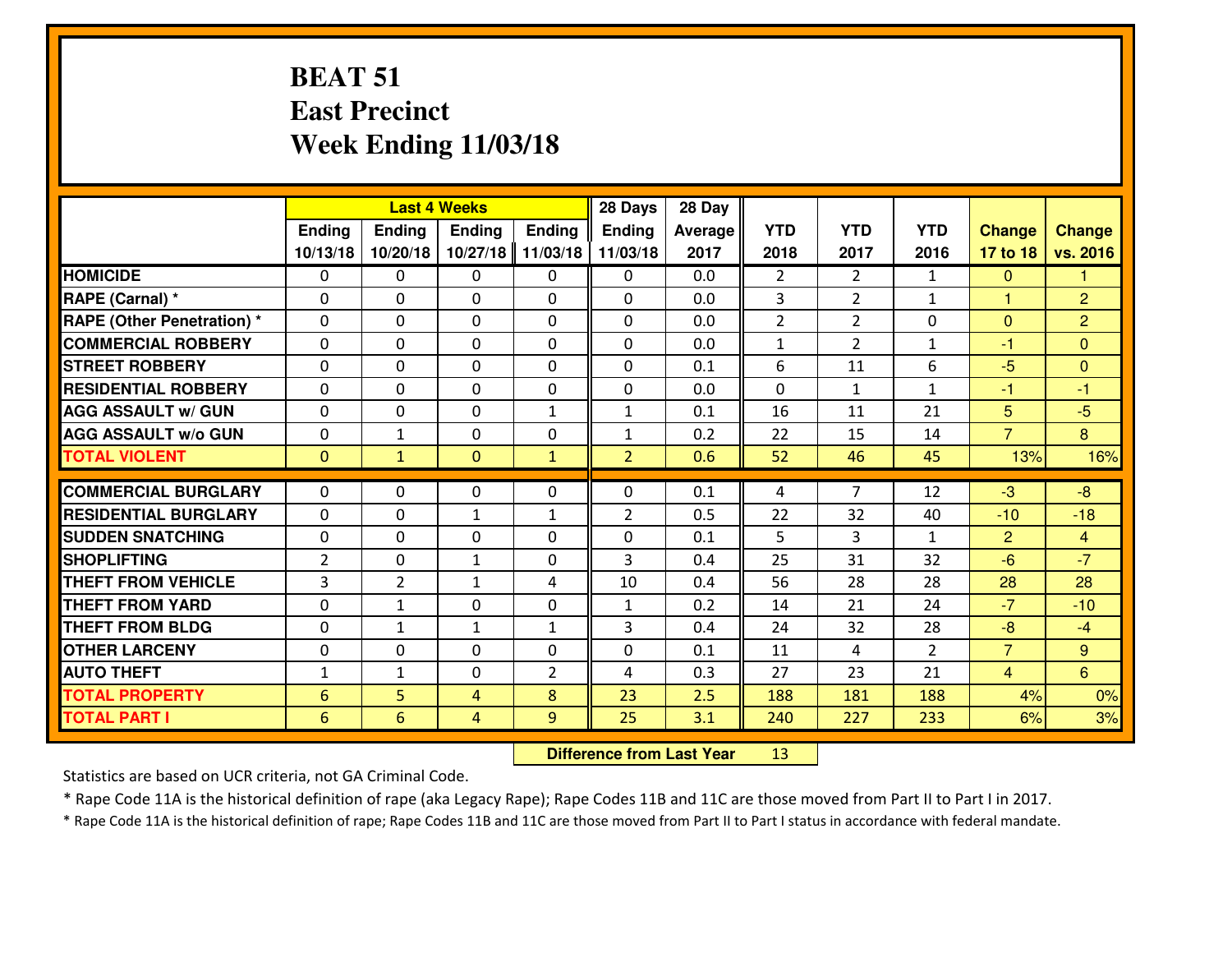#### **BEAT 52 East PrecinctWeek Ending 11/03/18**

|                                  | <b>Last 4 Weeks</b> |                |                |               | 28 Days        | 28 Day  |                |                |                |                |                |
|----------------------------------|---------------------|----------------|----------------|---------------|----------------|---------|----------------|----------------|----------------|----------------|----------------|
|                                  | Ending              | <b>Ending</b>  | <b>Ending</b>  | <b>Ending</b> | <b>Ending</b>  | Average | <b>YTD</b>     | <b>YTD</b>     | <b>YTD</b>     | <b>Change</b>  | <b>Change</b>  |
|                                  | 10/13/18            | 10/20/18       | 10/27/18       | 11/03/18      | 11/03/18       | 2017    | 2018           | 2017           | 2016           | 17 to 18       | vs. 2016       |
| <b>HOMICIDE</b>                  | $\Omega$            | 0              | 0              | 0             | $\Omega$       | 0.0     | 1              | $\Omega$       | 3              | -1             | $-2$           |
| RAPE (Carnal) *                  | $\Omega$            | 0              | $\Omega$       | $\Omega$      | $\Omega$       | 0.1     | 2              | $\mathbf{1}$   | 0              | $\mathbf{1}$   | $\overline{2}$ |
| <b>RAPE (Other Penetration)*</b> | 0                   | 0              | $\mathbf 0$    | 0             | 0              | 0.2     | 0              | $\overline{2}$ | $\mathbf{1}$   | $-2$           | $-1$           |
| <b>COMMERCIAL ROBBERY</b>        | 0                   | 0              | $\mathbf 0$    | 0             | 0              | 0.0     | $\mathbf{1}$   | 0              | 0              | $\mathbf{1}$   | $\overline{1}$ |
| <b>STREET ROBBERY</b>            | 0                   | 0              | 1              | 0             | $\mathbf{1}$   | 1.1     | 5              | 11             | 19             | $-6$           | $-14$          |
| <b>RESIDENTIAL ROBBERY</b>       | 0                   | 0              | $\mathbf 0$    | 0             | 0              | 0.3     | 0              | 3              | $\mathbf{1}$   | $-3$           | $-1$           |
| <b>AGG ASSAULT w/ GUN</b>        | $1\,$               | $\mathbf{1}$   | $\mathbf 0$    | 0             | $\overline{2}$ | 0.5     | 12             | 6              | 17             | $6\phantom{1}$ | $-5$           |
| <b>AGG ASSAULT W/o GUN</b>       | 0                   | 1              | 0              | $\mathbf{0}$  | $\mathbf{1}$   | 1.2     | 13             | 14             | 8              | $-1$           | 5              |
| <b>TOTAL VIOLENT</b>             | $\mathbf{1}$        | $\overline{2}$ | $\mathbf{1}$   | $\mathbf{0}$  | $\overline{4}$ | 3.4     | 34             | 37             | 49             | $-8%$          | $-31%$         |
| <b>COMMERCIAL BURGLARY</b>       | $\mathbf{0}$        | 0              | $\mathbf{0}$   | $\mathbf{1}$  | $\mathbf{1}$   | 0.2     | 3              | $\mathbf{1}$   | $\overline{7}$ | 2              | $-4$           |
| <b>RESIDENTIAL BURGLARY</b>      | $\mathbf{1}$        | $\overline{2}$ | 1              | $\mathbf{1}$  | 5              | 2.6     | 44             | 30             | 54             | 14             | $-10$          |
| <b>SUDDEN SNATCHING</b>          | $\mathbf{0}$        | 0              | $\mathbf 0$    | 0             | 0              | 0.3     | $\mathbf{1}$   | 4              | 0              | $-3$           | $\mathbf{1}$   |
| <b>SHOPLIFTING</b>               | 0                   | 0              | $\mathbf 0$    | 0             | 0              | 0.3     | $\overline{2}$ | 3              | $\overline{2}$ | $-1$           | $\overline{0}$ |
| <b>THEFT FROM VEHICLE</b>        | $\overline{2}$      | $\overline{2}$ | 1              | $\mathbf{1}$  | 6              | 7.2     | 45             | 88             | 42             | $-43$          | $\mathbf{3}$   |
| <b>THEFT FROM YARD</b>           | 0                   | 0              | 1              | $\mathbf{1}$  | $\overline{2}$ | 1.8     | 17             | 21             | 17             | $-4$           | $\Omega$       |
| <b>THEFT FROM BLDG</b>           | 0                   | 0              | $\mathbf 0$    | $\mathbf{0}$  | 0              | 1.3     | 17             | 15             | 30             | $\overline{2}$ | $-13$          |
| <b>OTHER LARCENY</b>             | 0                   | $\mathbf{1}$   | $\mathbf 0$    | $\mathbf 0$   | $\mathbf{1}$   | 0.5     | 9              | 5              | 6              | $\overline{4}$ | 3              |
| <b>AUTO THEFT</b>                | 0                   | $\mathbf{1}$   | $\mathbf 0$    | $\mathbf{1}$  | $\overline{2}$ | 2.5     | 26             | 26             | 25             | $\overline{0}$ | $\overline{1}$ |
| <b>TOTAL PROPERTY</b>            | $\overline{3}$      | 6              | $\overline{3}$ | 5             | 17             | 16.6    | 164            | 193            | 183            | $-15%$         | $-10%$         |
| <b>TOTAL PART I</b>              | $\overline{4}$      | 8              | 4              | 5             | 21             | 20.0    | 198            | 230            | 232            | $-14%$         | $-15%$         |

 **Difference from Last Year** $-32$ 

Statistics are based on UCR criteria, not GA Criminal Code.

\* Rape Code 11A is the historical definition of rape (aka Legacy Rape); Rape Codes 11B and 11C are those moved from Part II to Part I in 2017.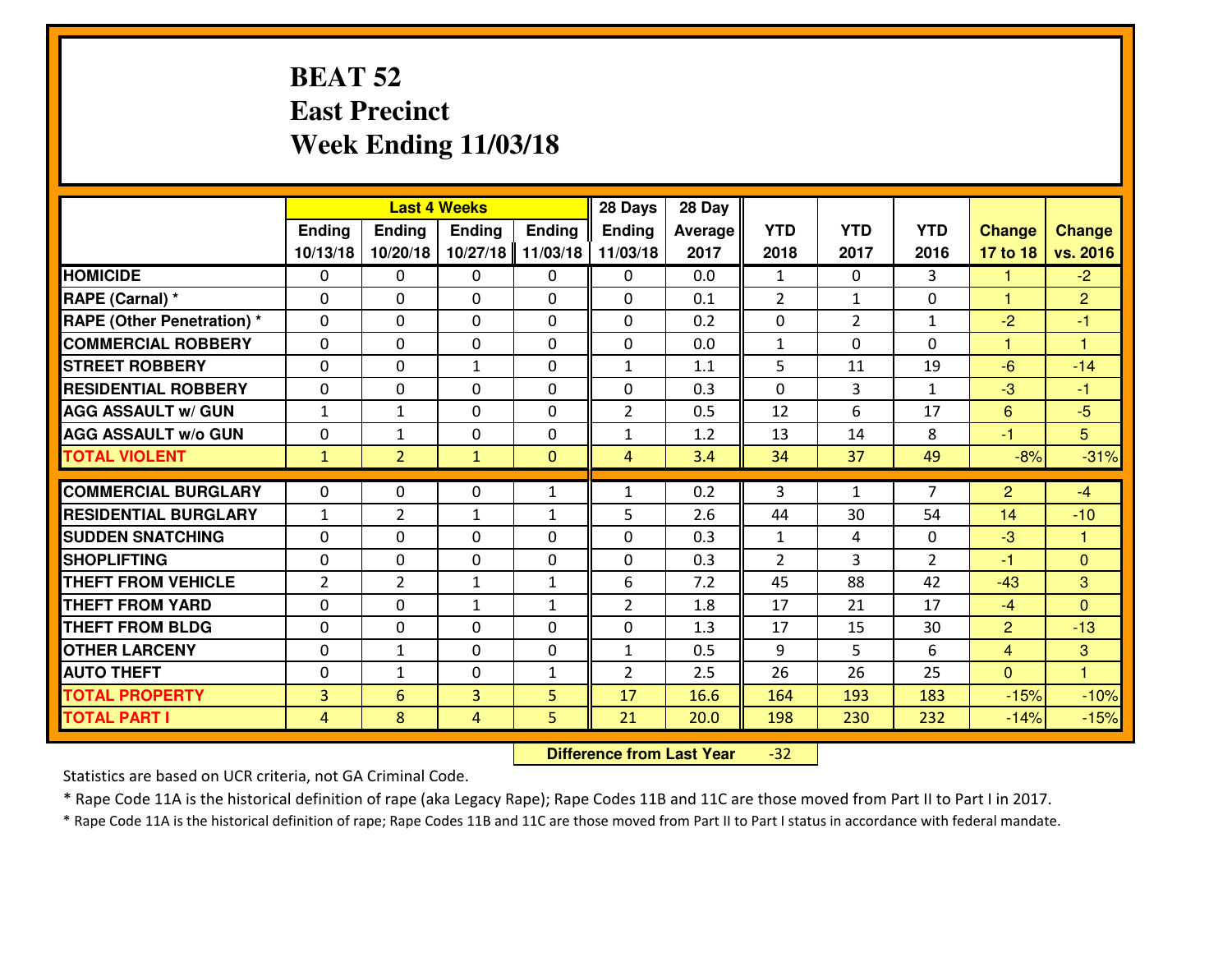#### **BEAT 53 East PrecinctWeek Ending 11/03/18**

|                                  | <b>Last 4 Weeks</b> |                |                |                | 28 Days        | 28 Day  |                |                |                |                      |                |
|----------------------------------|---------------------|----------------|----------------|----------------|----------------|---------|----------------|----------------|----------------|----------------------|----------------|
|                                  | <b>Ending</b>       | <b>Ending</b>  | <b>Ending</b>  | <b>Ending</b>  | <b>Ending</b>  | Average | <b>YTD</b>     | <b>YTD</b>     | <b>YTD</b>     | <b>Change</b>        | <b>Change</b>  |
|                                  | 10/13/18            | 10/20/18       | 10/27/18       | 11/03/18       | 11/03/18       | 2017    | 2018           | 2017           | 2016           | 17 to 18             | vs. 2016       |
| <b>HOMICIDE</b>                  | $\Omega$            | 0              | 1              | 0              | $\mathbf{1}$   | 0.5     | 1              | $\overline{7}$ | $\mathbf{1}$   | $-6$                 | $\mathbf{0}$   |
| RAPE (Carnal) *                  | $\Omega$            | 0              | $\mathbf{0}$   | 0              | $\Omega$       | 0.1     | 2              | $\mathbf{1}$   | $\overline{2}$ | $\blacktriangleleft$ | $\Omega$       |
| <b>RAPE (Other Penetration)*</b> | $\Omega$            | $\Omega$       | $\mathbf 0$    | $\Omega$       | 0              | 0.2     | $\Omega$       | 3              | 3              | -3                   | $-3$           |
| <b>COMMERCIAL ROBBERY</b>        | $\Omega$            | 0              | $\mathbf{1}$   | $\Omega$       | $\mathbf{1}$   | 0.1     | 0              | $\mathbf{1}$   | 0              | $-1$                 | $\Omega$       |
| <b>STREET ROBBERY</b>            | $\Omega$            | $\Omega$       | $\mathbf 0$    | $\Omega$       | $\Omega$       | 0.3     | 6              | 4              | 13             | $\overline{2}$       | $-7$           |
| <b>RESIDENTIAL ROBBERY</b>       | $\Omega$            | $\Omega$       | $\mathbf 0$    | $\Omega$       | 0              | 0.2     | 0              | $\mathcal{L}$  | 3              | $-2$                 | $-3$           |
| <b>AGG ASSAULT w/ GUN</b>        | $1\,$               | $\Omega$       | $\mathbf 0$    | $\mathbf{1}$   | $\overline{2}$ | 1.7     | 17             | 19             | 13             | $-2$                 | $\overline{4}$ |
| <b>AGG ASSAULT w/o GUN</b>       | 0                   | 0              | $\mathbf 0$    | 0              | 0              | 1.2     | 14             | 15             | 6              | $-1$                 | 8              |
| <b>TOTAL VIOLENT</b>             | $\mathbf{1}$        | $\mathbf{0}$   | $\overline{2}$ | $\mathbf{1}$   | $\overline{4}$ | 4.3     | 40             | 52             | 41             | $-23%$               | $-2%$          |
| <b>COMMERCIAL BURGLARY</b>       | $\Omega$            | 0              | 1              | 0              | $\mathbf{1}$   | 0.1     | 4              | $\mathbf{1}$   | 3              | 3                    | 1              |
| <b>RESIDENTIAL BURGLARY</b>      | 0                   | $\overline{2}$ | $\mathbf 0$    | $\mathbf{1}$   | 3              | 2.5     | 39             | 30             | 82             | 9                    | $-43$          |
| <b>SUDDEN SNATCHING</b>          | 0                   | 0              | $\mathbf 0$    | 0              | 0              | 0.2     | $\overline{3}$ | $\overline{2}$ | 3              | $\overline{1}$       | $\mathbf{0}$   |
| <b>SHOPLIFTING</b>               | 0                   | 0              | $\mathbf 0$    | $\mathbf{1}$   | $\mathbf{1}$   | 0.1     | 11             | $\Omega$       | 4              | 11                   | $\overline{7}$ |
| <b>THEFT FROM VEHICLE</b>        | 3                   | $\mathbf{1}$   | $\mathbf 0$    | $\overline{2}$ | 6              | 6.3     | 54             | 69             | 57             | $-15$                | $-3$           |
| <b>THEFT FROM YARD</b>           | $\mathbf{1}$        | 1              | $\overline{2}$ | $\mathbf{1}$   | 5              | 2.2     | 29             | 24             | 20             | 5                    | 9              |
| <b>THEFT FROM BLDG</b>           | 0                   | 0              | $\mathbf 0$    | 0              | 0              | 4.4     | 28             | 50             | 61             | $-22$                | $-33$          |
| <b>OTHER LARCENY</b>             | 0                   | 0              | $\mathbf{1}$   | $\mathbf 0$    | $\mathbf{1}$   | 0.3     | 11             | 3              | $\mathbf{1}$   | 8                    | 10             |
| <b>AUTO THEFT</b>                | $\mathbf{1}$        | $\mathbf{1}$   | $\mathbf{1}$   | $\overline{2}$ | 5              | 2.7     | 28             | 25             | 33             | 3                    | $-5$           |
| <b>TOTAL PROPERTY</b>            | 5                   | 5              | 5              | $\overline{7}$ | 22             | 18.7    | 207            | 204            | 264            | 1%                   | $-22%$         |
|                                  |                     |                | $\overline{7}$ |                | 26             |         |                |                |                |                      |                |
| <b>TOTAL PART I</b>              | 6                   | 5.             |                | 8              |                | 23.0    | 247            | 256            | 305            | $-4%$                | $-19%$         |

 **Difference from Last Year**-9

Statistics are based on UCR criteria, not GA Criminal Code.

\* Rape Code 11A is the historical definition of rape (aka Legacy Rape); Rape Codes 11B and 11C are those moved from Part II to Part I in 2017.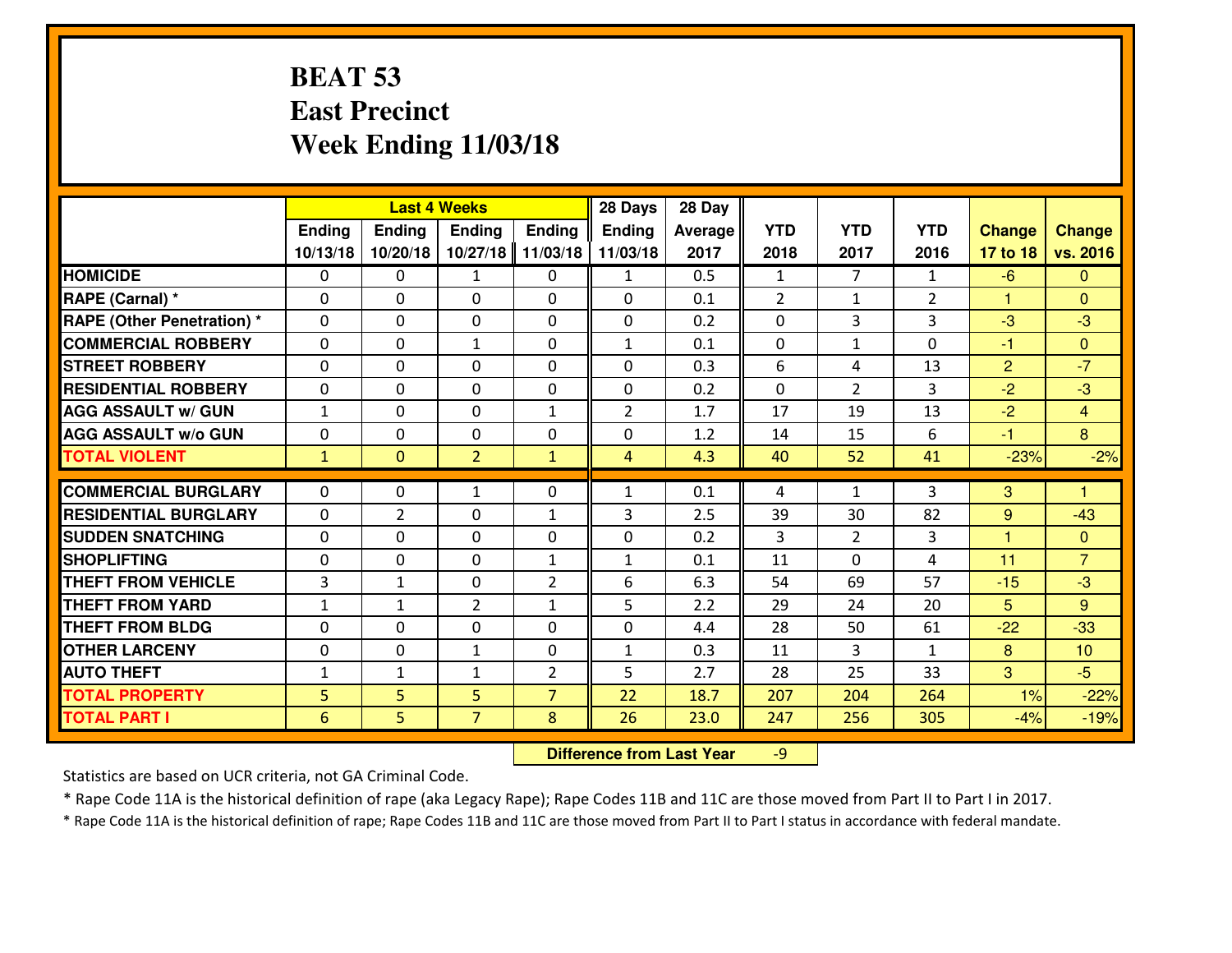## **BEAT 54 East PrecinctWeek Ending 11/03/18**

|                                   | <b>Last 4 Weeks</b> |                |                |                | 28 Days        | 28 Day  |                |                |                |                |               |
|-----------------------------------|---------------------|----------------|----------------|----------------|----------------|---------|----------------|----------------|----------------|----------------|---------------|
|                                   | <b>Ending</b>       | Ending         | <b>Endina</b>  | <b>Ending</b>  | <b>Ending</b>  | Average | <b>YTD</b>     | <b>YTD</b>     | <b>YTD</b>     | <b>Change</b>  | <b>Change</b> |
|                                   | 10/13/18            | 10/20/18       | 10/27/18       | 11/03/18       | 11/03/18       | 2017    | 2018           | 2017           | 2016           | 17 to 18       | vs. 2016      |
| <b>HOMICIDE</b>                   | $\Omega$            | 0              | $\mathbf{0}$   | 0              | 0              | 0.2     | 4              | 3              | $\mathbf{1}$   | -1             | 3             |
| RAPE (Carnal) *                   | $\Omega$            | 0              | $\mathbf{0}$   | $\mathbf{1}$   | $\mathbf{1}$   | 0.1     | 1              | $\mathbf{1}$   | $\mathbf{1}$   | $\Omega$       | $\Omega$      |
| <b>RAPE (Other Penetration) *</b> | $\Omega$            | 0              | $\mathbf 0$    | $\Omega$       | $\Omega$       | 0.1     | 1              | $\mathbf{1}$   | $\mathbf{1}$   | $\Omega$       | $\Omega$      |
| <b>COMMERCIAL ROBBERY</b>         | 0                   | 0              | $\mathbf 0$    | $\mathbf{1}$   | $\mathbf{1}$   | 0.9     | 4              | 12             | 5              | $-8$           | $-1$          |
| <b>STREET ROBBERY</b>             | 0                   | $\mathbf{1}$   | $\mathbf 0$    | 0              | $\mathbf{1}$   | 0.8     | 10             | 11             | 20             | $-1$           | $-10$         |
| <b>RESIDENTIAL ROBBERY</b>        | 0                   | 0              | $\mathbf 0$    | $\Omega$       | 0              | 0.0     | $\overline{2}$ | $\Omega$       | 4              | $\overline{2}$ | $-2$          |
| <b>AGG ASSAULT w/ GUN</b>         | $\overline{2}$      | 0              | $\mathbf 0$    | 0              | $\overline{2}$ | 1.1     | 13             | 14             | 18             | $-1$           | $-5$          |
| <b>AGG ASSAULT W/o GUN</b>        | 0                   | 0              | $\mathbf 0$    | $\mathbf{0}$   | 0              | 0.8     | 15             | 14             | $\overline{7}$ | $\mathbf{1}$   | 8             |
| <b>TOTAL VIOLENT</b>              | $\overline{2}$      | $\mathbf{1}$   | $\mathbf{0}$   | $\overline{2}$ | 5              | 4.0     | 50             | 56             | 57             | $-11%$         | $-12%$        |
| <b>COMMERCIAL BURGLARY</b>        | $\Omega$            | $\Omega$       | $\mathbf{0}$   | $\Omega$       | 0              | 0.7     | 2              | 9              | 13             | $-7$           | $-11$         |
| <b>RESIDENTIAL BURGLARY</b>       | $1\,$               | $\mathbf{1}$   | 3              | 0              | 5              | 5.1     | 51             | 63             | 91             | $-12$          | $-40$         |
| <b>SUDDEN SNATCHING</b>           | 0                   | 0              | $\mathbf 0$    | $\Omega$       | 0              | 0.1     | $\mathbf{0}$   | $\mathbf{1}$   | $\overline{2}$ | $-1$           | $-2$          |
| <b>SHOPLIFTING</b>                | $1\,$               | $\mathbf{1}$   | $\overline{2}$ | $\Omega$       | 4              | 5.0     | 57             | 51             | 68             | 6              | $-11$         |
| <b>THEFT FROM VEHICLE</b>         | $\overline{2}$      | $\mathbf{1}$   | $\mathbf{1}$   | $\overline{2}$ | 6              | 5.3     | 53             | 65             | 59             | $-12$          | $-6$          |
| <b>THEFT FROM YARD</b>            | $\mathbf 0$         | $\overline{2}$ | $\mathbf{1}$   | 0              | 3              | 2.3     | 30             | 25             | 19             | 5              | 11            |
| <b>THEFT FROM BLDG</b>            | $\mathbf{1}$        | $\mathbf{1}$   | 1              | $\mathbf{1}$   | 4              | 2.3     | 28             | 30             | 43             | $-2$           | $-15$         |
| <b>OTHER LARCENY</b>              | $\mathbf{1}$        | 1              | $\mathbf 0$    | $\Omega$       | $\overline{2}$ | 0.2     | 13             | $\overline{2}$ | 5              | 11             | 8             |
| <b>AUTO THEFT</b>                 | $\mathbf{0}$        | 0              | 1              | $\overline{2}$ | 3              | 1.9     | 30             | 30             | 37             | $\mathbf{0}$   | $-7$          |
| <b>TOTAL PROPERTY</b>             | $6\phantom{1}6$     | $\overline{7}$ | 9              | 5              | 27             | 22.9    | 264            | 276            | 337            | $-4%$          | $-22%$        |
| <b>TOTAL PART I</b>               | 8                   | 8              | 9              | $\overline{7}$ | 32             | 26.8    | 314            | 332            | 394            | $-5%$          | $-20%$        |
|                                   |                     |                |                |                |                |         |                |                |                |                |               |

 **Difference from Last Year**-18

Statistics are based on UCR criteria, not GA Criminal Code.

\* Rape Code 11A is the historical definition of rape (aka Legacy Rape); Rape Codes 11B and 11C are those moved from Part II to Part I in 2017.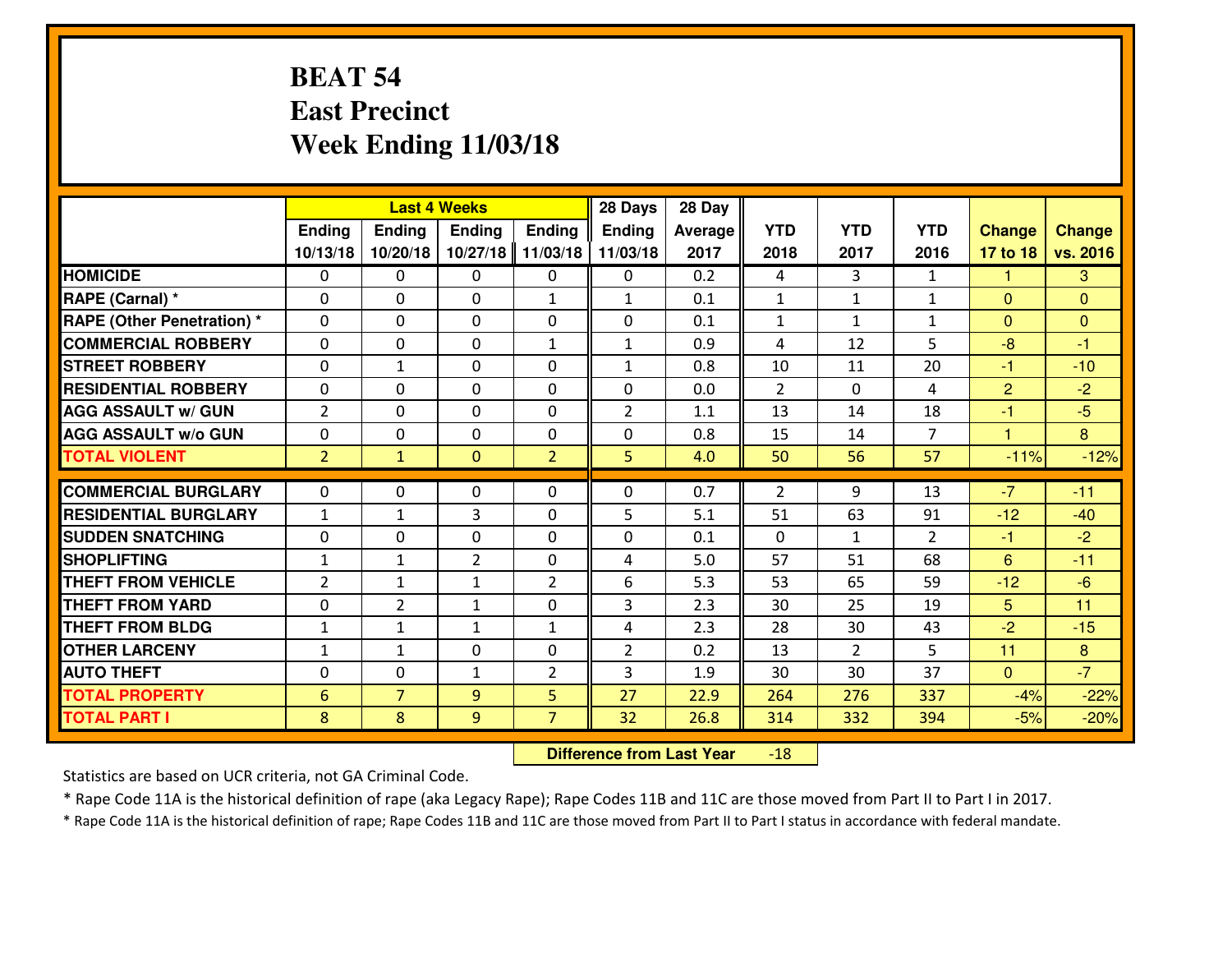#### **BEAT 55 East PrecinctWeek Ending 11/03/18**

|                                              |                     |                | <b>Last 4 Weeks</b> |               | 28 Days        | 28 Day       |              |                |              |                |                |
|----------------------------------------------|---------------------|----------------|---------------------|---------------|----------------|--------------|--------------|----------------|--------------|----------------|----------------|
|                                              | Ending              | Ending         | <b>Ending</b>       | <b>Ending</b> | <b>Ending</b>  | Average      | <b>YTD</b>   | <b>YTD</b>     | <b>YTD</b>   | <b>Change</b>  | <b>Change</b>  |
|                                              | 10/13/18            | 10/20/18       | 10/27/18            | 11/03/18      | 11/03/18       | 2017         | 2018         | 2017           | 2016         | 17 to 18       | vs. 2016       |
| <b>HOMICIDE</b>                              | $\Omega$            | 0              | 0                   | 0             | $\Omega$       | 0.0          | $\mathbf{1}$ | $\Omega$       | 0            | 1              | 1              |
| RAPE (Carnal) *                              | $\mathbf{0}$        | 0              | $\mathbf{0}$        | 0             | $\Omega$       | 0.0          | $\mathbf{0}$ | $\mathbf{1}$   | $\mathbf{1}$ | $-1$           | $-1$           |
| RAPE (Other Penetration) *                   | $\Omega$            | 0              | $\mathbf{0}$        | $\Omega$      | $\Omega$       | 0.0          | $\Omega$     | 0              | $\mathbf{1}$ | $\Omega$       | $-1$           |
| <b>COMMERCIAL ROBBERY</b>                    | $\mathbf{0}$        | 0              | 0                   | 0             | $\Omega$       | 1.0          | $\mathbf{0}$ | 11             | 4            | $-11$          | $-4$           |
| <b>STREET ROBBERY</b>                        | 0                   | 0              | $\mathbf 0$         | 0             | 0              | 0.2          | 4            | $\mathbf{1}$   | 6            | 3              | $-2$           |
| <b>RESIDENTIAL ROBBERY</b>                   | $\Omega$            | $\Omega$       | $\mathbf 0$         | $\Omega$      | 0              | 0.0          | 0            | $\mathbf{1}$   | 0            | $-1$           | $\Omega$       |
| <b>AGG ASSAULT w/ GUN</b>                    | 0                   | 0              | $\mathbf{1}$        | 0             | $\mathbf{1}$   | 0.5          | 9            | 5              | 6            | $\overline{4}$ | 3              |
| <b>AGG ASSAULT W/o GUN</b>                   | 0                   | 0              | $\mathbf 0$         | $\mathbf 0$   | 0              | 0.5          | 4            | $\overline{2}$ | 5            | 2              | $-1$           |
| <b>TOTAL VIOLENT</b>                         | $\mathbf{0}$        | $\overline{0}$ | $\mathbf{1}$        | $\mathbf{0}$  | $\mathbf{1}$   | 2.2          | 18           | 21             | 23           | $-14%$         | $-22%$         |
| <b>COMMERCIAL BURGLARY</b>                   | $\Omega$            | 0              | $\mathbf{0}$        | $\Omega$      | $\Omega$       | 0.3          | 3            | 4              | 13           | -1             | $-10$          |
| <b>RESIDENTIAL BURGLARY</b>                  | 0                   | 0              | $\mathbf{1}$        | $\mathbf{1}$  | $\overline{2}$ | 3.4          | 19           | 43             | 50           | $-24$          | $-31$          |
| <b>SUDDEN SNATCHING</b>                      | 0                   | 0              | $\mathbf 0$         | $\mathbf{1}$  | $\mathbf{1}$   | 0.2          | 3            | 4              | 0            | $-1$           | 3              |
| <b>SHOPLIFTING</b>                           | $\overline{3}$      | 5              | $\overline{7}$      | 4             | 19             | 13.8         | 164          | 168            | 109          | $-4$           | 55             |
| <b>THEFT FROM VEHICLE</b>                    | $\Omega$            | 0              | 1                   | 3             | 4              | 4.1          | 48           | 48             | 62           | $\mathbf{0}$   | $-14$          |
|                                              |                     |                |                     |               |                |              |              |                |              |                |                |
|                                              |                     |                |                     |               |                |              |              |                |              |                |                |
| <b>THEFT FROM YARD</b>                       | 0                   | 0              | 1                   | 0             | $\mathbf{1}$   | 1.5          | 20           | 17             | 14           | 3              | 6              |
| <b>THEFT FROM BLDG</b>                       | 0                   | 0              | $\mathbf 0$         | $\mathbf{1}$  | $\mathbf{1}$   | 1.5          | 17           | 17             | 31           | $\overline{0}$ | $-14$          |
| <b>OTHER LARCENY</b>                         | $1\,$               | 0              | $\mathbf 0$         | 0             | $\mathbf{1}$   | 0.6          | 5            | $\overline{7}$ | $\mathbf{1}$ | $-2$           | $\overline{4}$ |
| <b>AUTO THEFT</b>                            | $\mathbf{0}$        | 0              | $\overline{2}$      | 0             | $\overline{2}$ | 1.7          | 17           | 13             | 28           | $\overline{4}$ | $-11$          |
| <b>TOTAL PROPERTY</b><br><b>TOTAL PART I</b> | 4<br>$\overline{4}$ | 5<br>5         | 12<br>13            | 10<br>10      | 31<br>32       | 27.2<br>29.4 | 296<br>314   | 321<br>342     | 308<br>331   | $-8%$<br>$-8%$ | $-4%$<br>$-5%$ |

 **Difference from Last Year**-28

Statistics are based on UCR criteria, not GA Criminal Code.

\* Rape Code 11A is the historical definition of rape (aka Legacy Rape); Rape Codes 11B and 11C are those moved from Part II to Part I in 2017.